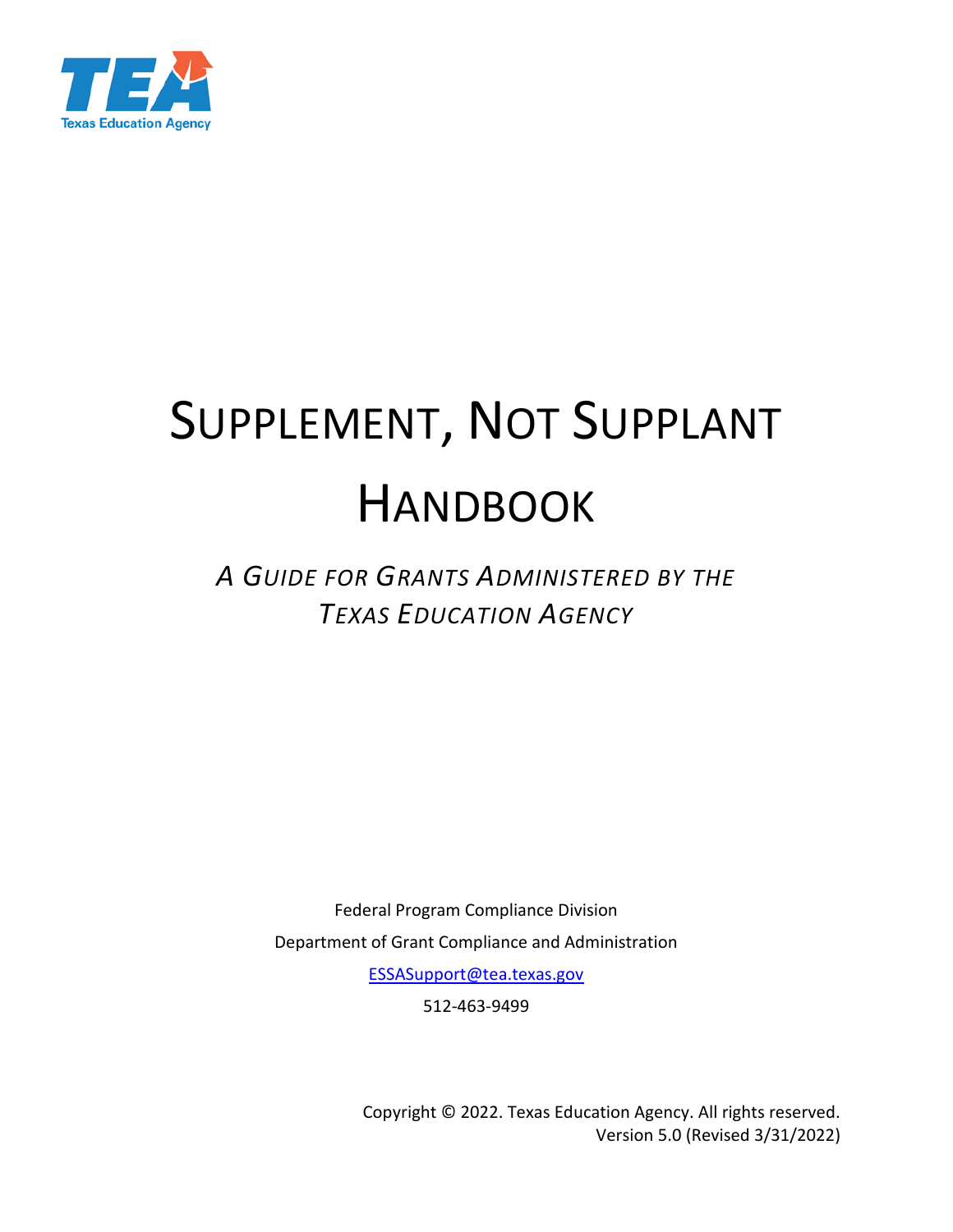# **Table of Contents**

| Title III, Part A-English Language Acquisition, Language Enhancement, and Academic |
|------------------------------------------------------------------------------------|
|                                                                                    |
|                                                                                    |
|                                                                                    |
|                                                                                    |
|                                                                                    |
|                                                                                    |
|                                                                                    |
|                                                                                    |
|                                                                                    |
|                                                                                    |
|                                                                                    |
|                                                                                    |
|                                                                                    |
|                                                                                    |
|                                                                                    |
|                                                                                    |
|                                                                                    |
|                                                                                    |
|                                                                                    |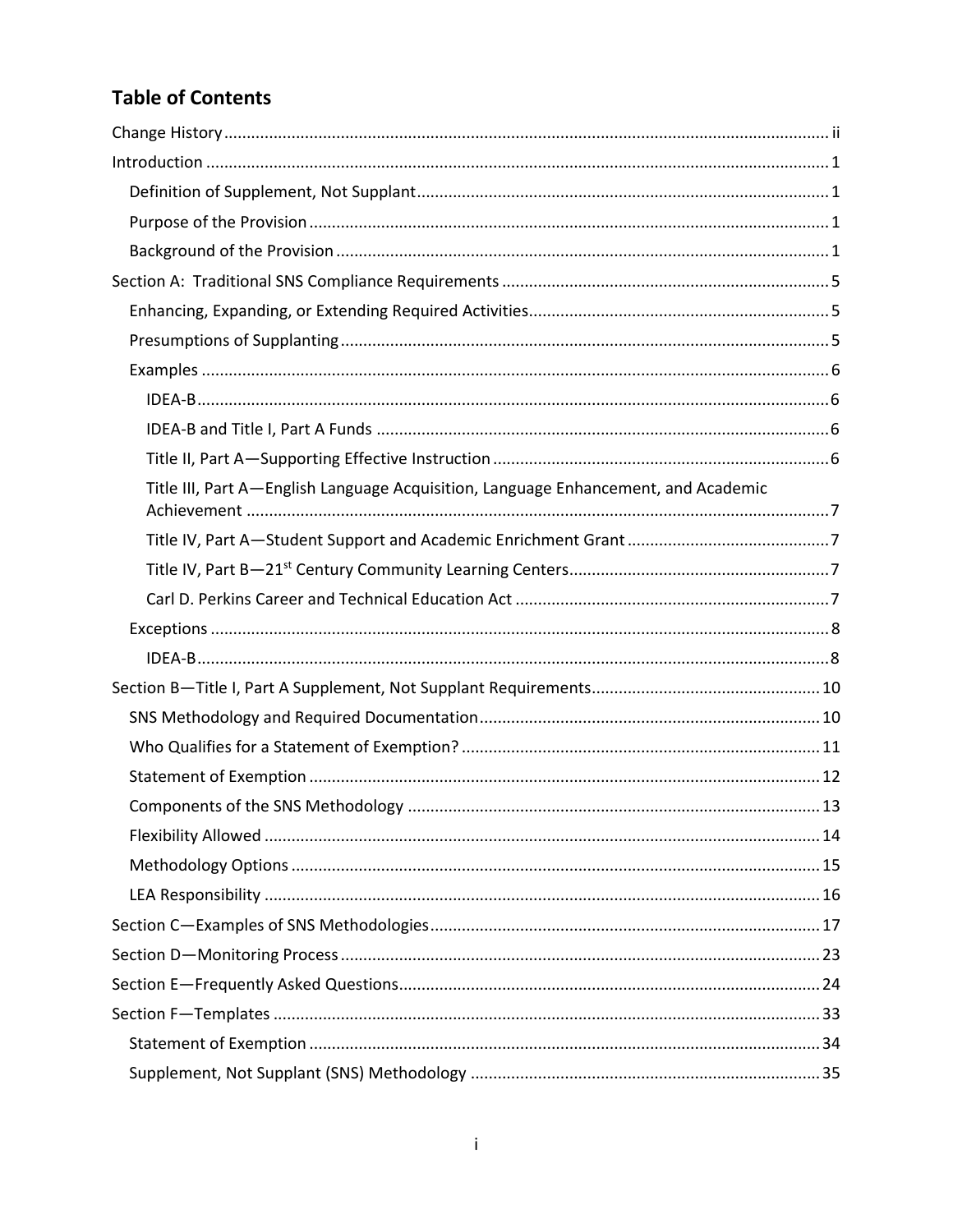# <span id="page-2-0"></span>**Change History**

| <b>Version</b> | <b>Release Date</b> | <b>Summary of Changes</b>                          | <b>Affected Page</b><br>Number(s) |
|----------------|---------------------|----------------------------------------------------|-----------------------------------|
| 5.0            | 3/2022              | Added ESSER programs to the table of<br>citations. | 3                                 |
|                |                     | Updated the monitoring information                 | 23                                |
|                |                     |                                                    |                                   |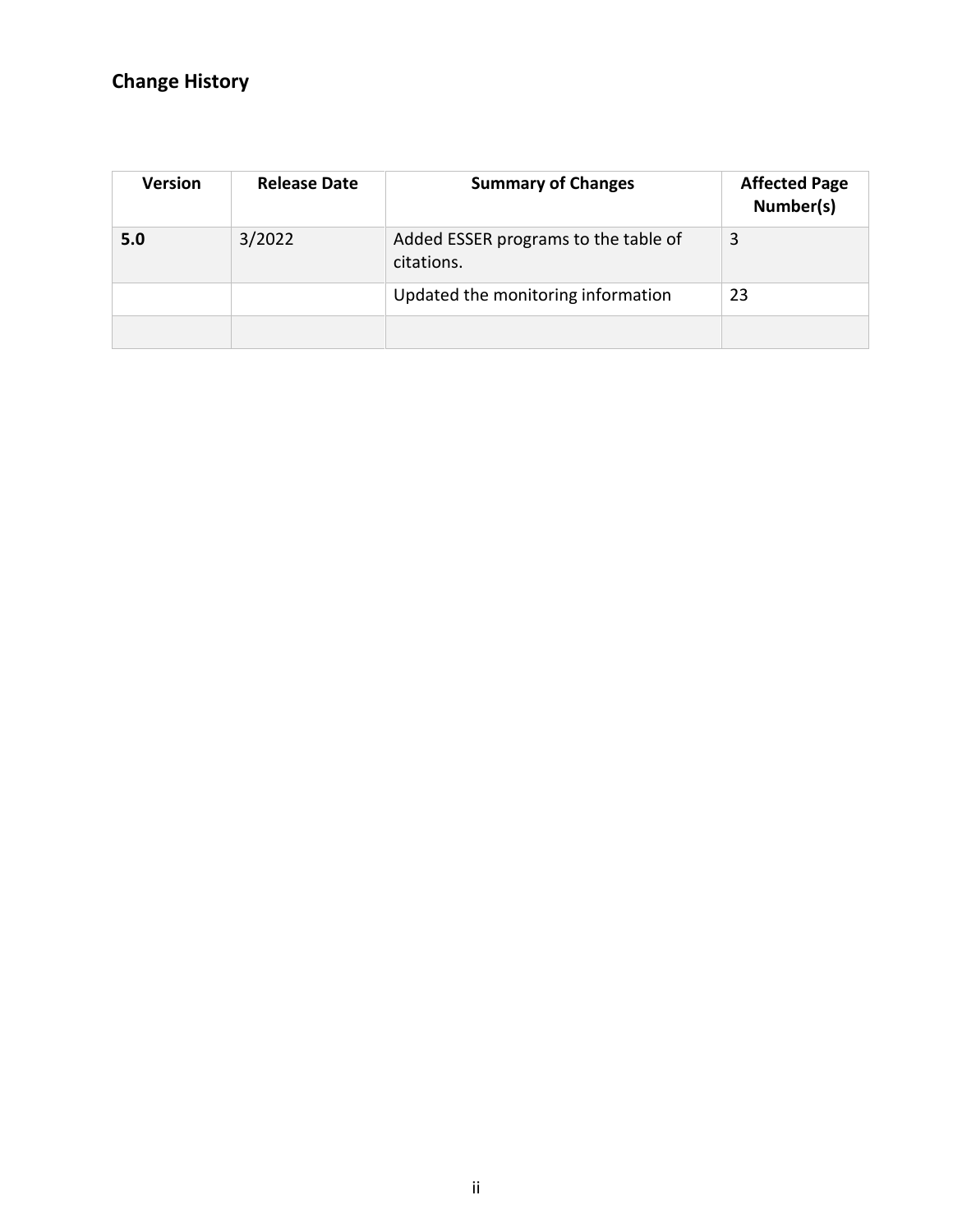# <span id="page-3-0"></span>**Introduction**

Supplement, not supplant (SNS) is an integral provision of most federal statutes that authorize education grant programs. This handbook discusses SNS in general and as it applies to the Elementary and Secondary Education Act of 1965 (ESEA), as reauthorized by the Every Student Succeeds Act of 2015 (ESSA).

In June 2019, the U.S. Department of Education issued non-regulatory guidance concerning the SNS requirement for Title I, Part A of ESSA. This handbook has been revised to reflect this new guidance.

#### <span id="page-3-1"></span>**Definition of Supplement, Not Supplant**

The term "supplement, not supplant" is a provision common to many federal statutes authorizing education grant programs. There is no single SNS provision. Rather, the wording of the provision varies depending on the various statutes. In order to be in compliance with each program's version of the SNS requirements, LEAs must be cognizant of how the provision is applied in each specific program.

#### <span id="page-3-2"></span>**Purpose of the Provision**

The purpose of an SNS provision is to help ensure that federal grant funds are expended to benefit the intended population defined in the authorizing statute, rather than being diverted to cover expenses that the LEA would have paid out of other funds in the event the federal funds were not available. In this way, the federal government can ensure that the level of state and local support for a program remains at least constant and is not replaced by federal funds.

#### <span id="page-3-3"></span>**Background of the Provision**

Of the major federal education programs, ESEA is the oldest. Passed in 1965 as part of President Lyndon B. Johnson's War on Poverty, ESEA was primarily aimed at increasing the educational services provided to disadvantaged school children. After ESEA was initially passed into law, reports showed that LEAs were spending Title I dollars on general expenses that they would normally have covered with other funds, rather than using those federal funds to provide support and services to the intended beneficiaries of the program. As a result, SNS provisions were added to ESEA. Following ESEA, both IDEA and Perkins were developed with SNS provisions as integral parts of the statutes.

For many programs, the basic purpose of the provision still holds true. The Section A of this document will address the general application of the Presumptions of Supplanting, which should be considered the default guidance for those programs that have generic SNS language in their governing statutes. However, beginning with the new ESSA statute, the way in which LEAs are to demonstrate compliance with the SNS requirements has changed significantly for Title I, Part A. These changes will be addressed in Section B—Title I, Part A Supplement, Not Supplant Requirements.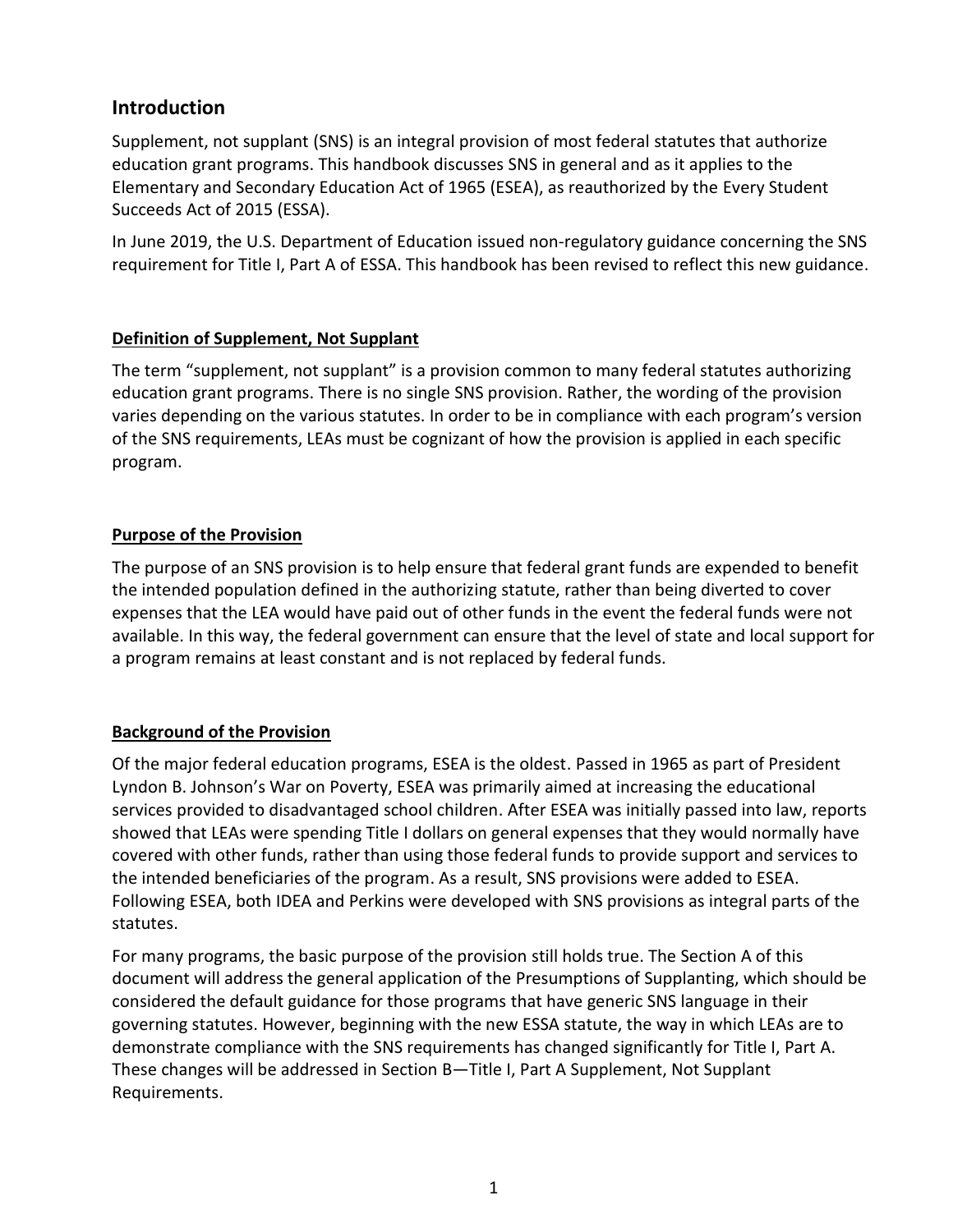To ensure compliance with SNS, it is imperative that LEAs be aware of which requirements are applicable to which programs. The following table lists the text of the major SNS provisions found in ESEA, IDEA, and Perkins, and will help direct LEAs to the appropriate section of this document. Note that the provisions vary. Perkins, for instance, specifies that funds shall supplement and not supplant funds from non-federal sources, while many of the ESSA provisions specify that funds shall supplement and not supplant funds from federal, state, and local sources.

| <b>Citation</b>                                                                                                                     | <b>Supplement, Not Supplant Provision</b>                                                                                                                                                                                                                                                                                                                                                                                                                                                                                                                                                                                                                                                                                                  |
|-------------------------------------------------------------------------------------------------------------------------------------|--------------------------------------------------------------------------------------------------------------------------------------------------------------------------------------------------------------------------------------------------------------------------------------------------------------------------------------------------------------------------------------------------------------------------------------------------------------------------------------------------------------------------------------------------------------------------------------------------------------------------------------------------------------------------------------------------------------------------------------------|
| ESEA, as amended by<br>ESSA, Title I, Part A,<br><b>Improving Basic Programs</b><br>Operated by LEAs<br>[Section 1118(b)]           | A State educational agency or local educational agency shall use Federal<br>funds received under this part only to supplement the funds that would, in<br>the absence of such Federal funds, be made available from non-Federal<br>sources for the education of pupils participating in programs assisted under<br>this part, and not to supplant such funds. Information related to SNS<br>requirements specific to Title I, Part A is available in Section B of this<br>document.                                                                                                                                                                                                                                                        |
| <b>ESEA, as amended by</b><br>ESSA, Title I, Part A-<br>School Improvement<br>[Section 1003(e)(2)]                                  | The non-regulatory guidance issued by the USDE states that "assuming an<br>LEA allocates State and local funds through its methodology first, any school<br>that receives Section 1003 funds would already have received, through the<br>LEA's methodology, all the State and local funds it would have received<br>absent the 1003 funds. Thus, the LEA would be complying with both ESEA<br>sections 1118(b)(2) and 1003(e)(2)." Therefore, Section B of this SNS<br>Handbook would apply.                                                                                                                                                                                                                                               |
| <b>ESEA, as amended by</b><br>ESSA, Title I, Part C-<br><b>Education of Migratory</b><br>Children [Sections 1304(c)<br>and 1306(b)] | Such programs and projects will be carried out in a manner consistent with<br>the objectives of  subsections (b) and (c) of section 1118. This means that<br>Title I, Part C is subject to SNS requirements, however, the USDE's non-<br>regulatory guidance is clear that because the initial allocation of Migrant<br>funds is made to the State, rather than at the LEA level, the "specific<br>requirements pertaining to the methodologydo not apply." Refer to<br>Section A of the SNS Handbook for the traditional SNS requirements.                                                                                                                                                                                                |
| <b>ESEA, as amended by</b><br>ESSA, Title I, Part D,<br>Subpart 1-State Agency<br>Programs [Section 1415(b)]                        | A program under this subpart that supplements the number of hours of<br>instruction students receive from State and local sources shall be considered<br>to comply with the SNS requirement of section 1118 (as applied to this Part)<br>without regard to the subject area in which the instruction is given during<br>those hours. This means that Title I, Part D, Subpart 1 is subject to SNS<br>requirements, but the USDE's non-regulatory guidance is clear that because<br>the initial allocation of Part D funds is made to the State, rather than at the<br>LEA level, the "specific requirements pertaining to the methodologydo not<br>apply." Refer to Section A of the SNS Handbook for the traditional SNS<br>requirements. |
| <b>ESEA, as amended by</b><br>ESSA,<br>Title II, Part A-Supporting<br><b>Effective Instruction</b><br>[Section 2301]                | Funds made available under this title shall be used to supplement, and not<br>supplant, non-Federal funds that would otherwise be used for activities<br>authorized under this title.<br>Refer to Section A of this document for information about compliance.                                                                                                                                                                                                                                                                                                                                                                                                                                                                             |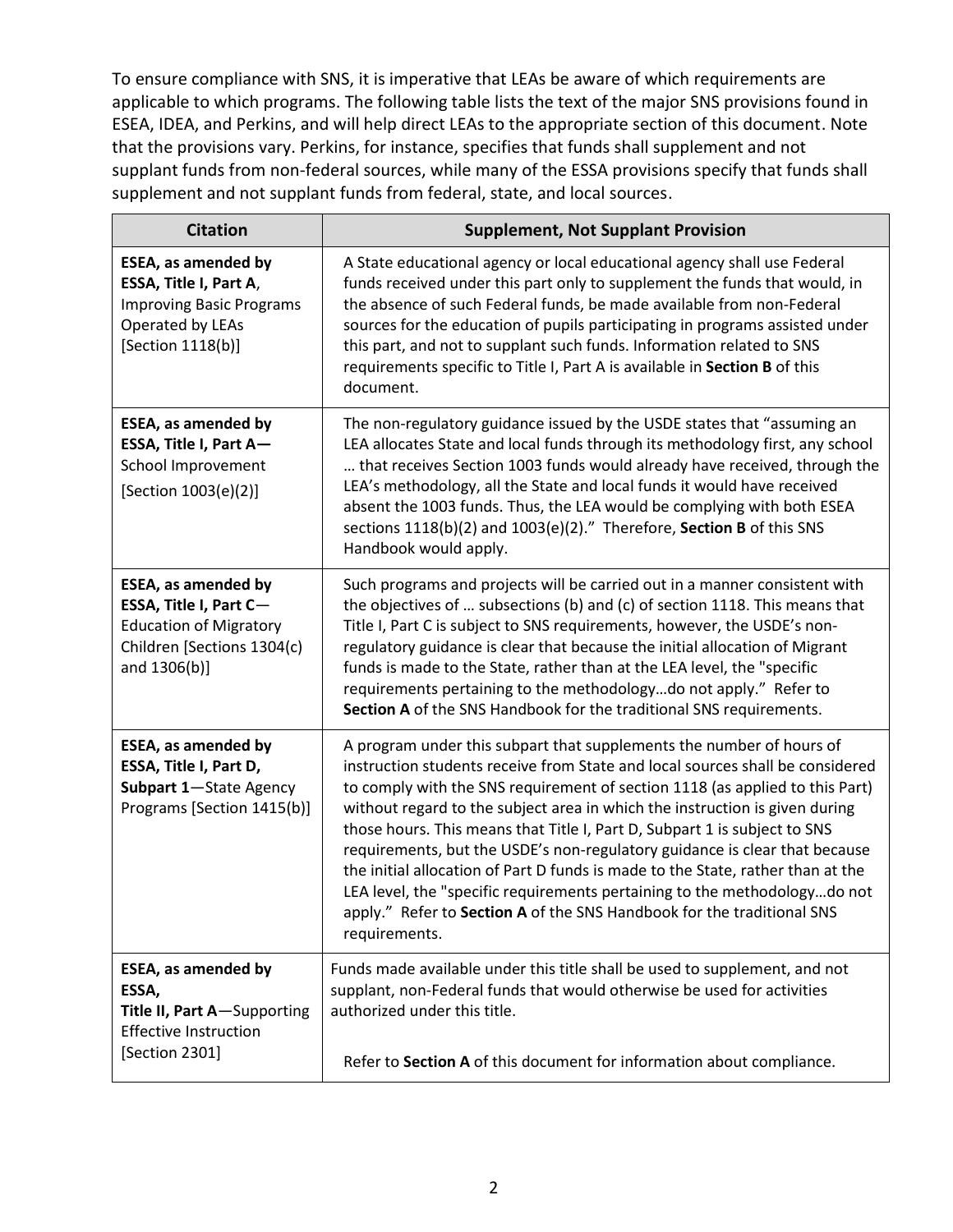| <b>Citation</b>                                                                                                                                          | <b>Supplement, Not Supplant Provision</b>                                                                                                                                                                                                                                                                                                                                                                                                         |
|----------------------------------------------------------------------------------------------------------------------------------------------------------|---------------------------------------------------------------------------------------------------------------------------------------------------------------------------------------------------------------------------------------------------------------------------------------------------------------------------------------------------------------------------------------------------------------------------------------------------|
| ESEA, as amended by ESSA,<br>Title III, Part A-English<br>Language Acquisition, Language<br>Enhancement, and Academic<br>Achievement [Section 3115(g)]   | Federal funds made available under this subpart shall be used so as to supplement<br>the level of Federal, State, and local public funds that, in the absence of such<br>availability, would have been expended for programs for limited English proficient<br>children and immigrant children and youth and in no case to supplant such Federal,<br>State, and local public funds.                                                               |
|                                                                                                                                                          | Refer to Section A of this document for information about compliance.                                                                                                                                                                                                                                                                                                                                                                             |
| ESEA, as amended by ESSA,<br>Title IV, Part A-21st Century<br><b>Schools, Student Support and</b><br><b>Academic Enrichment Grants</b><br>[Section 4110] | Funds made available under this subpart shall be used to supplement, and not<br>supplant, non-Federal funds that would otherwise be used for activities authorized<br>under this subpart.<br>Refer to Section A of this document for information about compliance.                                                                                                                                                                                |
| ESEA, as amended by ESSA,<br>Title IV, Part B-21st Century<br><b>Community Learning Centers</b><br>[Section 4204(b)(2)(G)                                | Subgrantees are required to assure "that subgrant funds under this part will be<br>used to increase the level of State, local, and other non-Federal funds that would, in<br>the absence of funds under this part, be made available for programs and activities<br>authorized under this part, and in no case supplant Federal, State, local, or non-<br>Federal funds.<br>Refer to Section A of this document for information about compliance. |
| ESEA, as amended by ESSA,                                                                                                                                | Funds made available under subpart 1 or subpart 2 shall be used to supplement,                                                                                                                                                                                                                                                                                                                                                                    |
| Title V, Part B, Subpart 2-Rural<br>and Low-Income Schools<br>Program, [Section 5232]                                                                    | and not supplant, any other Federal, State, or local education funds.                                                                                                                                                                                                                                                                                                                                                                             |
|                                                                                                                                                          | Refer to Section A of this document for information on compliance.                                                                                                                                                                                                                                                                                                                                                                                |
| <b>Individuals with Disabilities</b><br><b>Education Act (IDEA)</b><br>$[34$ CFR 300.162(c)]                                                             | Funds paid to a state under Part B of the Act must be used to supplement the level<br>of Federal, State, and local funds (including funds that are not under the direct<br>control of the SEA or LEAs) expended for special education and related services<br>provided to children with disabilities under Part B of the Act, and in no case to<br>supplant those Federal, State, and local funds.                                                |
|                                                                                                                                                          | Refer to Section A of this document for information about compliance.                                                                                                                                                                                                                                                                                                                                                                             |
| <b>Carl D. Perkins Career and</b><br><b>Technical Education Act of</b><br>2006, as amended by<br>P.L. 115-224, Title II, Part A,                         | Funds made available under this Act for career and technical education activities<br>shall supplement, and shall not supplant, non-Federal funds expended to carry out<br>career and technical education activities.                                                                                                                                                                                                                              |
| Section 211(a)                                                                                                                                           | Refer to Section A of this document for information about compliance.                                                                                                                                                                                                                                                                                                                                                                             |
| <b>McKinney-Vento--Education for</b><br><b>Homeless Children and Youths</b><br>[42 United States Code, Section<br>$11433(a)(2)(A)(iii)$ ]                | "Servicesshall be designed to expand or improve services provided as part of a<br>school's regular academic program, but not to replace such services provided under<br>such program."                                                                                                                                                                                                                                                            |
|                                                                                                                                                          | Refer to Section A of this document for information about compliance.                                                                                                                                                                                                                                                                                                                                                                             |
| <b>ESSERI</b><br><b>ESSER II</b><br><b>ESSER III</b>                                                                                                     | The statutes authorizing ESSER I - III are silent on Supplement, Not Supplant, which<br>means that Supplement, Not Supplant does not apply to ESSER funds. Other<br>specifics concerning ESSER requirements are available on the Agency's web site.                                                                                                                                                                                               |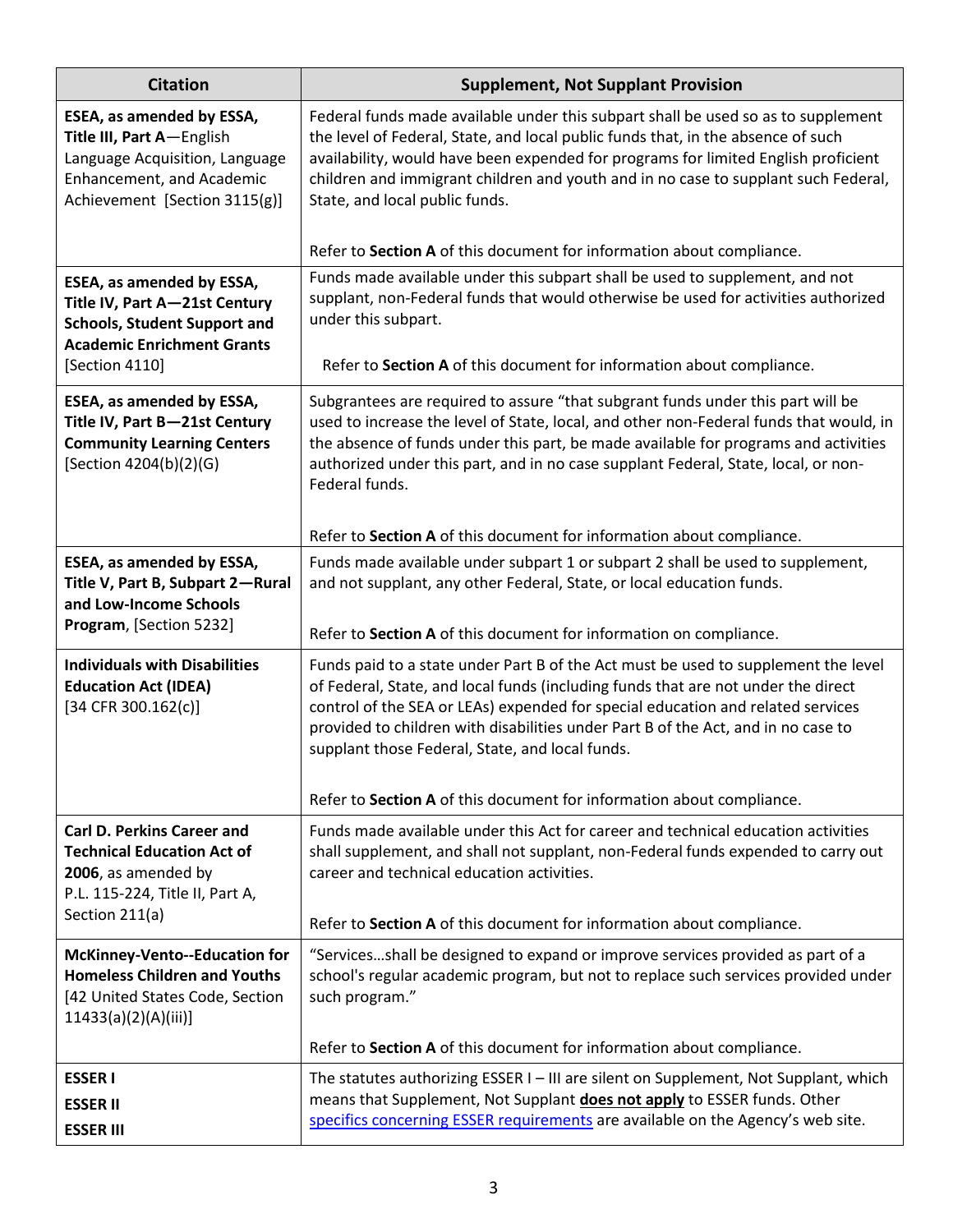# **Penalty for Violating the Provision**

Penalties for supplanting are often severe. All federal funds involved in a supplant normally must be returned to the federal government. Since audits are usually conducted after the grant period has ended, there is often no other alternative corrective action available other than returning the funds.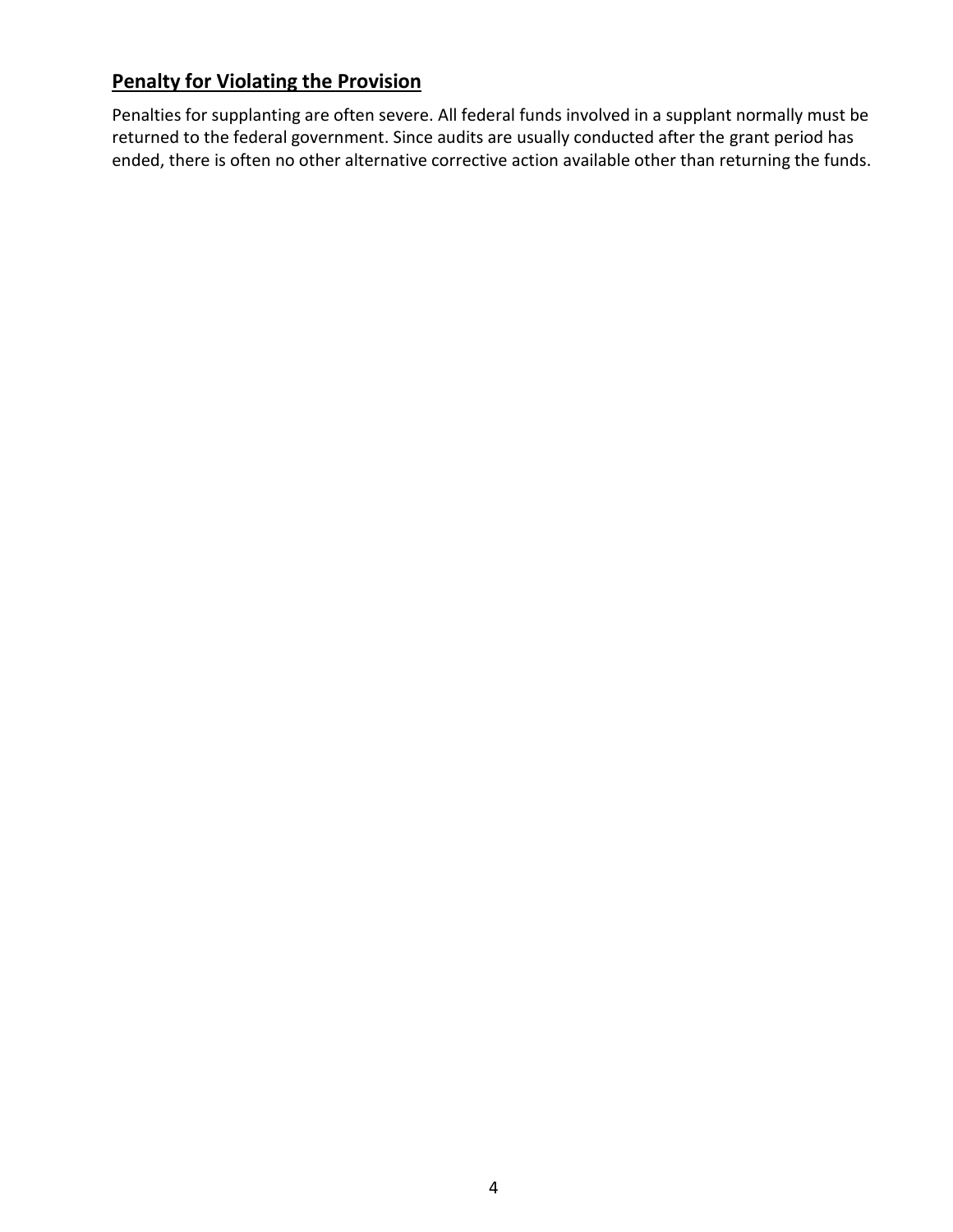# <span id="page-7-0"></span>**Section A: Traditional SNS Compliance Requirements**

#### <span id="page-7-1"></span>**Enhancing, Expanding, or Extending Required Activities**

Generally speaking, for programs that have a generic SNS statement in statute, if federal funds are used to enhance or expand a state mandate, State Board of Education (SBOE) rule, or local board policy, then the federal supplementary activities must be separately identified and clearly distinguishable from those activities identified as necessary for implementing the state mandate, SBOE rule, or local board policy as outlined in the implementation plan.

Although separate plans are not necessary, the local educational agency (LEA) must be able to document a clear plan for meeting the mandated requirement and another plan for providing supplementary activities from federal funds in addition to the mandated requirement.

#### <span id="page-7-2"></span>**Presumptions of Supplanting**

In cases where the general language of the SNS requirements is applicable, there are three scenarios in which the US Department of Education (USDE) will presume that a supplant (i.e., a case in which federal dollars have been diverted) has occurred. In all these three cases, once the presumption of supplanting has been made, it is the LEA's responsibility to rebut the presumption. While this is technically possible, it can be extremely difficult for LEAs to meet the burden of proof. Preferably, the LEA would budget and expend federal dollars so as to avoid any of the following three presumptions entirely.

#### **1. Providing Services Required Under State or Local Law**

Any services that an LEA is required to provide under state law, SBOE rule, commissioner's rule, or local policy must be provided using *state or local funds.* If federal funds are used to provide those services, the USDE will presume that a supplant has occurred. Even if the LEA has maintained documentation demonstrating that it would not have been able to meet the state mandates without the use of federal funds, it is extremely difficult to rebut this presumption of supplanting because USDE reviews how all state and local funds within the LEA are expended. [Note: Some programs also require that program funds also supplement other Federal funds.]

#### **2. Providing Same Services as Those Provided in Prior School Year with State or Local Funds**

If state or local funds were used in the prior school year to provide services, and those services are provided again in the current school year, the USDE will presume a supplant has occurred if the state or local funds are replaced by federal funds. LEAs are not permitted to use federal funds to replace state or local funds. Even in cases where a budget shortfall is anticipated, the LEA *may not plan to use federal funds* to cover a shortage of state or local funds.

It is possible to document that services from the prior year would not have been continued as a result of a lack of state or local funds. The documentation must demonstrate that the original source of funding is no longer available and, as a result, that the services would not be provided in the coming year. This situation must be documented at the time the decision is made to discontinue services; it cannot be documented after the fact.

For example, an LEA paid for a reading specialist at a campus in the previous year from state and local resources but decides to use Title III, Part A funds to pay for that teaching position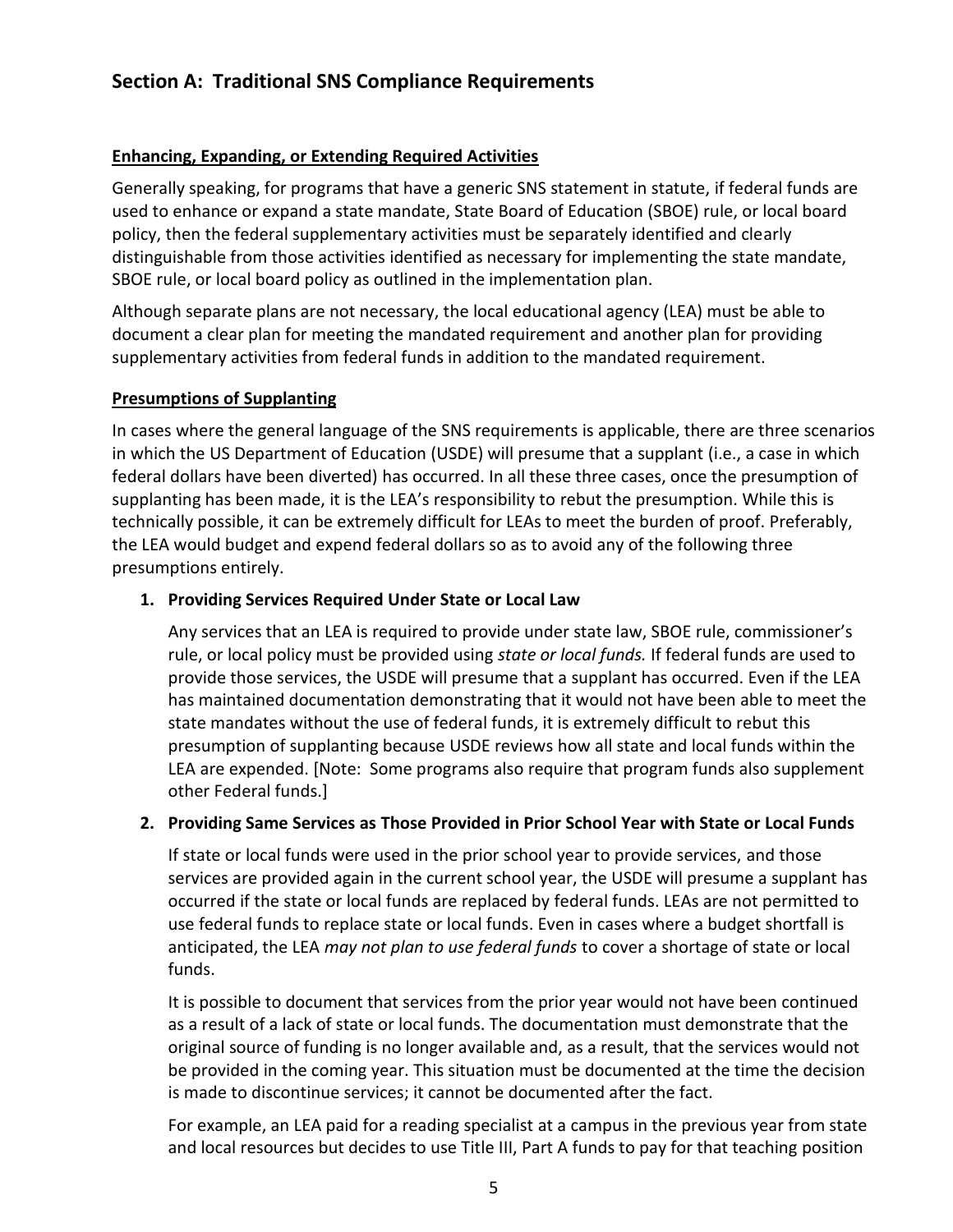in the current year. This would be considered supplanting because the LEA is replacing state and local resources with Title III, Part A resources to pay for the same position. The LEA may be able to rebut the assumption of supplanting if it can document that the position was eliminated because of state budget cuts, and then the decision was made to fund it using federal funds. The LEA would need records to confirm the following:

- There was in fact a reduced amount or lack of state funds available to pay for the position.
- The LEA made the decision to eliminate the position without taking into consideration the availability of federal funding.
- The reasons for the decision to eliminate the position.

## **3. Providing the Same Services in Federal and Non-Federal Programs**

LEAs may not provide the same services to students participating in a program funded by federal dollars that they provide to non-participating students using state or local funds. Note that some programs, such as Title III, Part A, must also be supplemental to other Federal funds.

#### <span id="page-8-0"></span>**Examples**

#### <span id="page-8-1"></span>**IDEA-B**

IDEA-B funds must be used to expand or increase the level of services for students with disabilities and not to take the place of funds from non-IDEA sources. Supplanting may occur if the LEA uses IDEA-B funds to provide services that the LEA is required to make available under other federal, state, or local laws or policy. Supplanting may also occur if the LEA uses IDEA-B funds to provide services for students with disabilities that the LEA also provides for non-disabled students. For example, if an LEA uses IDEA-B funds for a student's 504 Plan and/or the LEA's dyslexia program, this would be a violation of the IDEA-B SNS provisions.

#### <span id="page-8-2"></span>**IDEA-B and Title I, Part A Funds**

Supplanting is presumed for IDEA-B if an LEA uses Title I, Part A funds to provide services required under a student's individualized education program (IEP).

IDEA-B requires that an LEA serving children with disabilities develop an IEP to ensure that a child with a disability receives a free appropriate public education. The IEP functions as a framework for the services the LEA is required to provide to each child to meet the requirements of IDEA. An LEA may not use Title I, Part A funds to provide services that must be provided under each child's IEP because, in the absence of the Title I, Part A funds, it is presumed that the LEA would use other funds, or it would be in violation of IDEA.

34 CFR 300.226(e) states that if coordinated early intervening services (CEIS) funds are used to carry out activities funded by ESEA, the CEIS funds must supplement the current ESEA program. If the LEA is expending IDEA-B funds for CEIS for intervention services to students on Title I, Part A-served campuses, and the students are eligible for services under Title I, Part A, then it would be supplanting to provide the intervention services with IDEA-B CEIS funds. The student is to receive all eligible services from Title I, Part A before receiving the CEIS services funded with IDEA-B.

#### <span id="page-8-3"></span>**Title II, Part A—Supporting Effective Instruction**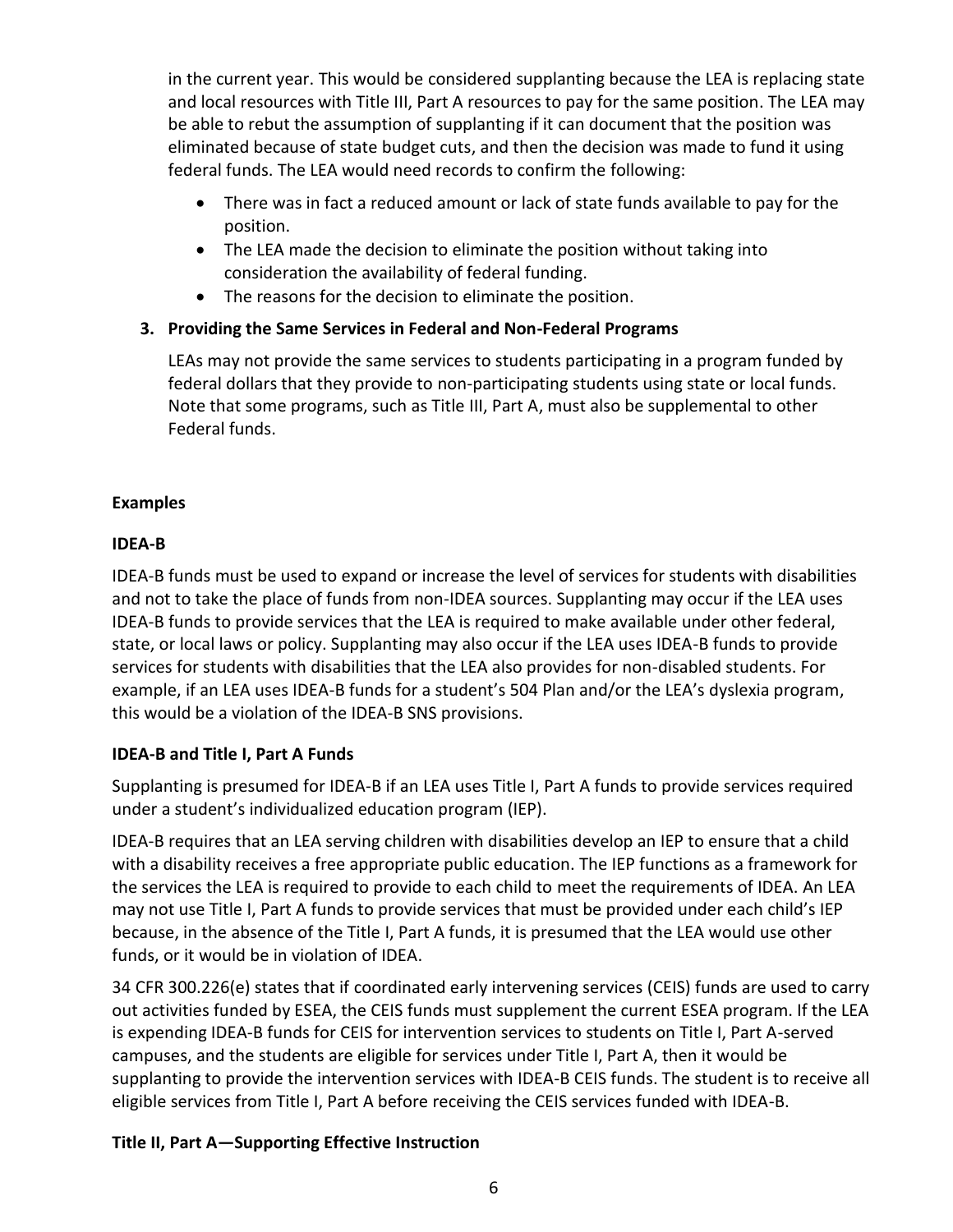Using Title II, Part A funds to meet any state mandate or local board policy would be considered a supplant. For example, if an LEA decides to use Title II, Part A funds to hire additional teachers to reduce class size in grade 2, the state mandate of 22:1 must be met with state and/or local funds before additional teachers may be hired with Title II, Part A funds.

#### <span id="page-9-0"></span>**Title III, Part A—English Language Acquisition, Language Enhancement, and Academic Achievement**

As a part of the basic allotment to public schools, Texas provides state funding to LEAs that serve limited English proficient (LEP) students. According to state statute, these funds must be used to provide services to LEP students through bilingual education and/or English as a Second Language (ESL) programs. Title III, Part A funds cannot be used to meet the state requirements for serving LEP students. Additionally, Title III, Part A funds are supplemental to all other funds, including local, state, and *other federal funds*. The LEA must ensure that any services provided with Title III, Part A funds are supplemental and could not be provided with any other funds, including Title I, Part A funds.

#### <span id="page-9-1"></span>**Title IV, Part A—Student Support and Academic Enrichment Grant**

There have been many questions recently about the use of Title IV, Part A funds for security. The purchase of security equipment (such as cameras, etc.) and security training are potentially allowable uses of funds; however, the LEA must examine the three traditional presumptions of supplant to ensure that Title IV, Part A funds are being used in a supplemental manner. If the LEA has previously purchased these items with State or local funds in the past, the LEA must maintain documentation to rebut the presumption of supplant. [Also, please note that the purchase of firearms and ammunition, as well as training in the use of such items, are **not** allowable.]

#### <span id="page-9-2"></span>**Title IV, Part B—21st Century Community Learning Centers**

Academic remediation is often funded with Title I, Part A funds and is also an allowable use of 21<sup>st</sup> Century Community Learning Centers (CCLC) funds. When a 21<sup>st</sup> CCLC grant is awarded, grantees may want to divert their Title I, Part A funds to other uses and use 21<sup>st</sup> CCLC funds for academic remediation in place of the Title I, Part A funds. This would be a supplant because the Title IV, Part B statute requires that the Title IV, Part B funds be supplemental to other Federal funds, as well as state and local funds. Using 21<sup>st</sup> CCLC funds to increase the number of students served or the scope of services offered through academic remediation would be allowable.

#### <span id="page-9-3"></span>**Carl D. Perkins Career and Technical Education Act**

An LEA decided to provide wireless networking for all classrooms in the district, using state and local funds. However, the LEA soon realized that it did not have resources to completely network all classrooms. The LEA knew that Perkins funds can be used to expand technology, so the LEA proposed using Perkins funds to provide wireless networking for all career and technical education classrooms. If it followed through on this proposal, the district would be supplanting, because it would be using federal funds to provide the same service for eligible children (i.e., CTE students) that the LEA provided with state or local funds to children not eligible for services (i.e., students not enrolled in CTE courses).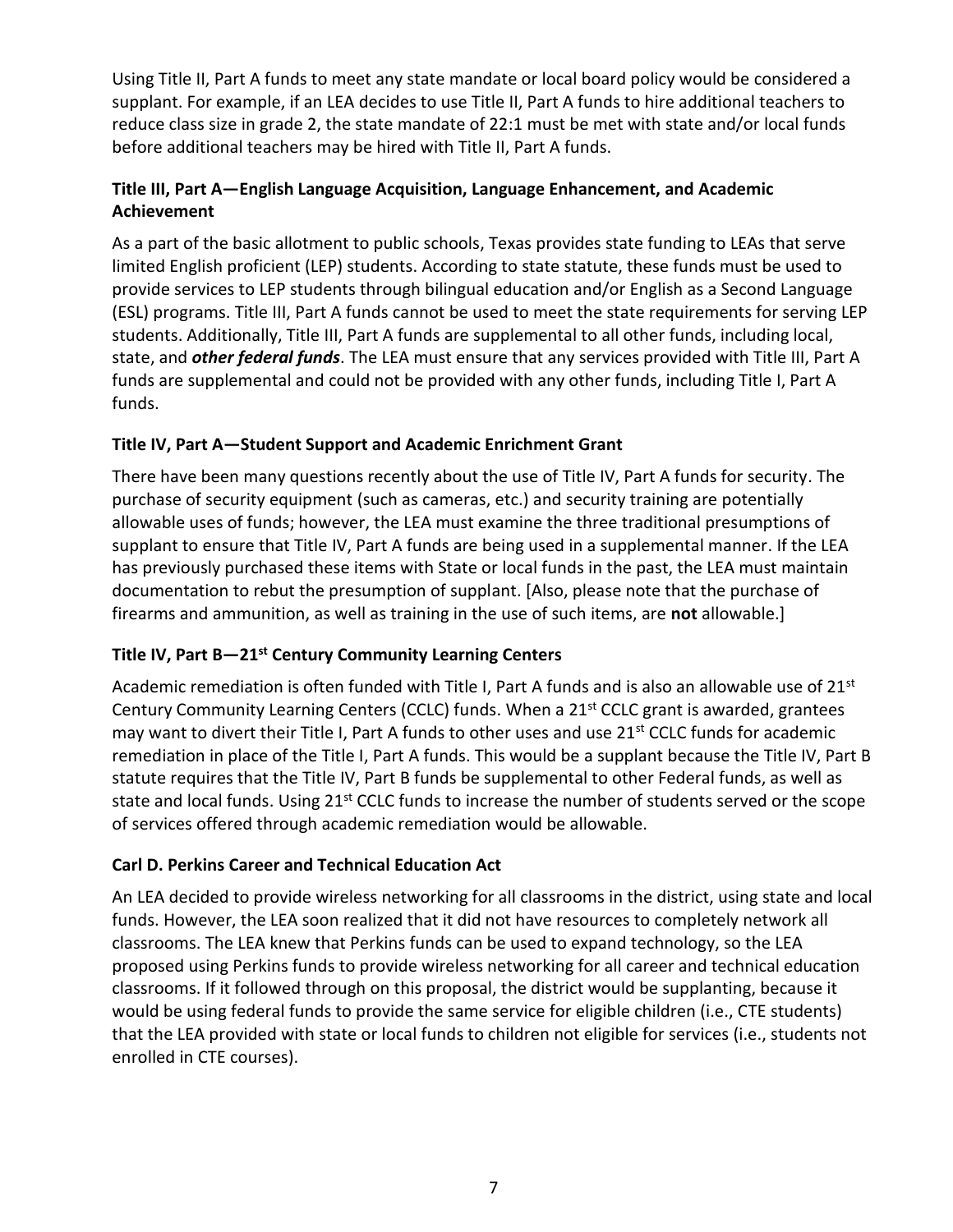#### <span id="page-10-0"></span>**Exceptions**

#### <span id="page-10-1"></span>**IDEA-B**

Before 1992, IDEA-B included a "particular cost test" for determining whether supplanting occurred. If an LEA expended IDEA-B funds to pay a salary that in the prior year had been paid with state or local funds, the LEA would fail the particular cost test, resulting in a supplant. Since the removal of the particular cost test from statute, no requirement exists related to supplanting particular costs. If an LEA maintains local—or state and local—effort (maintenance of effort requirement), it will not violate the IDEA-B SNS provision.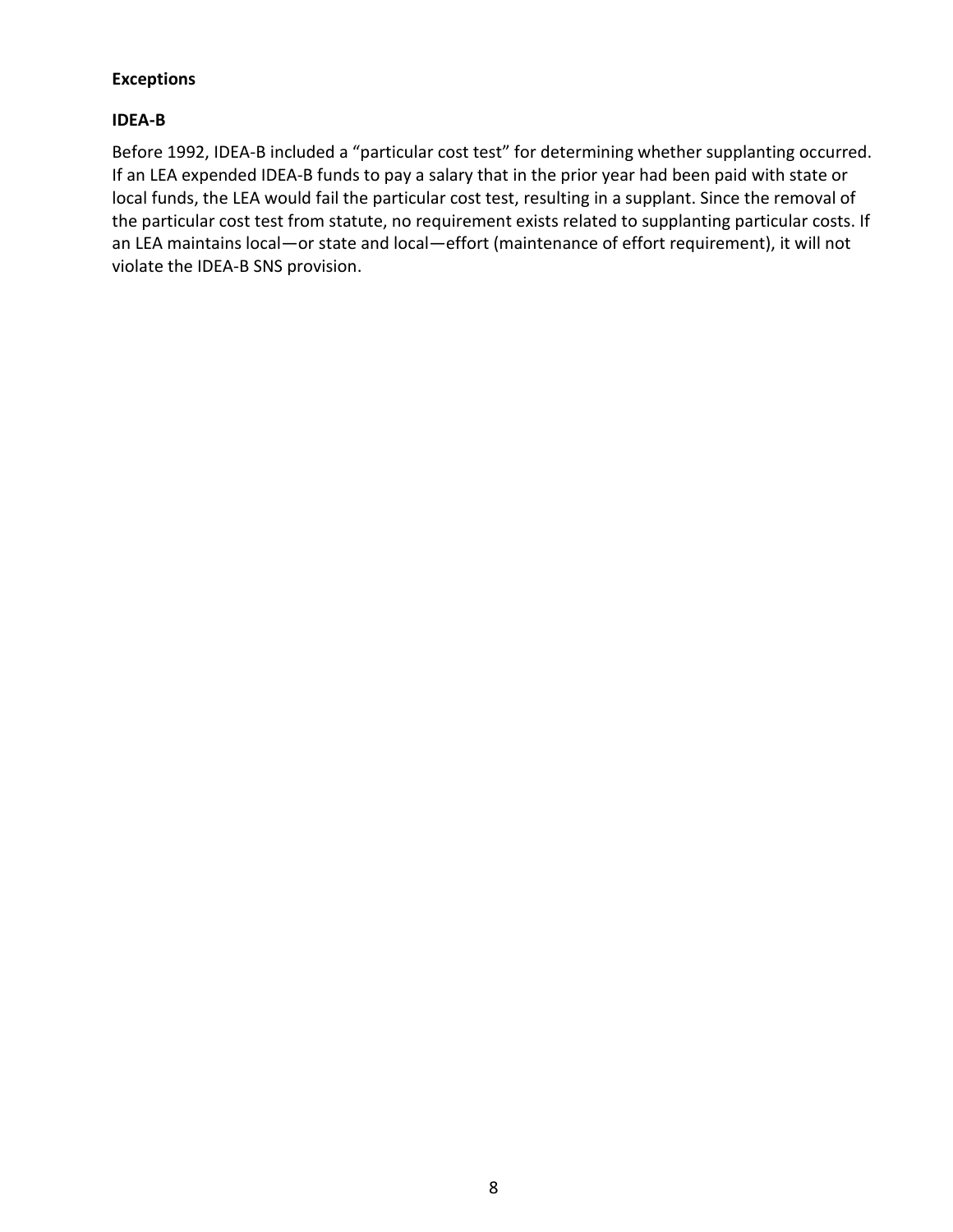# **How to Document Compliance for an Auditor**

Any determination about supplanting is specific to the individual situation, and general guidelines cannot be provided to meet the particular details of any situation. Examples of the types of documentation auditors may request from an LEA to demonstrate that the expenditure is supplemental to other federal and/or non-federal programs include the following:

- Fiscal or programmatic documentation to confirm that, in the absence of federal funds, the grantee would have eliminated staff or other services in question
- Board minutes/agendas with discussion of elimination of staff due to lack of state funds
- State or local legislative actions
- Itemized budget histories from one year to the next and supporting information
- Planning documents
- Actual reduction in state or local funds
- Decision to eliminate position or services was made without regard to the availability of federal funds, including the reason the decision was made
- Class-size data from previous years and upcoming year
- Specific policies and procedures related to SNS requirements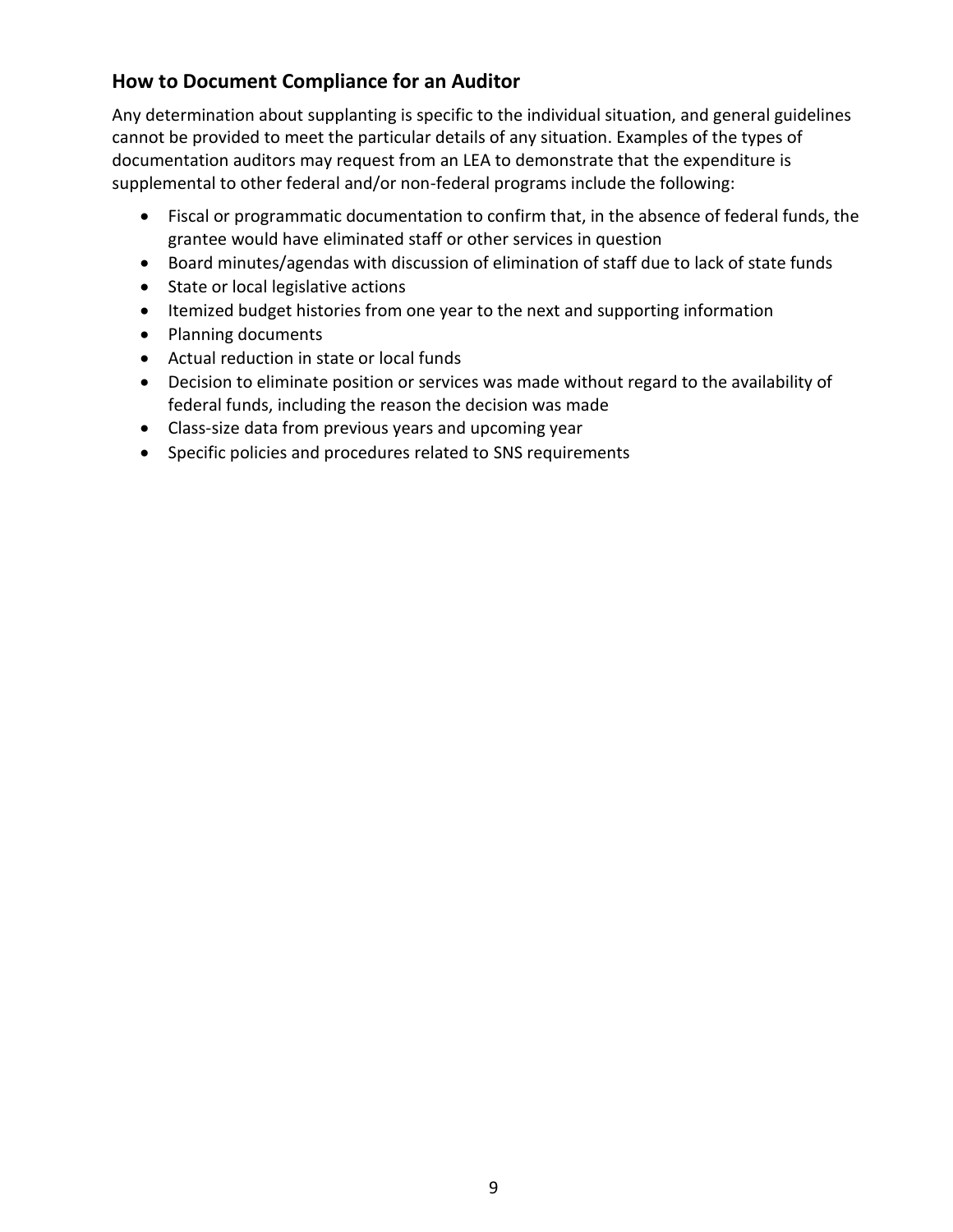# <span id="page-12-0"></span>**Section B—Title I, Part A Supplement, Not Supplant Requirements**

Title I, Part A of ESSA provides for a more streamlined approach for documenting compliance with the SNS requirement. The SNS Methodology described below meets the SNS requirement for the following programs:

- Title I, Part A
- Title I School Improvement programs [Section 1003(e)(2)]

#### <span id="page-12-1"></span>**SNS Methodology and Required Documentation**

The term "supplement, not supplant" has traditionally meant that federal funds cannot be used to perform a service that would normally be paid for with state or local funds. The new SNS methodology requirement for Title I, Part A represents a shift in mindset. For Title I, Part A, LEAs no longer look at whether an individual cost meets the traditional SNS requirement. Instead, the LEA's allocation of State and local funds to campuses is examined as a whole to ensure that Title I, Part A funds are supplemental. The LEA demonstrates through its SNS Methodology that its distribution of State and local funds to campuses has been accomplished in a Title I-neutral manner. In other words, the LEA allocates State and local funds to its campuses without regard to their Title I status. Each campus receives all of the State and local funds it would otherwise receive if it were not receiving assistance under Title I. Once that is accomplished, either through a Title I-neutral SNS Methodology or by through a Statement of Exemption, the supplemental requirement for Title I, Part A funds at the campus level has been met.

For district-level funds, the LEA must ensure that it is using State and local funds that are retained at the LEA level in a Title I neutral manner. Then any Title I, Part A funds that are reserved at the LEA level are also considered to be supplemental in nature.

NOTE: **This does NOT mean that Title I, Part A funds have no restrictions on their use.** Title I, Part A funds must still be used for allowable activities. All Title I, Part A expenditures must still be for activities that—

- support a need that is identified in the Comprehensive Needs Assessment;
- are included in the Campus Improvement Plan;
- are reasonable in cost:
- are necessary to carry out the intent and purpose of the Title I, Part A program;
- are allocable under the grant; and
- are allowable under Title I, Part A.

The LEA must also ensure that the expenditures meet all EDGAR requirements and that all LEA policies and procedures are followed.

Beginning with the 2018-2019 school year, each LEA that receives Title I, Part A funds must have documentation that confirms either:

- A Statement of Exemption, described below; **or**
- All three components of the SNS Methodology, described below.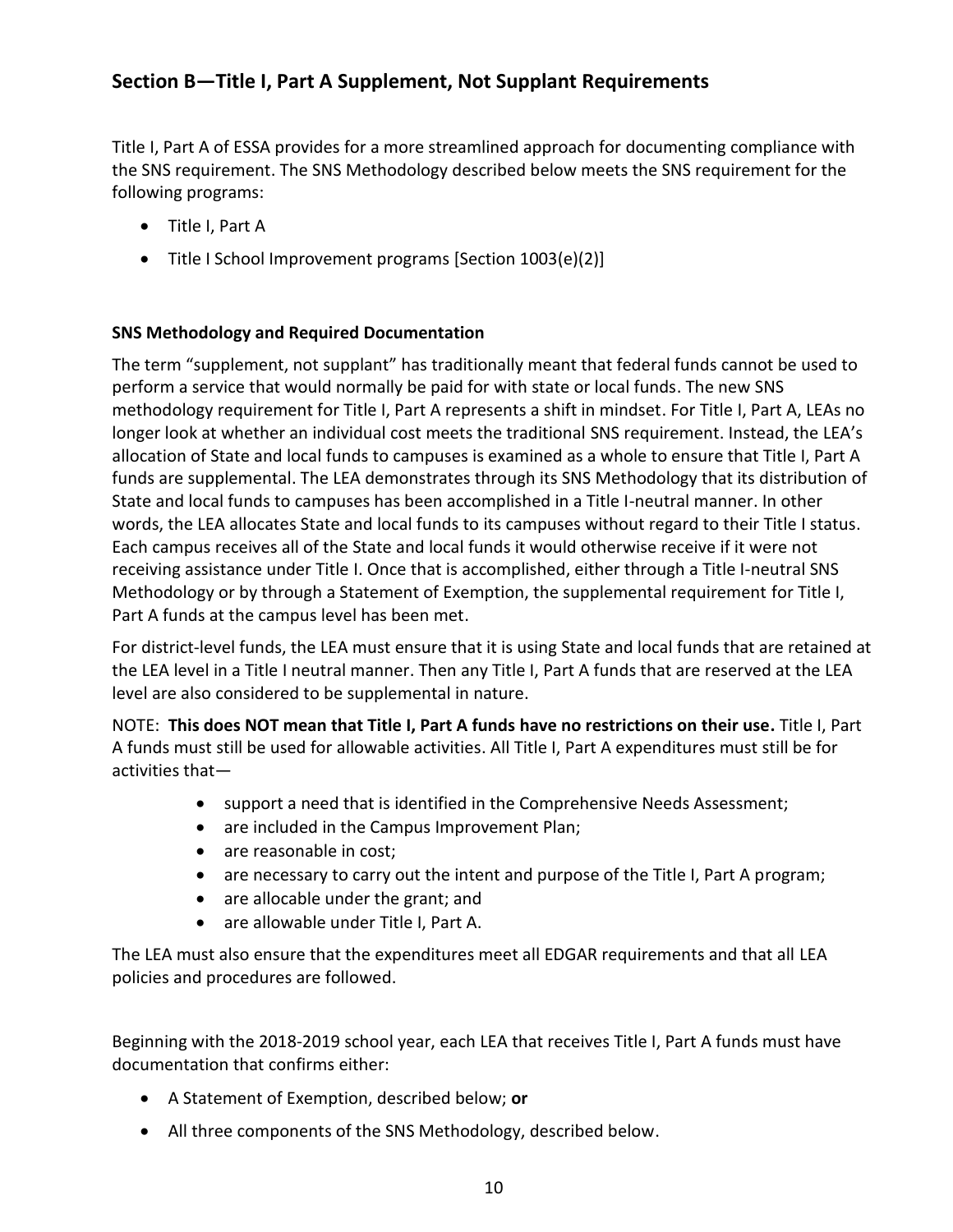#### <span id="page-13-0"></span>**Who Qualifies for a Statement of Exemption?**

The recent guidance from the USDE provides more flexibility than was offered previously. There are likely to be many more LEAs that qualify for a Statement of Exemption under the new guidance.

An LEA qualifies for a Statement of Exemption in the following situations:

- The LEA only has a single campus (only one school in the district); or
- All of the campuses in the LEA are Title I, Part A campuses; or
- The LEA has only one campus per campus category (Elementary, Middle School, High School); or
- Each campus category is exempt (either because there is only one campus in the category, or because all of the campuses in the category are Title I, Part A campuses, or because all of the campuses in the category are non-Title I, Part A campuses).

|                | <b>Examples</b>                                                                                                                                              | <b>Exempt or</b><br><b>Not Exempt</b> | Reason                                                                                                                                                                                                                                        |  |
|----------------|--------------------------------------------------------------------------------------------------------------------------------------------------------------|---------------------------------------|-----------------------------------------------------------------------------------------------------------------------------------------------------------------------------------------------------------------------------------------------|--|
| $\mathbf{1}$   | Single Campus K-12                                                                                                                                           | Exempt                                | There is only one campus in<br>the LEA.                                                                                                                                                                                                       |  |
| $\overline{2}$ | <b>Elementary Campus PK-5</b><br>Middle School Campus 6-8<br>High School Campus 9-12                                                                         | Exempt                                | There is only one campus in<br>each of the three campus<br>categories (Elementary,<br>Middle, High School).                                                                                                                                   |  |
| 3              | 6 Elementary Schools PK-5, all Title I<br>4 Middle Schools 6-8, all Title I<br>2 High Schools, all Title I                                                   | Exempt                                | All of the campuses in the LEA<br>are Title I-served campuses.<br>(If any of the campuses were<br>a non-Title I, Part A campus,<br>the LEA would need a<br>methodology.)                                                                      |  |
| 4              | <b>Elementary Campus PK - 3, Title I</b><br>Intermediate Campus 4 - 5, Title I<br>Junior High Campus 6 - 8, Title I<br>High School Campus 9 - 12, Not Served | Exempt                                | The two campuses in the<br>Elementary category (PK-3<br>and 4-5) are both Title I, Part<br>A campuses, so the category<br>is exempt. The middle school<br>and high school categories<br>are exempt because they<br>have only one campus each. |  |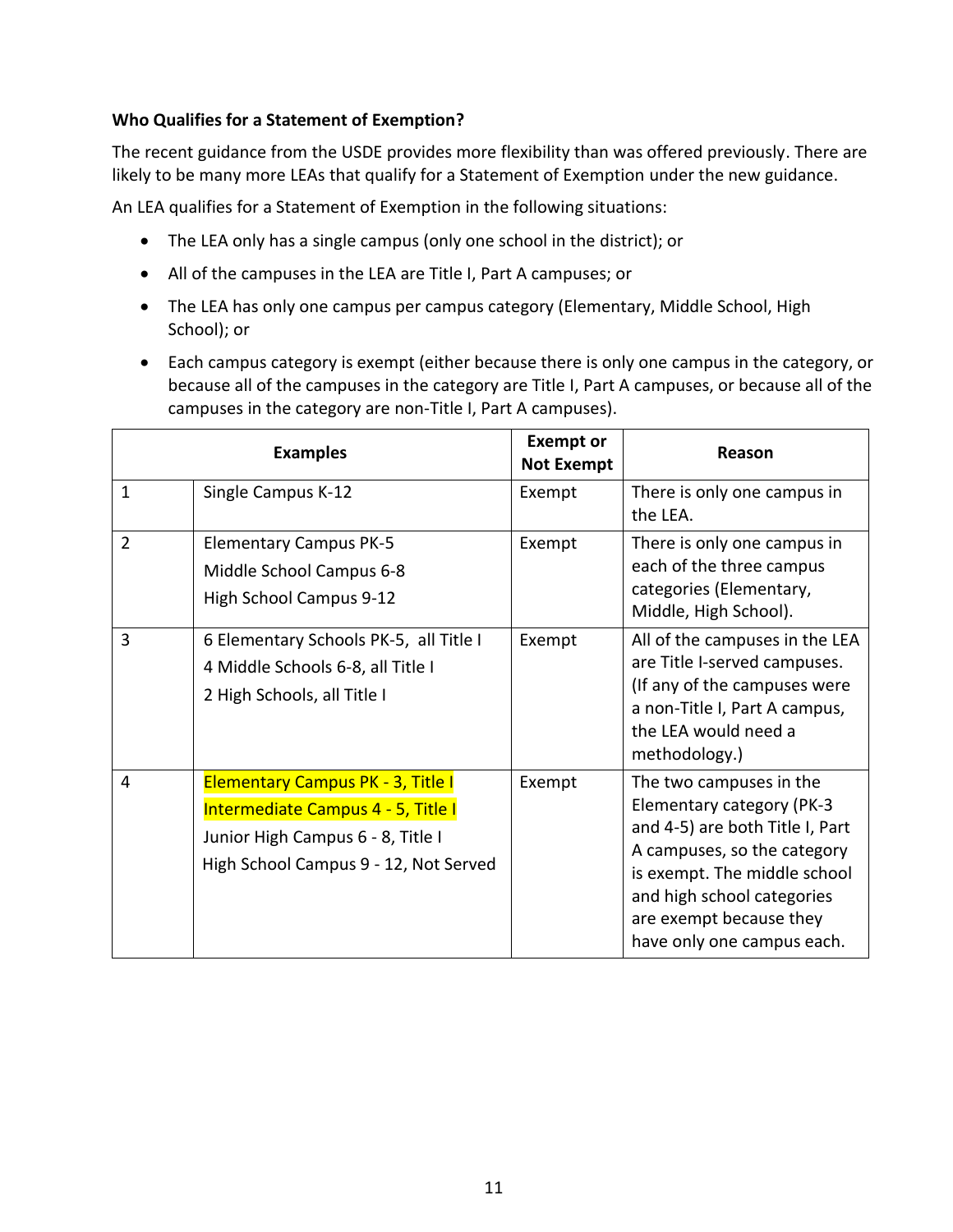|   | <b>Examples</b>                                                                                                                                                                                       | <b>Exempt or</b><br><b>Not Exempt</b> | Reason                                                                                                                                                                                                                                                                                                                                                                                                                                      |  |
|---|-------------------------------------------------------------------------------------------------------------------------------------------------------------------------------------------------------|---------------------------------------|---------------------------------------------------------------------------------------------------------------------------------------------------------------------------------------------------------------------------------------------------------------------------------------------------------------------------------------------------------------------------------------------------------------------------------------------|--|
| 5 | <b>Elementary Campus PK-3, Title I</b><br><b>Elementary Campus PK-3, Title I</b><br>Intermediate Campus 4-5, Not Served<br>Junior High Campus 6 - 8, Title I<br>High School Campus 9 - 12, Not Served | Not Exempt                            | There are both Title I, Part A<br>and non-Title I, Part A<br>campuses in the Elementary<br>category. The LEA must have<br>an SNS methodology to<br>describe the allocation of<br>State and local funds to the<br>three campuses in the<br>Elementary category. The LEA<br>does not need to include the<br>Junior High and High School<br>campuses in the<br>methodology because there<br>is only one campus in each of<br>those categories. |  |

#### <span id="page-14-0"></span>**Statement of Exemption**

LEAs that are exempt from having a formal SNS Methodology must document why they are exempt. Instead of a methodology to distribute State and local funds, such an LEA must have a formal Statement of Exemption.

The LEA's Statement of Exemption must include the following elements:

- Statement of statute;
- Reference to the exemption claimed (i.e., single campus in LEA; single campus per campus category; all Title I, Part A campuses; or all campus categories are exempt); and
- Statement of exemption, including a list of the campuses in the LEA (with campus number and grade span; if applicable, indicate the Title I status of the campus).

A template for a Statement of Exemption is provided in **Section F** of this Handbook.

Please note that, even for LEAs that qualify for a Statement of Exemption from the SNS Methodology requirement, Title I, Part A funds must still be used for allowable activities. All Title I, Part A expenditures must still be for activities that—

- support a need that is identified in the Comprehensive Needs Assessment;
- are included in the Campus Improvement Plan;
- are reasonable in cost;
- are necessary to carry out the intent and purpose of the Title I, Part A program;
- are allocable under the grant; and
- are allowable under Title I, Part A.

The LEA must also ensure that the expenditures meet all EDGAR requirements and that all LEA policies and procedures are followed.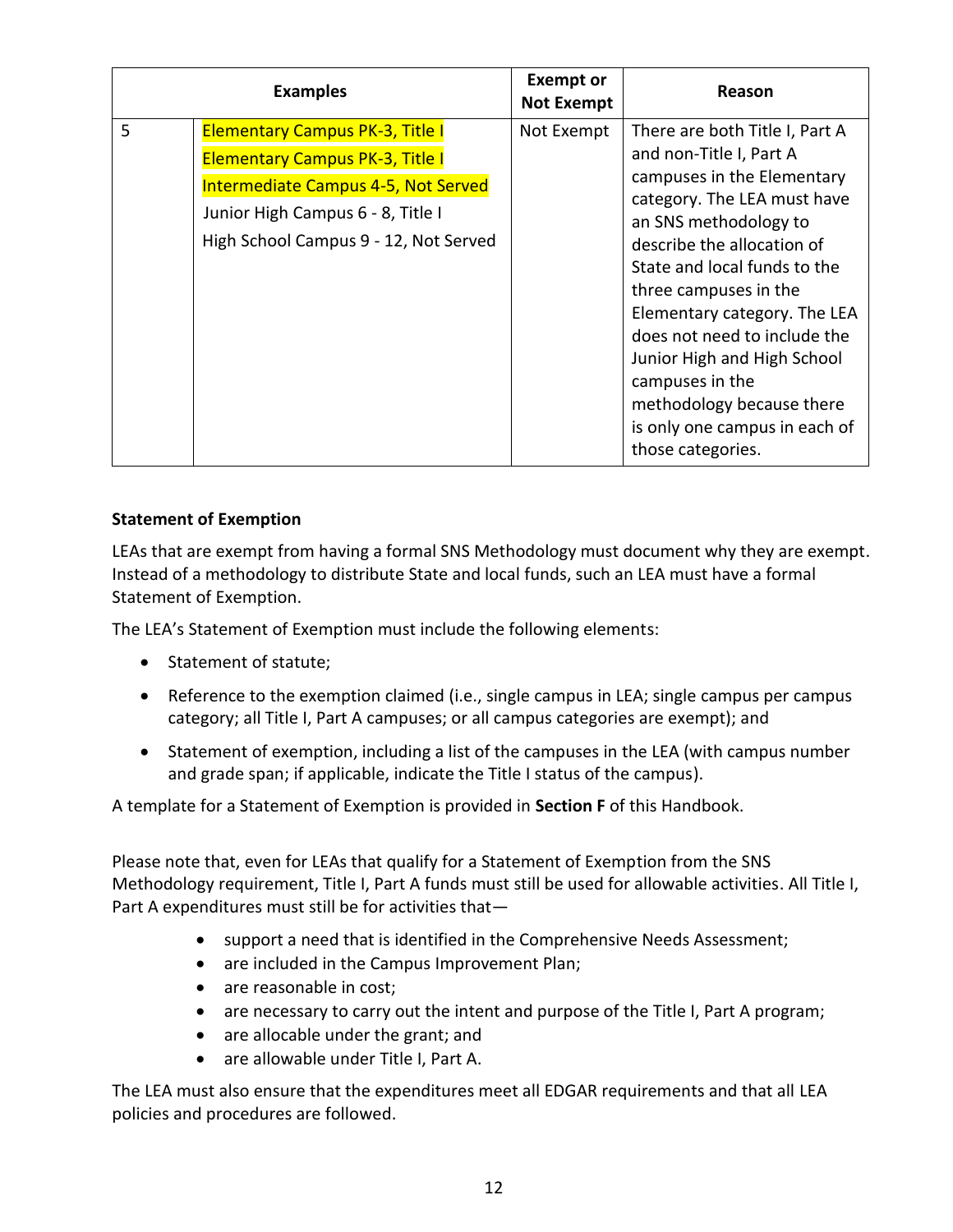#### <span id="page-15-0"></span>**Components of the SNS Methodology**

All LEAs that do not qualify for a Statement of Exemption must have a formal, written SNS methodology that is used to allocate State and local funds to campuses. The methodology must contain the following elements:

- 1. Statement of the methodology: In its description of the methodology, the LEA must
	- a. state whether the allocation of State and local funds was determined on a districtwide basis or by campus category;
	- b. state the type of methodology used (per-pupil, weighted per-pupil, or personnel and non-personnel costs); and
	- c. include a statement of the statute/purpose of the SNS requirement: [i.e., The SNS methodology described is used for the fair and equitable distribution of State and local funds to ensure that each Title I, Part A campus receives all of the State and local funds that it would receive in the absence of Title I, Part A funds.]
	- d. include an assurance that—
		- **State and local funds** that are retained at the LEA level will be used in a Title I neutral manner. This means that the LEA must designate the use of these funds without regard to the Title I status of its campuses.
		- **Title I, Part A funds** that are reserved at the LEA level will be used only for Title I, Part A purposes, as indicated in the LEA's approved ESSA Consolidated Federal Grant Application.
- 2. Criteria used in methodology: The LEA's description of its SNS methodology must include the criteria used to distribute State and local funds to campuses:
	- a. District per-pupil amount for State and local funds;
	- b. Weights assigned, if any;
	- c. Classes of personnel, if applicable;
	- d. Staffing pattern, if applicable; and/or
	- e. Other (specify).
- 3. Mathematical calculation formula: The LEA should provide the math formula showing how the calculations were made to determine the allocation of State and local funds for each campus. Otherwise, the auditor will determine his/her own calculation of the LEA's methodology.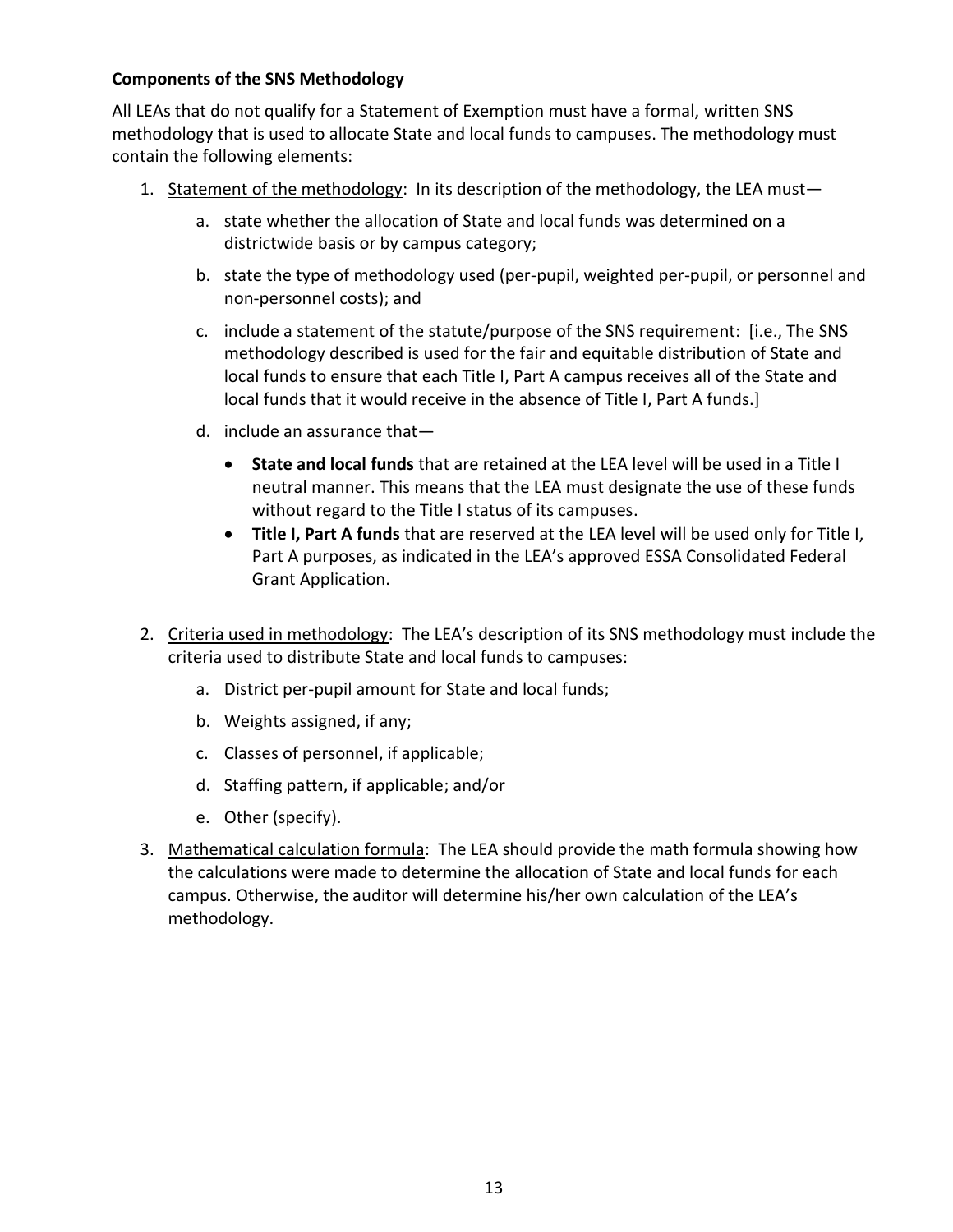#### <span id="page-16-0"></span>**Flexibility Allowed**

Districtwide or by Campus Category: Some flexibility in the SNS methodology is allowed, in that an LEA may demonstrate compliance for its Title I, Part A campuses on either a districtwide basis or by campus category. If the LEA is using campus categories in its determination, it may use only three: elementary, middle school, and high school.

Non-regulatory guidance has also clarified that, in certain situations, an LEA can exempt a campus category. If an LEA has a campus category that contains only one campus, or only Title I, Part A campuses, or only non-Title I, Part A campuses, that campus category does not need to be included in the SNS Methodology. In such a case, in addition to describing the methodology used for the campus category that is not exempt, the LEA's SNS Methodology would include a brief statement explaining why a particular campus category is exempt.

What Funds to Include/Exclude: The USDE non-regulatory guidance has clarified that only public State and local funds are subject to the SNS Methodology. Other non-Federal funds, such as private contributions, fundraising, and parent fees, need not be part of determining compliance with the Title I, Part A SNS requirement, unless LEA policy requires that they be included.

An LEA normally retains a portion of its State and local funding at the LEA level. The LEA determines the amount of State and local funds it retains at the LEA level and the amount it allocates to campuses. The amount of State and local funds that is allocated to campuses is what must be allocated in a manner that is Title I neutral.

Supplemental State Funds: Title 34 of the Code of Federal Regulations, Part 200, Section 79 (34 CFR 200.79) does provide for an exception under which expending state or local funds would not be considered a supplant. In a case where the LEA is using supplemental state or local funds to provide a program that meets the intent and purpose of Title I, Part A (with "intent and purpose" defined in 34 CFR 200.79), those state or local funds expended for a "Title I-like program" may be excluded for the purpose of determining compliance with the SNS requirements.

For example, if a State Compensatory Education (SCE) program—

- provides additional services only for students most at risk of failing to meet State academic standards;
- provides supplementary services designed to meet the educational needs of the participating students to support their achievement toward meeting State academic achievement standards; **and**
- uses the State's assessment system to review the effectiveness of the program;

then those SCE funds could be excluded from the SNS calculations.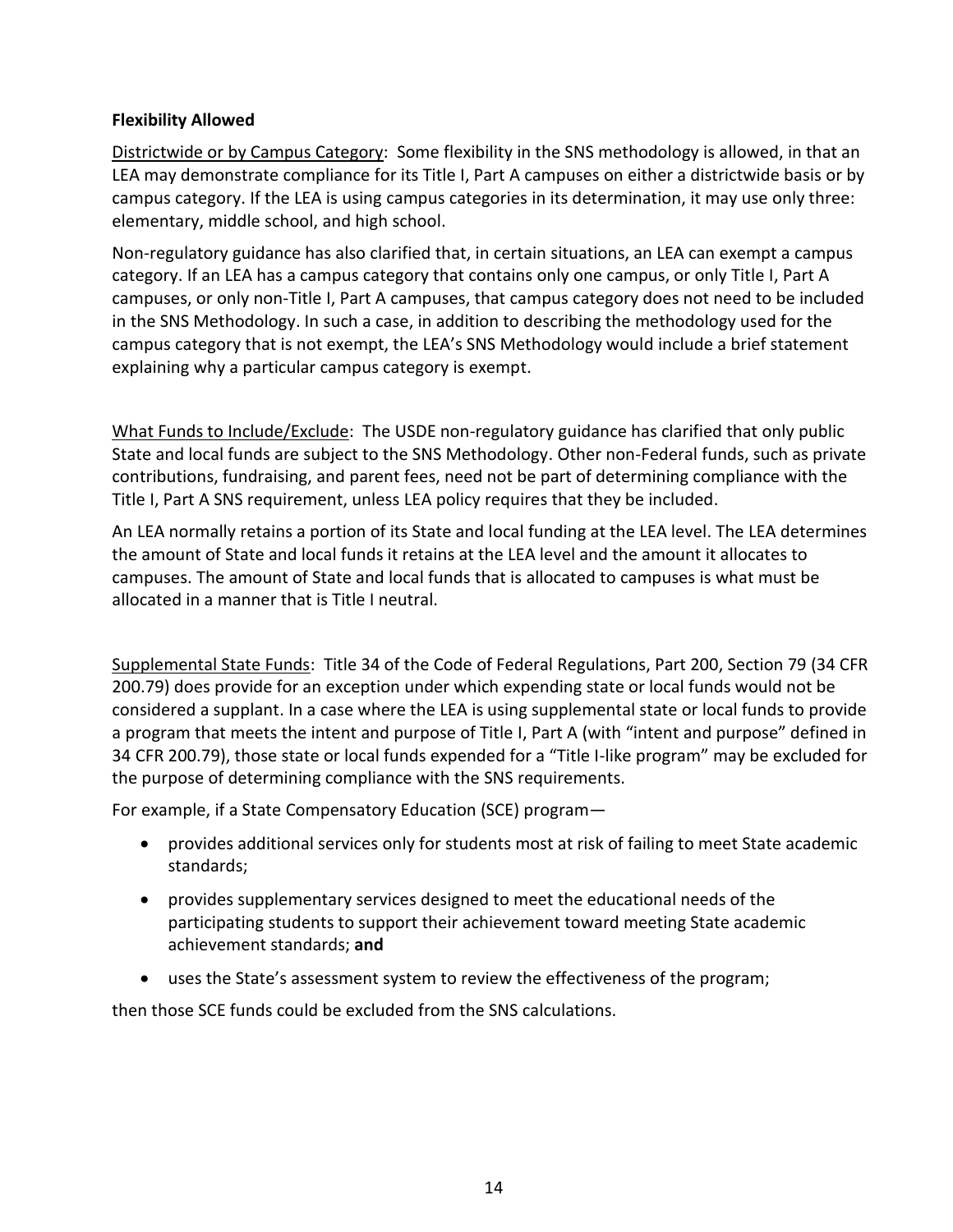**CAUTION:** Given the recent changes made by the Texas Legislature as part of House Bill 3, TEA staff advise **including** the allocation of SCE funds to campuses as a separate component of the SNS Methodology for the 2019-2020 school year, unless the LEA can clearly document the provisions above to exclude the SCE funds from the calculation. Additional guidance concerning the inclusion/exclusion of SCE funds will be provided after the state rule-making process for SCE has been completed.

#### <span id="page-17-0"></span>**Methodology Options**

The SNS methodology must ensure that each Title I campus receives all of the state and local resources it would otherwise receive if it were not a Title I school. LEAs have several options for demonstrating a fair and consistent methodology to allocate State and local resources to its campuses and meet the SNS requirement. Possibilities include the following:

• Distribution by Student (per-pupil amount): A simple districtwide per-pupil formula distributing State and local funds based on the number of students in each school, so that the per-pupil amount for each Title I school is at least as much as the average per-pupil amount in non-Title I schools within the district.

This methodology is especially applicable for smaller and rural LEAs with fewer different fund sources or fewer campuses.

- Distribution by Student Characteristics (weighted student formula): A districtwide formula weighted based on the characteristics of students in each school, such that—
	- 1) Student characteristics, such as living in poverty, English language learners, students with disabilities, and other such subgroups may generate additional funding for their school; and
	- 2) Each Title I school receives for its use all of the State and local funds to which it is entitled under the formula.

This type of methodology may be applicable for smaller and rural LEAs, as well as larger LEAs with greater numbers of students with differing characteristics. Generally speaking, the greater the number of student characteristics the LEA uses in its formula, the more complex the methodology may become.

• Distribution by Personnel and Non-personnel Expenditures: A districtwide personnel and non-personnel resource formula such that each Title I school receives its share of personnel, based on a Title I-neutral staffing pattern, and its share of non-personnel resources, based on the methodology described by the LEA.

This methodology would be most applicable for larger LEAs with greater numbers of students with differing characteristics and larger numbers of campuses.

Note about staffing patterns: If the LEA is allocating state-funded personnel, such as campus administrators and teachers, based on a staffing pattern, the LEA is allocating the positions. The resources to cover longevity, insurance costs, etc., go with the positions, but the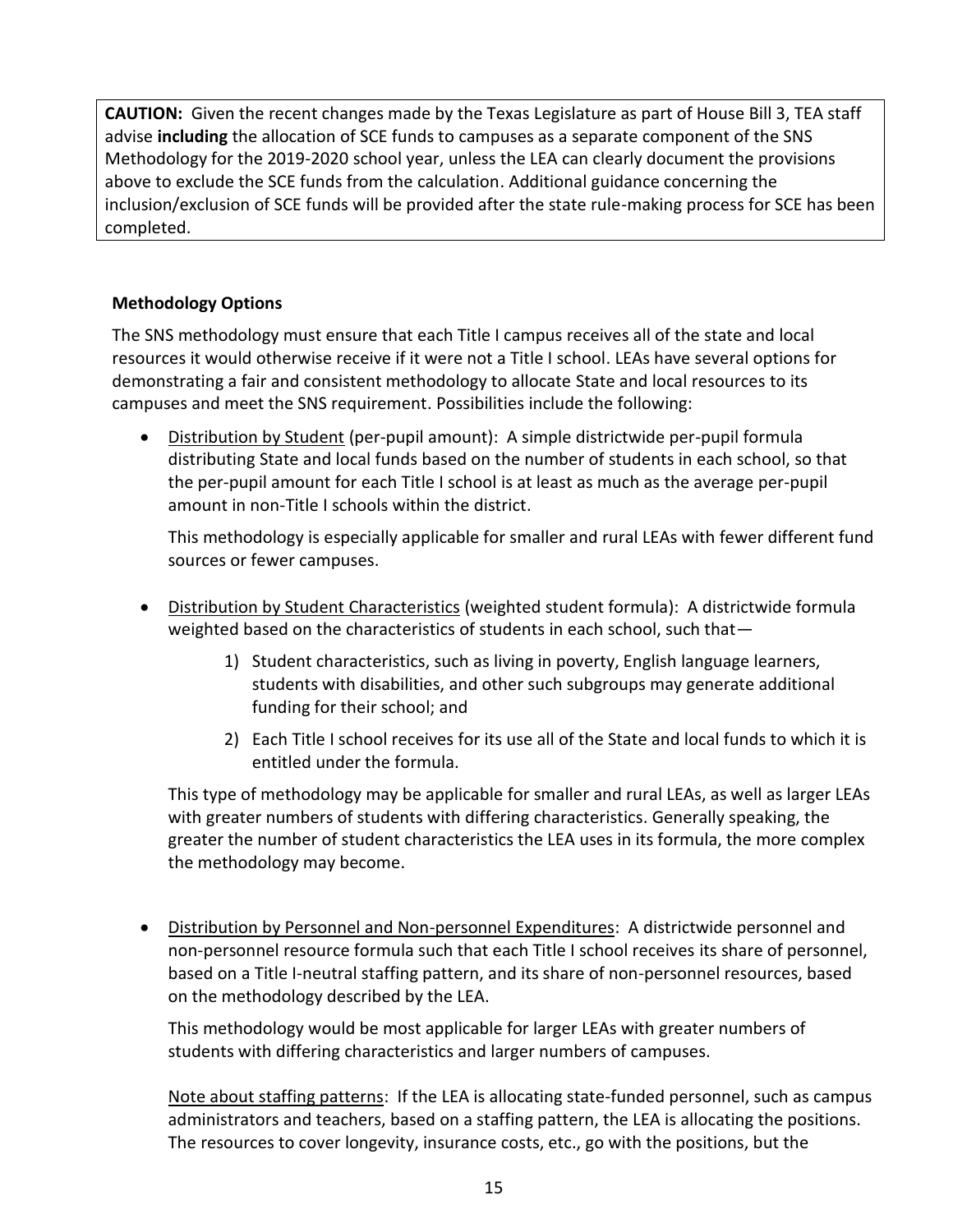allocation the LEA is considering for SNS methodology purposes is the position, not the dollar amount. As part of the staffing pattern, the LEA may choose to take enrollment size at its campuses into account. For example, an LEA may assign 1 counselor for every X number of students. The LEA may also define "small" and "large" campuses and assign a number of principals accordingly. Many options are possible. The only requirements are that the staffing pattern be applied consistently and that it be Title I-neutral.

#### <span id="page-18-0"></span>**LEA Responsibility**

The LEA is responsible for reviewing its exemption status on at least an annual basis to ensure that any change to its campus configuration is reflected accurately.

Likewise, the LEA should revisit its methodology at least annually, before campus allocations are made for each school year, to determine that the description in the methodology is accurate and that the resulting allocation of resources is Title I-neutral.

Resources Not Allocated to Schools: USDE guidance concerning State and local resources not allocated to campuses is as follows:

"An LEA does not normally allocate all its State and local funds to schools through its methodology. Rather, an LEA by both necessity and choice retains some State and local funds at the district level for use on personnel and non-personnel services that benefit multiple schools or all schools. The activities supported by State and local funds that an LEA does not allocate to schools through its methodology are called "districtwide activities" for purposes of this discussion.

"A districtwide activity may provide benefits to all schools within an LEA, either directly or indirectly. For example, such activities may include districtwide academic programs, such as summer school or after-school programs; and specialized personnel providing districtwide services, such as instructional coaches and speech therapists. Similarly, a districtwide activity may include activities that benefit a set of schools, rather than a single school. For example, personnel, such as substitute teachers or social workers, may serve multiple schools, often on an as-needed basis. Given the difficulty or inability to accurately forecast or apportion such activities to the school level, an LEA may choose not to allocate to schools the State and local funds supporting these activities.

"As previously noted, ESEA section 1118(b)(2) requires an LEA to demonstrate compliance with the supplement not supplant requirement by having a methodology that ensures that its allocation of State and local funds to schools is Title I neutral so that Title I, Part A funds used in Title I schools are supplemental. There is no similar compliance test for State and local funds reserved for districtwide activities. However, because the general supplement, not supplant requirement in ESEA section 1118(b)(1) applies to all State and local funds, an LEA must conduct districtwide activities supported by such funds in a manner that does not take into account a school's Title I status (e.g., by implementing a policy of conducting districtwide activities in a Title I-neutral manner).

"For example, an LEA may choose not to allocate to schools the State and local funds to support a social worker. Instead, the LEA reserves the State and local funds for a social worker at the district level. The LEA deploys the social worker to different schools throughout the school year on an asneeded basis that does not take into account a school's Title I status. Although the State and local funding for such a social worker is not allocated to a school, and therefore is not subject to the compliance test, access to or assignment of the social worker must be Title I neutral in order to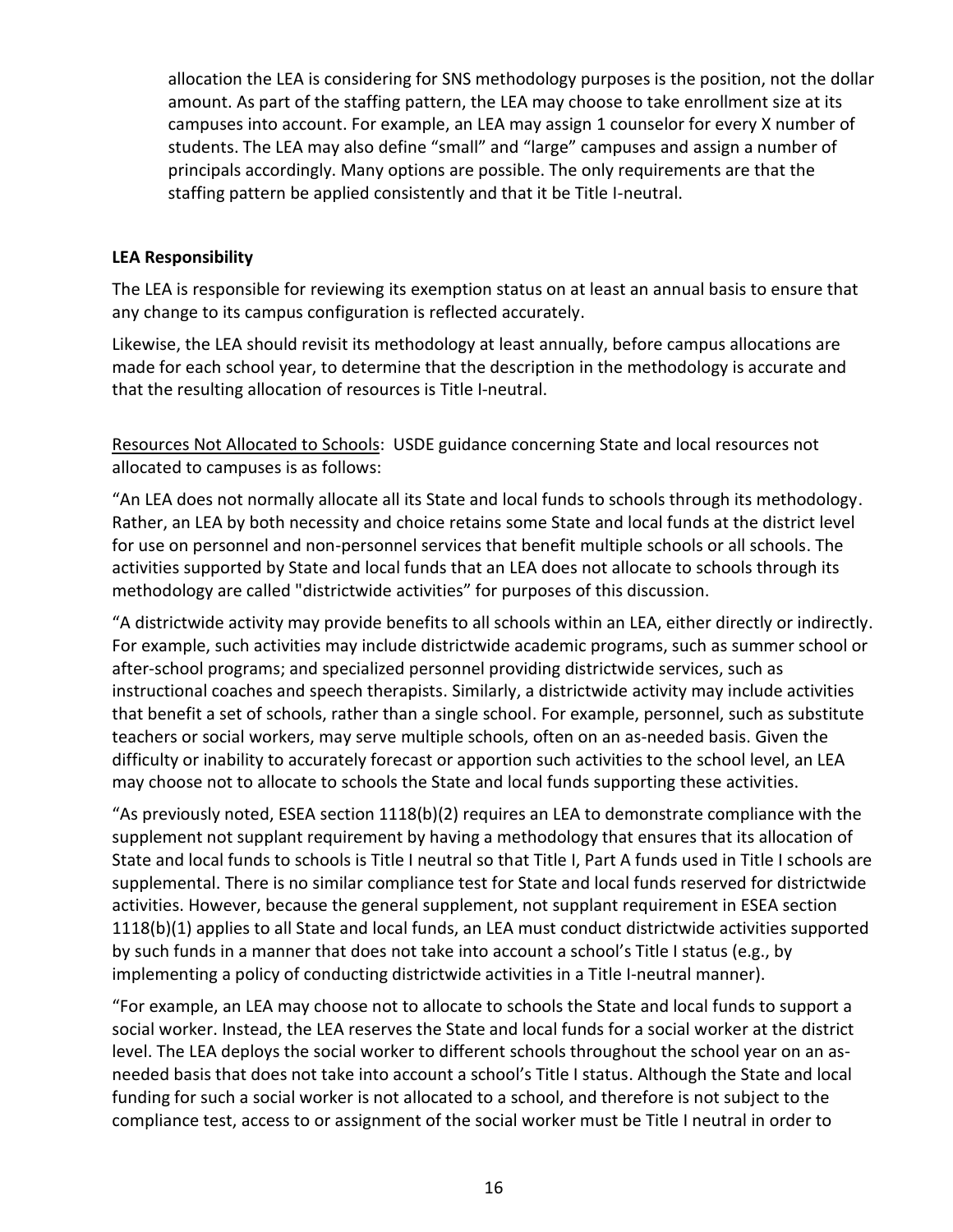comply with the general supplement not supplant requirement in ESEA section 1118(b)(1), which applies to all State and local funds.

"As long as a school's Title I status is not taken into account when an LEA makes its determinations about use of, access to, or assignment of such districtwide resources, the LEA would be in compliance with ESEA section 1118(b)(1).

"In addition, to the extent that an LEA retains State and local funds to implement activities that are required by Federal, State or local law, the LEA must use those funds in a manner that does not take into account a school's Title I status."

[USDE, Non-Regulatory Informational Document, June 2019]

# <span id="page-19-0"></span>**Section C—Examples of SNS Methodologies**

The examples provided here represent possible methods for allocating State and local funds to campuses. They are not intended as an exhaustive list of options. Any of these examples can be modified to include districtwide options or campus category options; or to include more or different categories of students, personnel costs, and non-personnel costs. The point is that a formal methodology must be applied consistently to ensure that campuses receiving Federal funds under Title I, Part A also receive their fair share of State and local resources.

Please note that, in keeping with the EDGAR requirement that the most restrictive rule applies, if a State or local fund source has a required method of distribution (such as a per-pupil amount, or a campus-specific allocation that is prescribed by the grant), the LEA must follow that method for that fund source. The SNS methodology should address the balance of State and local funds that do not have a distribution method that is prescribed by the State.

#### **SNS Methodology using simple per-pupil amount:**

Example 1 [Used for Fund Codes 103-199, minus State and local funds reserved for LEA-wide activities]

An LEA with 6 campuses (3 elementary, 2 middle, 1 high) serves 2 of its elementary schools as Title I schoolwide (SW) programs and one of its middle schools as a targeted assistance (TA) program. The LEA may choose to demonstrate compliance with the SNS requirement by having a single, districtwide methodology for distributing its State and local funds. This example shows the LEA using a single per-pupil amount to distribute the balance of its State and local funds to all its campuses: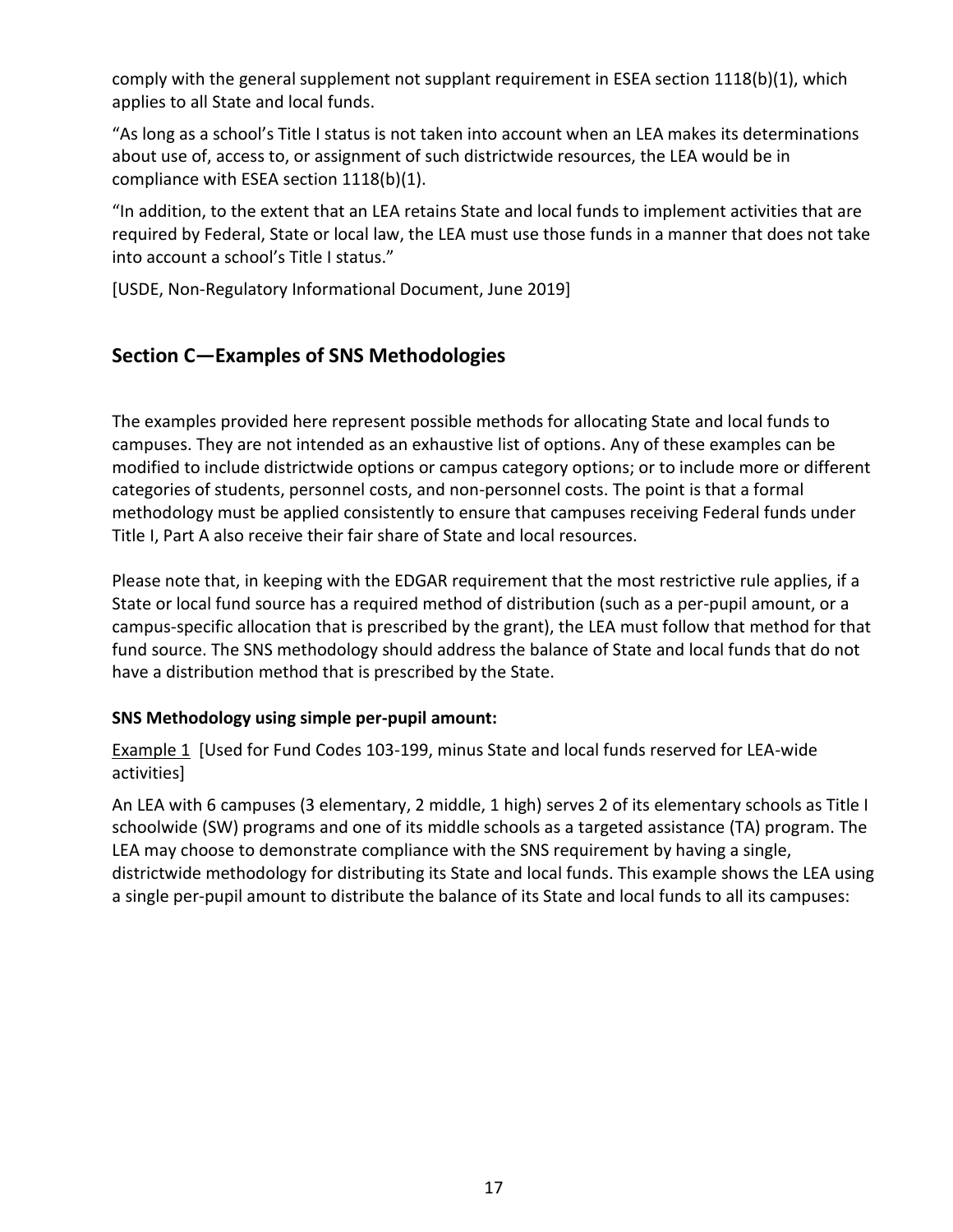Per-pupil amount: \$4000

|              | <b>Enrollment</b> | Per-pupil<br>amount | <b>State and local</b><br>allocation | <b>Title I Status</b> |
|--------------|-------------------|---------------------|--------------------------------------|-----------------------|
| Elementary A | 350               | \$4000              | \$1,400,000                          | Title I SW            |
| Elementary B | 375               | \$4000              | \$1,500,000                          | Title I SW            |
| Elementary C | 325               | \$4000              | \$1,300,000                          | Not Served            |
| Middle A     | 450               | \$4000              | \$1,800,000                          | Title I TA            |
| Middle B     | 500               | \$4000              | \$2,000,000                          | Not Served            |
| High         | 975               | \$4000              | \$3,900,000                          | Not Served            |

Total State and local funds allocated by methodology: \$11,900,000

This LEA could have excluded its high school from the methodology because it is the only campus in the High School category. It is not wrong to include it, but it is not required in order to be in compliance.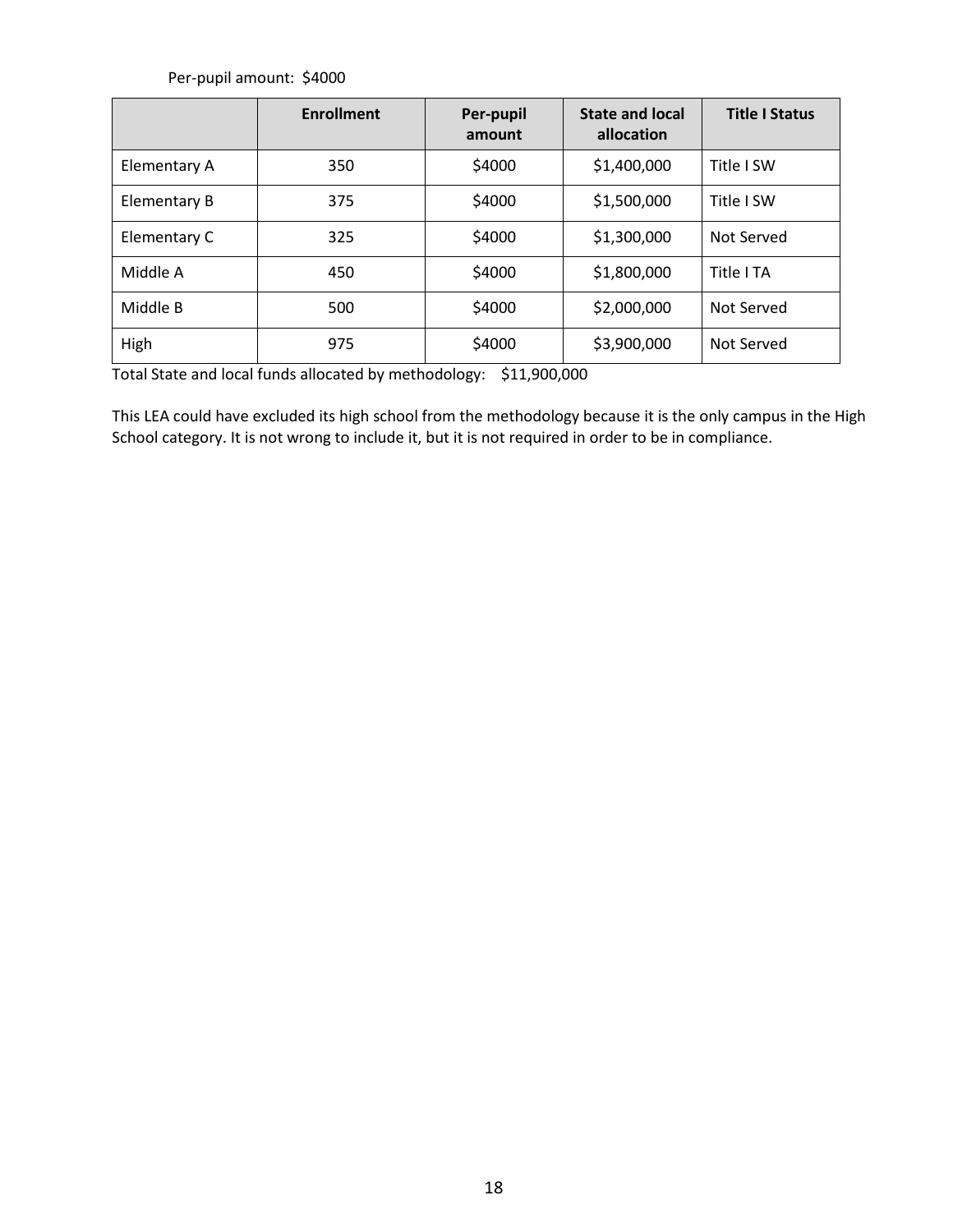Example 2 [Used for Fund Codes 103-199, minus State and local funds reserved for LEA-wide activities]

An LEA with 6 campuses (3 elementary, 2 middle, 1 high) serves 2 of its elementary schools as Title I schoolwide programs and one of its middle schools as a targeted assistance program. The LEA may choose to demonstrate compliance with the SNS requirement by describing the method used for the special allotment mentioned, and by having a methodology by campus category for the balance of the State and local funds. This example describes the allocations of the State Special Education funds separately. For the remaining balance of the State and local funds, the LEA has one per-pupil amount for each campus category that it has applied consistently to allocate State and local funds to all the campuses within each campus category:

State Special Education: The LEA receives \$1,500,000 for State Special Education. The LEA retains approximately 60% of these funds at the district level for Special Education personnel not paid from campus budgets. The remaining funds are distributed to campuses on a per-pupil basis at a rate of \$2763 per Special Education student.

|              | <b>Number of Special</b><br><b>Education Students</b> | Per-pupil amount | <b>State Special</b><br><b>Education Allocation</b> |
|--------------|-------------------------------------------------------|------------------|-----------------------------------------------------|
| Elementary A | 25                                                    | \$2763           | \$69,075                                            |
| Elementary B | 32                                                    | \$2763           | \$88,416                                            |
| Elementary C | 29                                                    | \$2763           | \$80,127                                            |
| Middle A     | 35                                                    | \$2763           | \$96,705                                            |
| Middle B     | 48                                                    | \$2763           | \$132,624                                           |
| High         | 45                                                    | \$2763           | \$124,335                                           |

Total State and local funds allocated by this component of the methodology: \$591,282

Per-pupil amount for balance of State and local funds: Varies by campus category

|                     | <b>Enrollment</b> | Per-pupil amount | <b>State and local</b><br>allocation | <b>Title I Status</b> |
|---------------------|-------------------|------------------|--------------------------------------|-----------------------|
| Elementary A        | 350               | \$4500           | \$1,575,000                          | <b>SW</b>             |
| <b>Elementary B</b> | 375               | \$4500           | \$1,687,500                          | <b>SW</b>             |
| Elementary C        | 325               | \$4500           | \$1,462,500                          | Not Served            |
| Middle A            | 450               | \$4000           | \$1,800,000                          | TA                    |
| Middle B            | 500               | \$4000           | \$2,000,000                          | Not Served            |
| High                | 975               | \$3000           | \$2,925,000                          | Not Served            |

Total State and local funds allocated by this component of the methodology: \$11,450,000

This LEA could have excluded its high school from the methodology because it is the only campus in the High School category. It is not wrong to include it, but it is not required in order to be in compliance.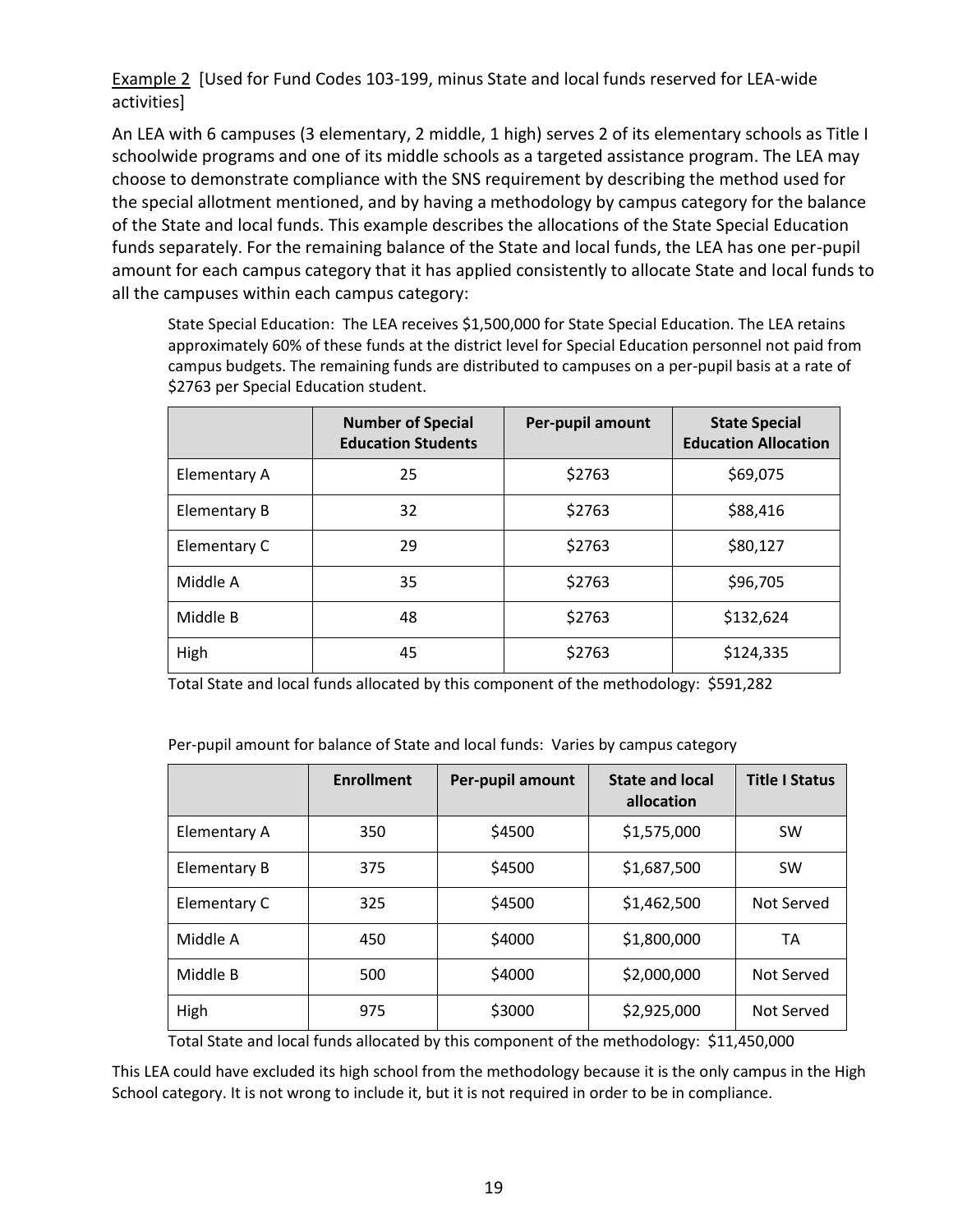#### **SNS Methodology using weighted student formula:**

Example 3 [Used for Fund Codes 103-199, minus State and local funds reserved for LEA-wide activities]

An LEA with 6 campuses (3 elementary, 2 middle, 1 high) serves 2 of its elementary schools as Title I schoolwide programs and one of its middle schools as a targeted assistance program. In this example, the LEA has chosen to demonstrate compliance with the SNS requirement by using a weighted student formula. It applies the weighted formula consistently to each campus in order to allocate State and local funds to its campuses. This LEA could have excluded its high school from the methodology because it is the only campus in the High School category. It is not wrong to include it, but it is not required in order to be in compliance.

| Category                                                                                    | Weight | Elem A                           | Elem B                           | Elem C                          | <b>Middle A</b>                   | <b>Middle B</b>                 | <b>High</b>                   |
|---------------------------------------------------------------------------------------------|--------|----------------------------------|----------------------------------|---------------------------------|-----------------------------------|---------------------------------|-------------------------------|
| Base weight<br>[Multiply weight by<br>campus enrollment]                                    | 1.0    | 350<br>students x<br>$1.0 = 350$ | 375<br>students x<br>$1.0 = 375$ | 325<br>students x 1<br>$= 325$  | 450<br>students x 1<br>$= 450$    | 500<br>students x 1<br>$= 500$  | 975 students x<br>$1 = 975$   |
| Economically<br>disadvantaged<br>students                                                   | 0.2    | 175<br>students x<br>$0.2 = 35$  | 150<br>students x<br>$0.2 = 30$  | 195<br>students x<br>$0.2 = 39$ | 207<br>students x<br>$0.2 = 41.4$ | 175<br>students x<br>$0.2 = 35$ | 390 students x<br>$0.2 = 78$  |
| [Multiply weight by<br>number of EcoDis<br>studentsl                                        |        |                                  |                                  |                                 |                                   |                                 |                               |
| <b>ELL students</b><br>[Multiply weight by<br>number of ELL<br>students]                    | 0.4    | 62 students<br>$x 0.4 = 24.8$    | 45 students<br>$x 0.4 = 18$      | 75 students<br>$x 0.4 = 30$     | 30 students<br>$x 0.4 = 12$       | 25 students<br>$x 0.4 = 10$     | 40 students x<br>$0.4 = 16$   |
| Students with<br>disabilities                                                               | 0.6    | 28 students<br>$x 0.6 = 16.8$    | 41 students<br>$x 0.6 = 24.6$    | 30 students<br>$x 0.6 = 18$     | 21 students<br>$x 0.6 = 12.6$     | 29 students<br>$x 0.6 = 17.4$   | 32 students x<br>$0.6 = 19.2$ |
| [Multiply weight by<br>number of students<br>with disabilities]                             |        |                                  |                                  |                                 |                                   |                                 |                               |
| Students one or<br>more grade levels<br>behind                                              | 0.2    | 14 students<br>$x 0.2 = 2.8$     | 18 students<br>$x 0.2 = 3.6$     | 12 students<br>$x 0.2 = 2.4$    | 8 students x<br>$0.2 = 1.6$       | 7 students x<br>$0.2 = 1.4$     | 15 students x<br>$0.2 = 3.0$  |
| [Multiply weight by<br>number of students<br>who are one or<br>more grade levels<br>behind] |        |                                  |                                  |                                 |                                   |                                 |                               |
| Total weight for each campus                                                                |        | 429.4                            | 451.2                            | 414.4                           | 517.6                             | 563.8                           | 1091.2                        |
| Per-pupil amounts<br>[This example is done by<br>campus category.]                          |        | \$4000                           | \$4000                           | \$4000                          | \$3000                            | \$3000                          | \$2500                        |
| Total State and local allocation<br>[Total weight x per-pupil<br>amt]                       |        | \$1,717,600                      | \$1,804,800                      | \$1,657,600                     | \$1,552,800                       | \$1,691,400                     | \$2,728,000                   |

#### **Weights for student categories** [Example only; student categories and weights are determined by LEA.]

Total State and local funds allocated by this methodology: \$11,152,200.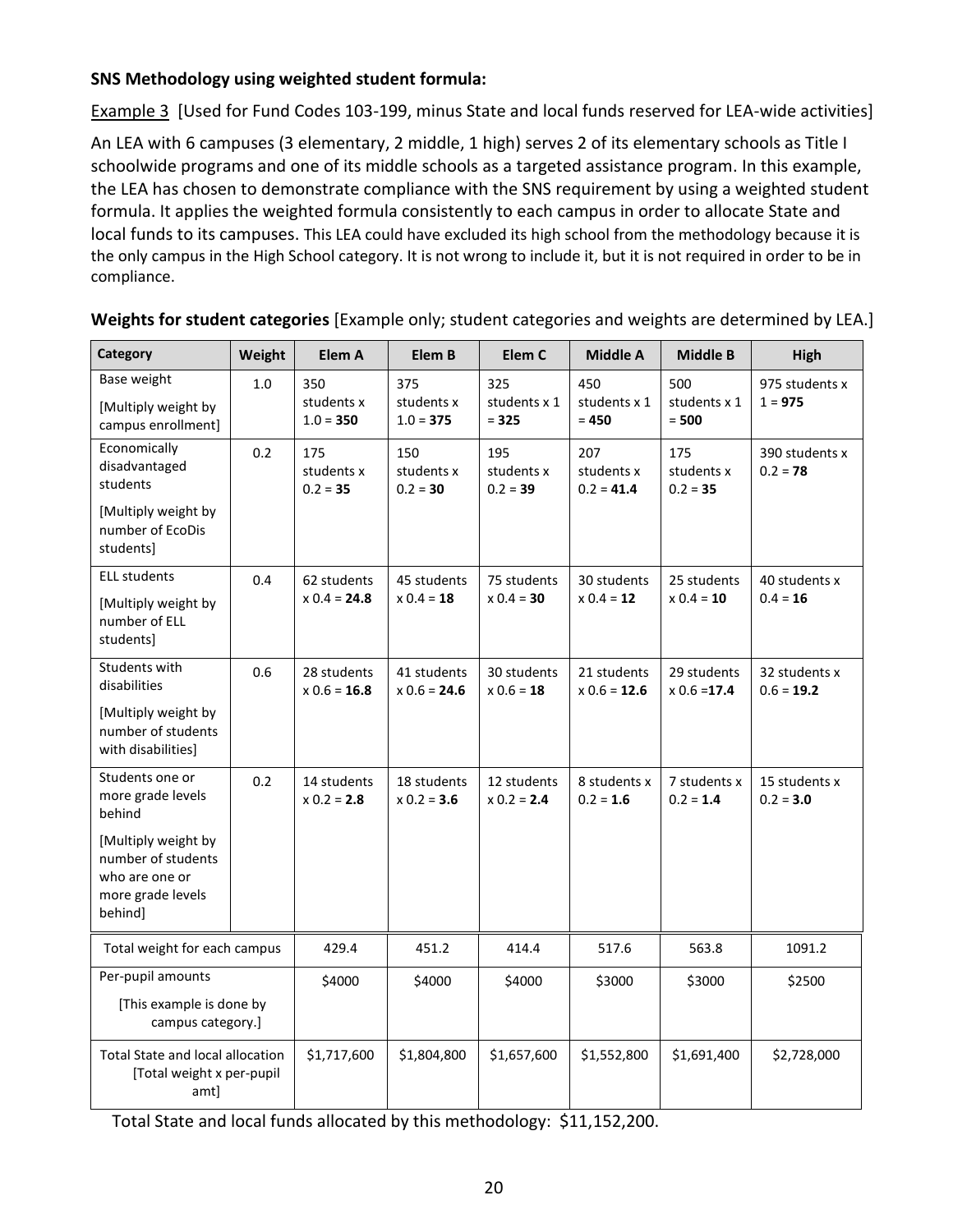**SNS Methodology using a staffing pattern to distribute state/local-funded personnel to campuses, and a separate methodology component to distribute state/local funds to campuses for nonpersonnel costs:**

Example 4 [Used for Fund Codes 103-199, minus State and local funds reserved for LEA-wide activities]

An LEA with 6 campuses (3 elementary, 2 middle, 1 high) serves 2 of its elementary schools as Title I schoolwide programs and one of its middle schools as a targeted assistance program. In this example, the LEA has chosen to demonstrate compliance with the SNS requirement by using a staffing pattern that allocates state/local-funded personnel to each campus, and a separate methodology component to distribute state/local funds to campuses for non-personnel resources. In this example, the LEA uses a student-teacher ratio of 22 to 1 for its elementary schools and 27 to 1 for its secondary schools; the number of administrators and other personnel are based on the size of the campus.

A second component of the methodology distributes funds for non-personnel costs as follows: \$300 (for elementary) or \$500 (for secondary) per student for technology costs; and \$500 (for elementary) or \$300 (for secondary) per student for instructional supplies. The LEA applies this formula consistently to allocate State and local resources to all of its campuses. [Numbers and categories are for example only; categories and amounts are determined by LEA.]

This LEA could have excluded its high school from the methodology because it is the only campus in the High School category. It is not wrong to include it, but it is not required in order to be in compliance.

|                                                                             | Elem A                                          | Elem B                                          | Elem C                                          | Middle A                                        | <b>Middle B</b>                                 | High                                            |
|-----------------------------------------------------------------------------|-------------------------------------------------|-------------------------------------------------|-------------------------------------------------|-------------------------------------------------|-------------------------------------------------|-------------------------------------------------|
| <b>Teachers</b><br>[22 to 1 for El;<br>$27$ to 1 for<br>secondary]          | 350<br>students $\div$<br>$22 =$<br>16 teachers | 375<br>students $\div$<br>$22 =$<br>17 teachers | 325<br>students $\div$<br>$22 =$<br>15 teachers | 450<br>students $\div$<br>$27 =$<br>17 teachers | 500<br>students $\div$<br>$27 =$<br>19 teachers | 975<br>students $\div$<br>$27 =$<br>37 teachers |
| Principals<br>2 per Elem<br>$(1$ per175 students);                          | 2 principals                                    | 2 principals                                    | 2 principals                                    | 2 principals                                    | 2 principals                                    | 3 principals                                    |
| 2 per MS (1 per 225<br>to 250 students)<br>3 per HS<br>(1 per 325 students) |                                                 |                                                 |                                                 |                                                 |                                                 |                                                 |
| Etc.                                                                        |                                                 |                                                 |                                                 |                                                 |                                                 |                                                 |

SNS Methodology component for 61xx based on staffing pattern:

If the LEA is using a staffing pattern as a component of its SNS methodology, the LEA would describe the staffing patterns for all personnel assigned to campus budgets. The LEA would not include personnel who are coded to the LEA level.

During an audit or as part of the validation process, the auditor or TEA staff would check to see that the level of staffing determined by the staffing pattern for each campus consistent with the number of positions listed in the campus payroll.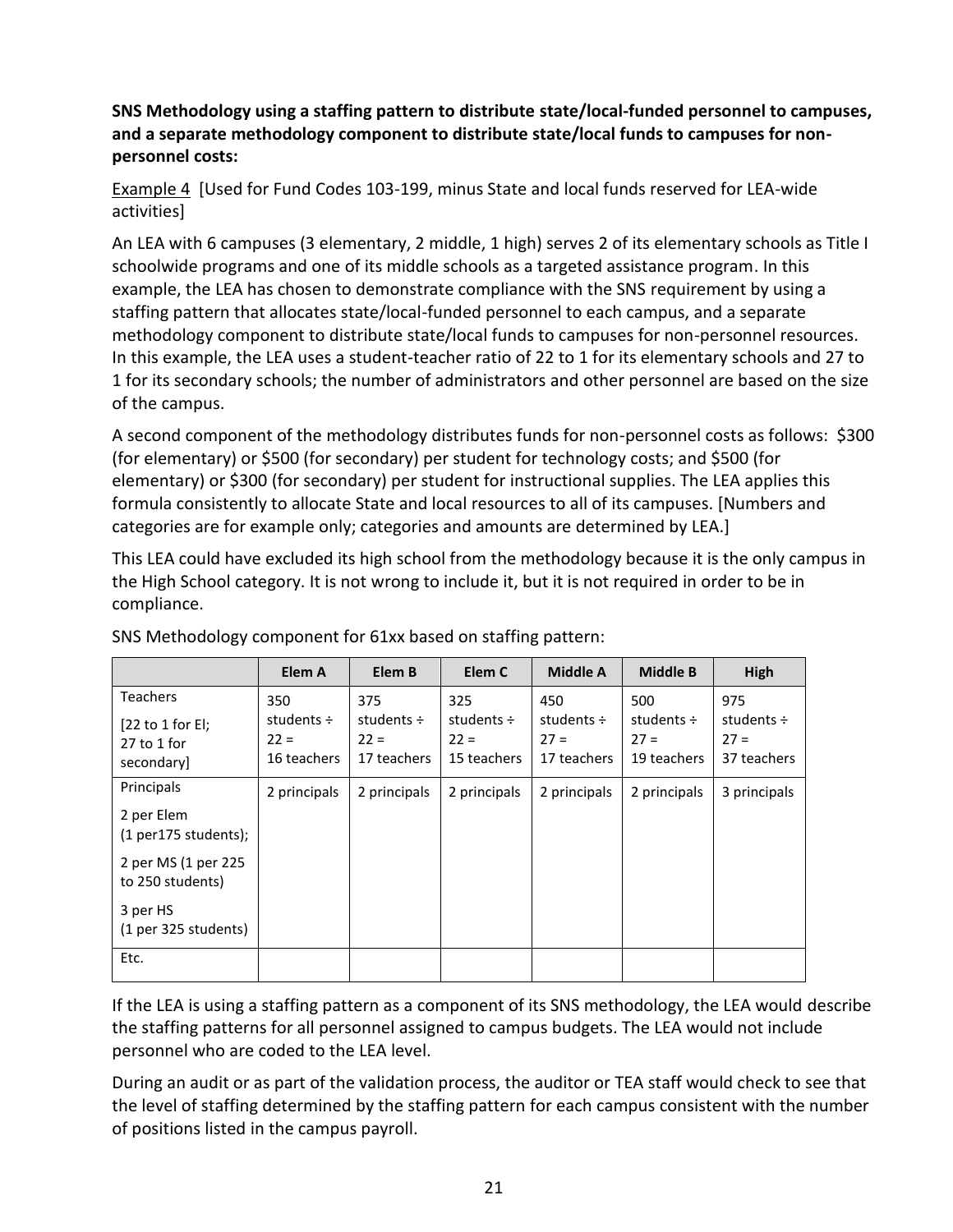#### **Example 4—continued**

|                                                                     | Elem A                      | Elem B                          | Elem C                             | Middle A                    | <b>Middle B</b>                 | <b>High</b>                          |
|---------------------------------------------------------------------|-----------------------------|---------------------------------|------------------------------------|-----------------------------|---------------------------------|--------------------------------------|
| Technology cost<br>per student El:<br>\$300<br>M/HS:\$500           | 350 x 300<br>=<br>\$105,000 | $375 \times 300 =$<br>\$112,500 | 325 x 300<br>$=$ \$97,500          | 450 x 500<br>=<br>\$225,000 | $500 \times 500 =$<br>\$250,000 | 975 x 500<br>\$487,500               |
| Instructional<br>supply cost per<br>student El: \$500<br>M/HS:\$300 | 350 x 500<br>=<br>\$175,000 | $375 \times 500 =$<br>\$187,500 | $325 \times 500$<br>=<br>\$162,500 | 450 x 300<br>\$135,000      | $500 \times 300 =$<br>\$150,000 | $975 \times 300$<br>$=$<br>\$292,500 |
| State and Local<br>allocation                                       | \$280,000                   | \$300,000                       | \$259,500                          | \$360,000                   | \$400,000                       | \$780,000                            |

SNS Methodology component for 62xx-66xx for non-personnel costs

Resources allocated by this methodology component: \$2,379,000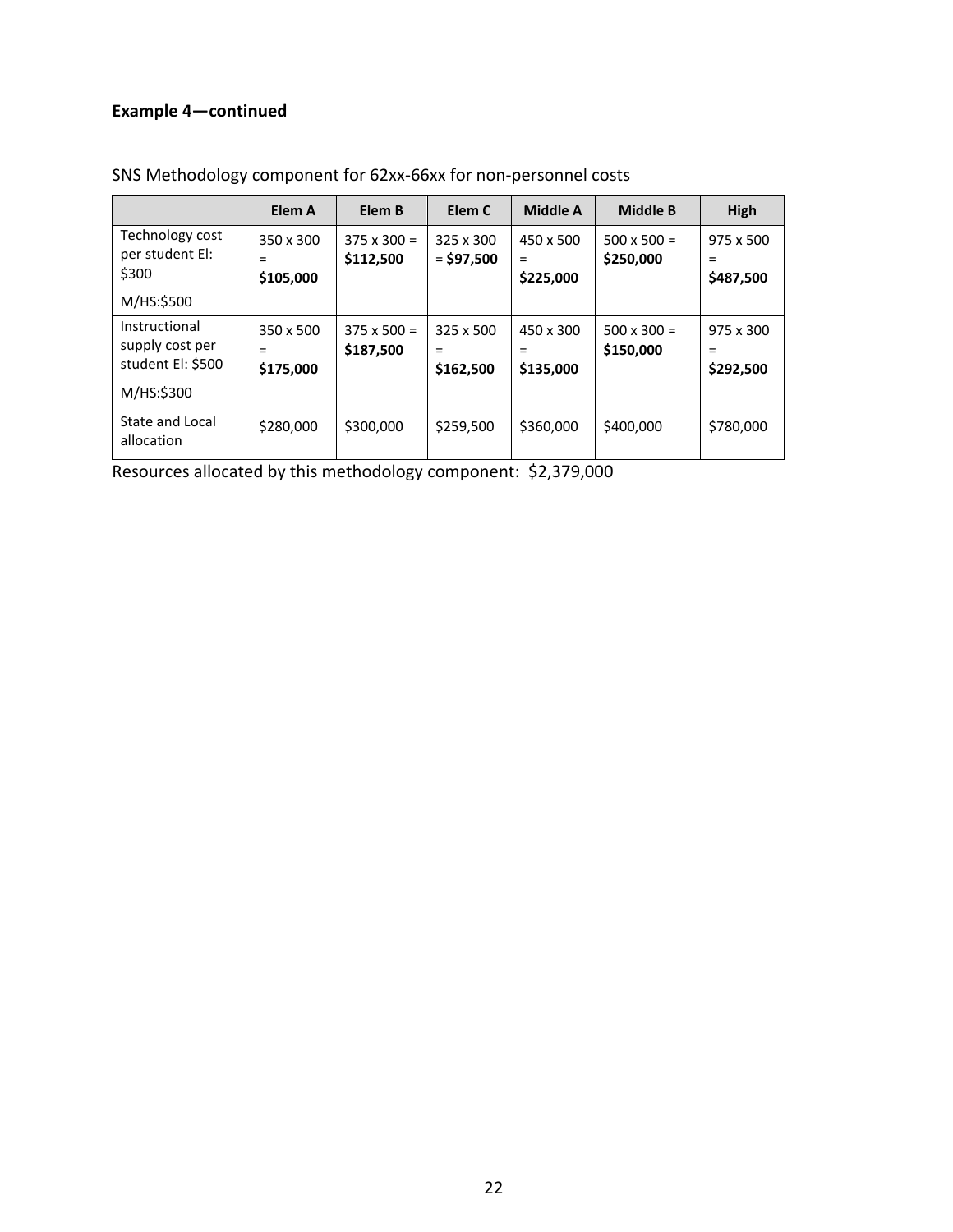## <span id="page-25-0"></span>**Section D—Monitoring Process**

The LEA is required to maintain its SNS Methodology or Statement of Exemption on file. The SNS Methodology, or the Statement of Exemption must be provided to the LEA's independent auditor or to TEA staff on request.

#### Random Validation:

The Federal Program Compliance Division at TEA will annually select a random sample of LEAs from each education service center region and request that each of these LEAs submit a copy of its SNS Methodology or Statement of Exemption for review. LEAs that are selected may also be asked to submit summary pages from their general ledger to document that campus allocations were made according to the methodology description. Instructions and timeframe for this submission will be shared with the LEAs that are selected for the random validation process. LEAs that are not selected for validation may view the monitoring instruments posted on the TEA web site at [https://tea.texas.gov/finance-and-grants/grants/essa-program/essa-program-monitoring-random](https://tea.texas.gov/finance-and-grants/grants/essa-program/essa-program-monitoring-random-validations)[validations.](https://tea.texas.gov/finance-and-grants/grants/essa-program/essa-program-monitoring-random-validations)

LEAs that are found to be out of compliance will be required to receive technical assistance and make appropriate adjustments to their SNS Methodology so that they will begin the following school year with a valid methodology or Statement of Exemption in place. Given the hardship that adjustments to allocations can create when they occur mid-year, LEAs should make every effort to ensure the accuracy of their methodologies and verify that all their Title I campuses are receiving all of the State and local resources that they would receive in the absence of Title I funds.

LEAs that are unable to come into compliance during the validation process with the SNS requirement risk corrective actions and potentially having to return Title I funds.

#### Monitoring Review:

The monitoring review process conducted by the Federal Fiscal Monitoring Division will include a formal check of the LEA's compliance with the SNS requirement by requesting the LEA's SNS Methodology or Statement of Exemption, along with supporting documentation as applicable. Instructions and timeframe for this review will be shared with the LEAs that are selected.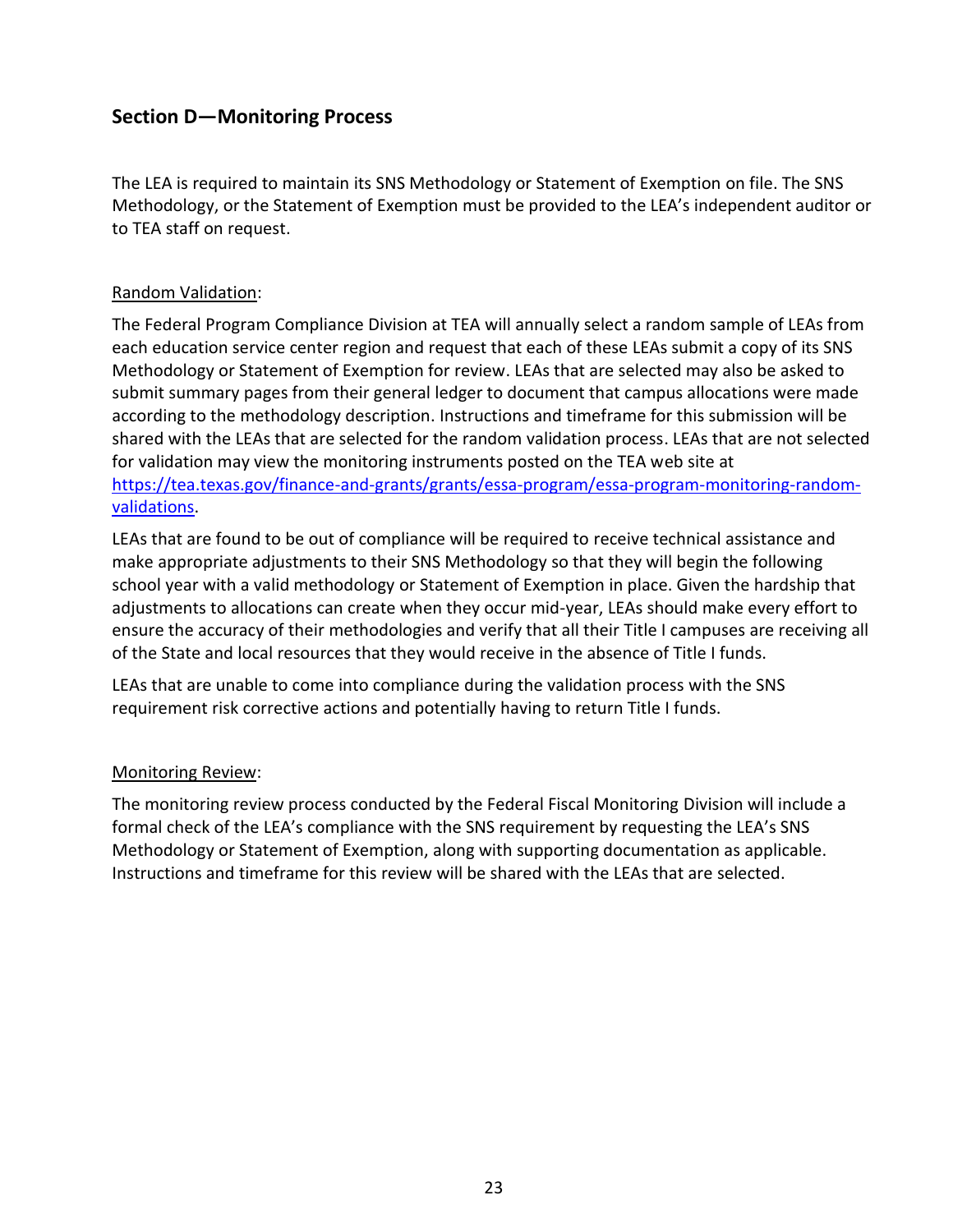#### <span id="page-26-0"></span>**Section E**—**Frequently Asked Questions**

**Question 1**: If an LEA has only one campus, is the LEA required to have an SNS Methodology?

**Response**: The LEA is not required to have a methodology, but the LEA must have a formal Statement of Exemption on file.

**Question 2**: If the LEA is exempt from the Comparability of Services requirement, is it also exempt from the SNS requirement?

**Response**: Comparability of Services is a different requirement, with different rules. Exemption from Comparability of Services does not necessarily equate to exemption from the SNS Methodology requirement. LEAs that are exempt from having an SNS Methodology do still need to have a formal Statement of Exemption on file.

When writing its Statement of Exemption, the LEA should reference one of the specific exemptions listed on the template included in this Handbook, rather than making general reference to an exemption from the Comparability of Services requirement.

**Question 3**: If an LEA is using a simple per-pupil allocation, is it necessary for the amounts to be identical for each campus?

**Response**: If the LEA is using a simple per-pupil amount for its campus allocations, the amount per pupil must be the same for all its campuses. The actual allocation to each campus would be determined by multiplying that per-pupil amount by the number of students at the campus.

If the LEA is using a weighted per-pupil amount, the weights for each category of student must be applied consistently to each campus.

**Question 4**: Does the LEA have to submit its SNS Methodology or Statement of Exemption to TEA?

**Response**: The LEA must maintain its SNS Methodology or Statement of Exemption on file locally, to be submitted to TEA or made available to the auditor on request.

**Question 5**: Are there required categories that need to be included in the methodology, such as salaries, technology, maintenance, etc.?

**Response**: The LEA has the flexibility to determine what cost and/or student categories to use in its methodology.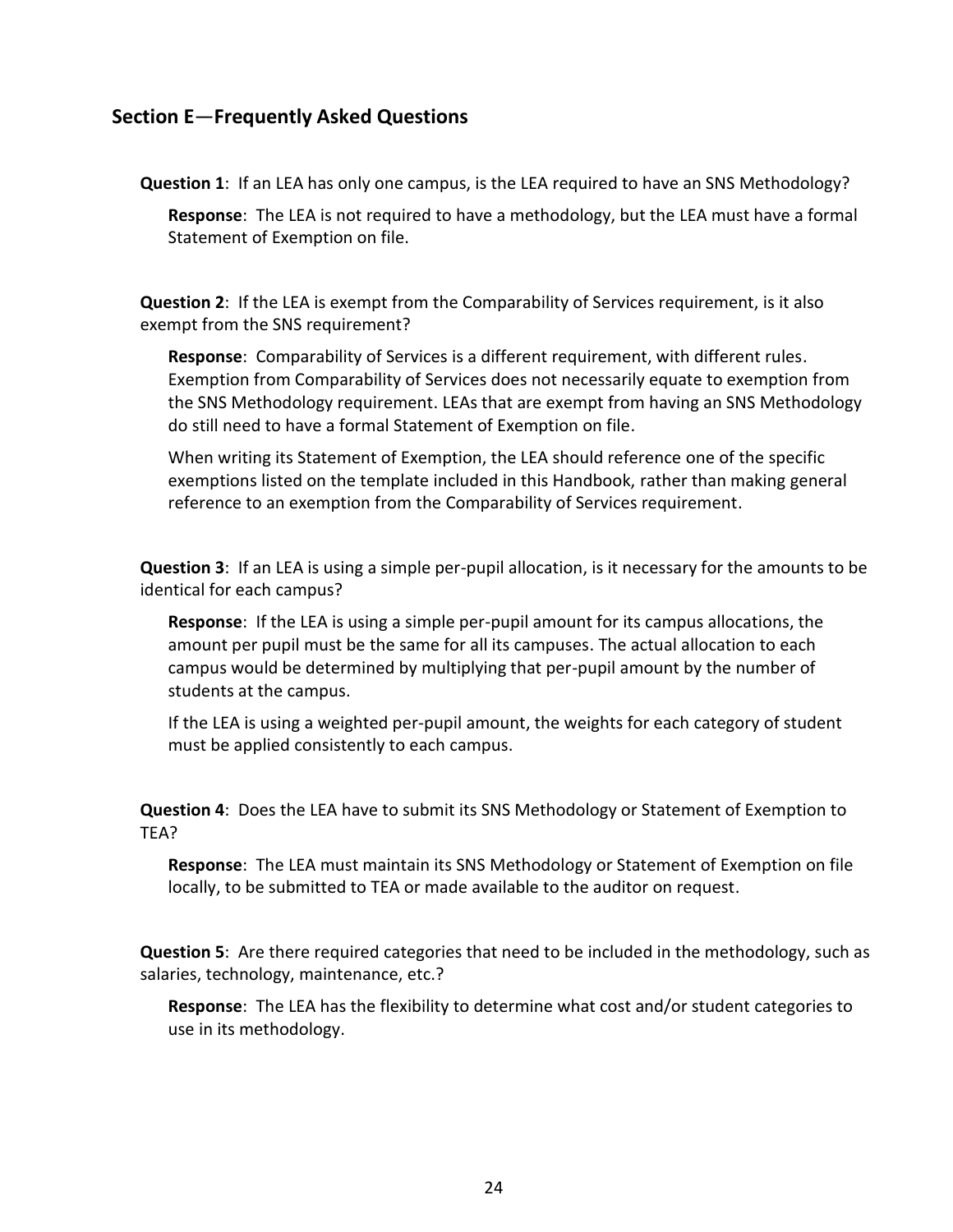**Question 6**: Can the LEA have different types of methodology categories, such as by FTE for staffing and per student for operational supplies, technology allocations, etc.?

**Response**: The LEA has this flexibility.

**Question 7**: How can the LEA allocate payroll costs equitably, when teachers with more experience have higher salaries, and when some staff have different insurance costs because they have more or fewer dependents?

**Response**: Based on recent guidance from the USDE, the LEA may use staffing patterns to allocate positions to campuses, without converting the positions to dollar amounts for methodology purposes. Differentials for longevity and insurance would follow the position, but it is the position that is being allocated. It is understood that the payroll costs associated with one teacher may be different from another, but the LEA is allocating by position, not by the dollar amount for payroll. In other words, the LEA allocates personnel based on a staffing pattern, described in its methodology to cover budget items coded to 61xx. A separate component of the methodology would then describe the LEA's allocation of funds coded to 62xx-66xx.

**Question 8:** If the LEA offers an alternative program or setting, such as an autism classroom, or a stand-alone CTE program, but it is located in only one campus, how does the LEA include that in its methodology?

**Response**: The LEA has the option to establish a weight that could be applied to the number of students in those categories. Or the LEA could fund these as a districtwide program without allocating those funds at the campus level.

**Question 9**: If the LEA has a campus that does not fit the methodology plan, is the LEA able to offer an explanation of the variance, or is that an option?

**Response**: The LEA should be able to create a methodology that can be applied consistently across the LEA or each applicable campus category. When developing a methodology (or methodologies), an LEA does have significant flexibility in its design, as long as the methodology is neutral with regard to a school's Title I status. In developing a methodology, LEAs may (but are not required to) consider:

- a. Whether to use a single districtwide methodology or a variable methodology/multiple methodologies based on campus category;
- b. How the methodology may vary or scale based on student enrollment size; or
- c. How the methodology may account for schools in need of additional funds to serve high concentrations of children with disabilities, English learners, or other such groups of students the LEA determines require additional support.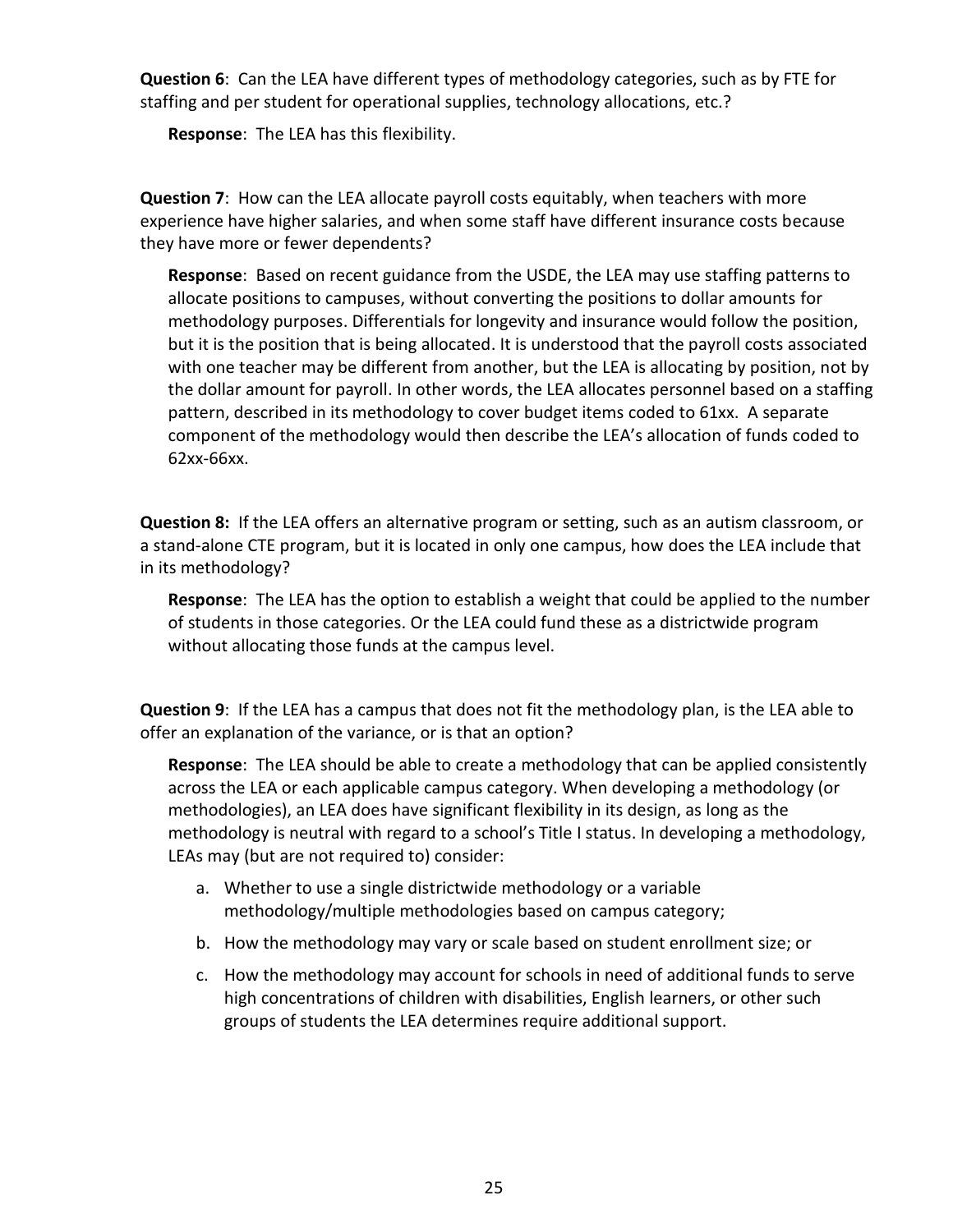**Question 10**: Must an LEA use the same methodology for charter and non-charter schools within the LEA?

**Response**: No. An LEA may, at its choosing, allocate State and local funds to charter schools within the LEA using a separate methodology from that through which it allocates State and local funds to non-charter schools, consistent with any/all applicable State charter school laws. For example, some LEAs allocate State and local funds to charter schools to cover facility costs but do not allocate such funds to traditional public schools, which, at the LEA's discretion, could be reason for a different methodology for the allocation of State and local resources to charter schools. Should an LEA choose to use more than one methodology, each must be neutral with respect to Title I schools.

**Question 11**: If the LEA does a planning methodology and then the actuals are different, how is that viewed and what are the ramifications? For example, the LEA anticipates enrollment at a certain level based on prior-year data and trends, but then the actual enrollment varies from the plan and sometimes in fairly large amounts.

**Response**: At some point, the LEA allocates funds to its campuses. It is allowable to do a planning amount, but then when the LEA allocates the actual funds, the LEA should document the numbers used as of that date. It may be necessary to adjust the methodology. That is allowable, as long as the methodology that is actually used to allocate funds is applied consistently and is Title I neutral.

**Question 12**: What does it mean for an LEA's allocation methodology to be "Title I neutral"?

**Response:** An allocation is considered "Title I neutral" if it allocates State and local funds to schools without regard for a school's Title I status. A Title I neutral methodology ensures that State and local funds to a Title I school are not reduced based on the school receiving Title I, Part A funds, because the methodology for allocating State and local funds to schools does not consider Title I status.

**Question 13**: Must an LEA adjust its allocation of State and local resources to account for changes during the school year that might result in the LEA's non-compliance?

**Response**: No. ESEA section 1118(b)(2) contemplates an annual allocation of State and local funds to demonstrate compliance with the SNS requirement in section 1118(b)(1). Accordingly, an LEA makes this demonstration at only one point during the year and is not required to continuously demonstrate compliance throughout the school year.

**Question 14**: Will last-minute changes before the start of school affect compliance of an LEA's methodology with the supplement not supplant requirement?

**Response:** No. As long as the methodology for allocating State and local funds is neutral with respect to Title I status of the campuses, last-minute changes in resource allocation that often occur prior to the beginning of the school year should not affect an LEA's compliance with the supplement, not supplant requirement. For example, were an employee to transfer or resign prior to the beginning of the school year, an LEA may replace that employee without risking non-compliance, as long as the school's Title I status is not a factor in the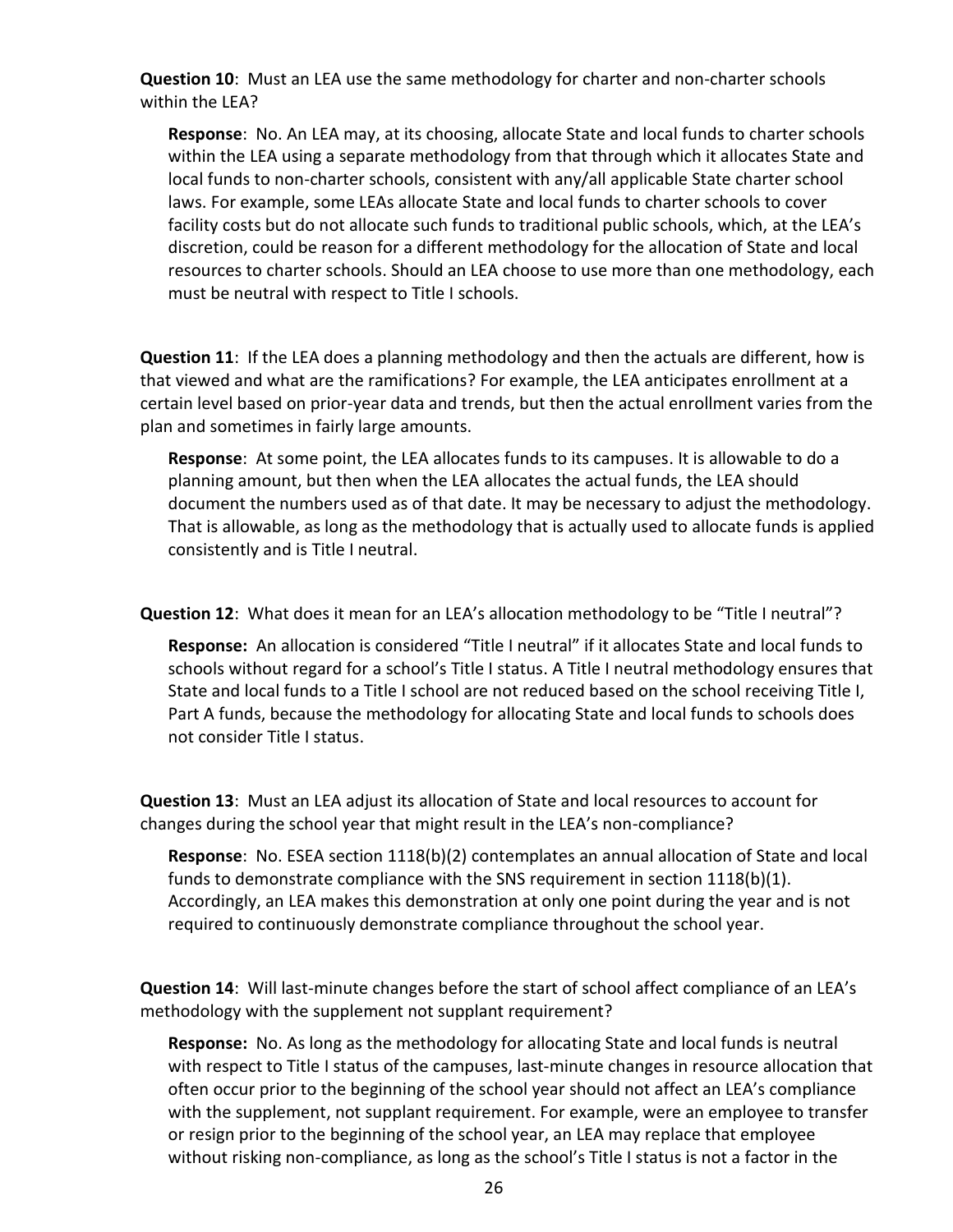determination regarding the allocation of resources. Were an LEA to not allocate a resource because a school is a Title I school, the LEA would be out of compliance with ESEA section 1118(b)(2).

**Question 15**: What happens if the actual expenditures do not equal out to the exact planning amount? What amount of variance from the planned SNS methodology allocation to the actual expenditures will be allowed?

**Response**: The SNS methodology is looking only at allocations, not expenditures. There is no provision in statute or guidance for a variance, but LEAs do have the flexibility to determine weights and to consider other factors (such as campus size) to help account for costs associated with certain categories of student, as well as differences for the three campus categories.

**Question 16**: Does the SNS methodology have to be applied to alternative campuses?

**Response**: Yes, the SNS methodology must be applied to all campuses in a specific campus category or in the LEA. The LEA may include a factor to account for the additional costs associated with operating an alternative facility. A weight may be assigned for that category of student and applied consistently throughout the district. The LEA may also consider campus size and/or specialized programming as factors to be addressed within the methodology.

**Question 17**: If the LEA designs its methodology based on three campus categories, but it also has a campus that crosses the traditional campus categories (i.e., K-8), how can it apply its methodology consistently?

**Response**: One option would be to create a composite allocation for that campus. For example, the LEA would apply its Elementary school methodology to the K-5 portion of the campus and its Middle School methodology to the 6-8 portion of the campus. The allocation for the K-8 campus would be the sum of the two. Otherwise, the LEA makes the decision which campus category is most appropriate and documents why.

#### **Question 18**: How does the SNS methodology apply to Title I, Part C—Migrant?

**Response**: The USDE guidance has clarified that the SNS methodology only applies to Title I, Part A. Although the Title I, Part C statute concerning its SNS requirement does refer directly to Section 1118(2), guidance makes clear that because the Title I, Part C funds are allocated at the state level, the flexibility of the SNS methodology is not extended to the Title I, Part C funds. Title I, Part C must follow the traditional presumptions of supplant referenced in Section A of this Handbook.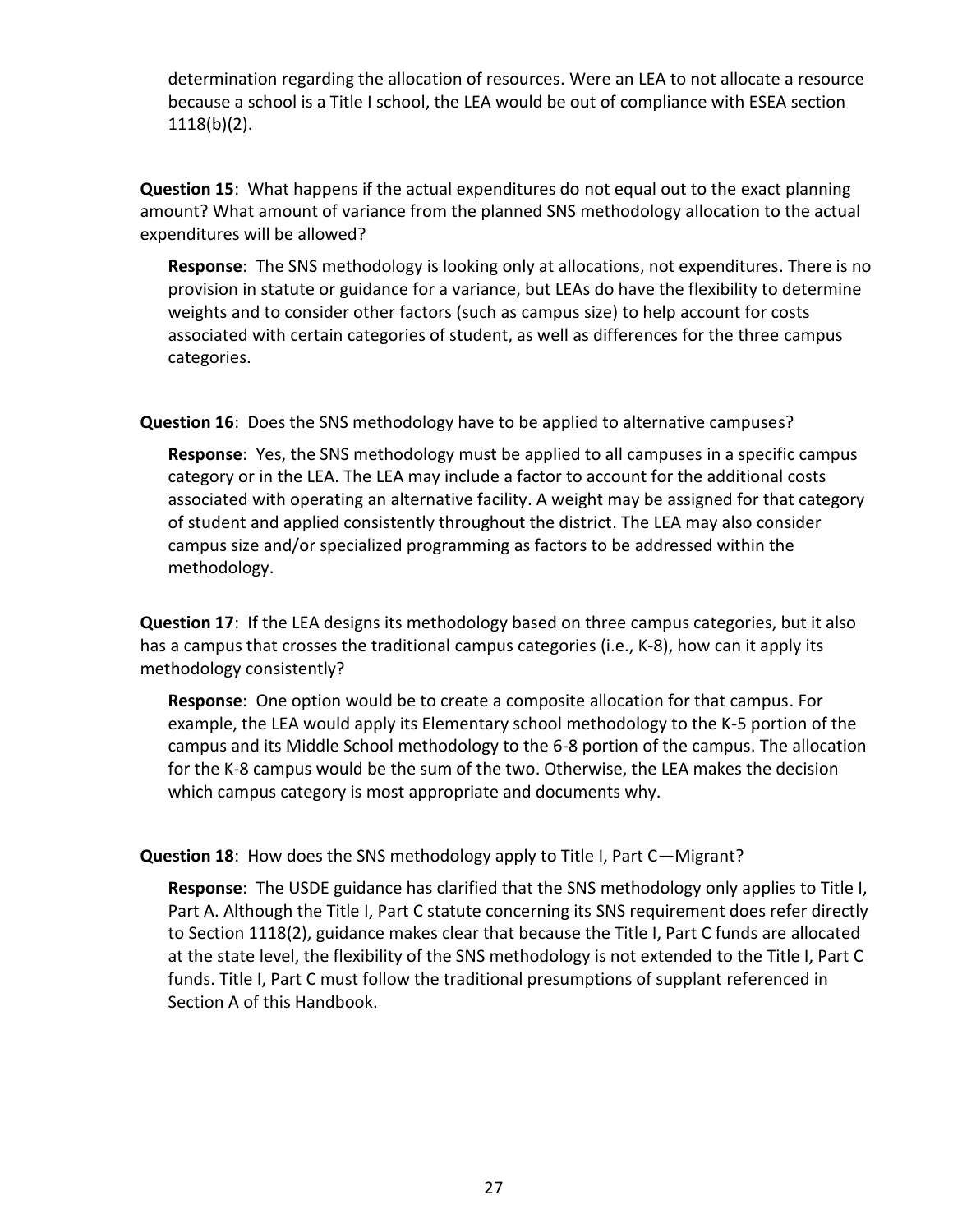**Question 19**: Must a Title I, Part A school receive the State and local funds necessary to provide services required by law for children with disabilities and English learners?

**Response**: Yes. ESEA sections 1118(b)(1)-(2) and 1114(a)(2)(B) require that a Title I, Part A campus receive the State and local funds necessary to provide services required by law for children with disabilities and English learners. Examples of services required by law for children with disabilities and English learners include services in an individualized education program (IEP) necessary for a child with disabilities to receive a free appropriate public education (FAPE); services for English learners required by *Lau v. Nichols 414 U.S. 563 (1974)* and the administration of a screener to determine whether a student is English proficient as required under Title VI of the Civil Rights Act of 1964.

[\[https://www2.ed.gov/about/offices/list/ocr/ell/lau.html\]](https://www2.ed.gov/about/offices/list/ocr/ell/lau.html)

**Question 20**: If an LEA has no campuses with repeating grade levels, but has 4 campuses including an Elementary campus (grades PK-2), an Intermediate campus (grades 3-5), a Middle School campus (grades 6-8), and a High School campus (grades 9-12), would they be exempt?

**Response**: No. For purposes of the SNS Methodology, the campus with grades PK-2 and the campus with grades 3-5 are both considered part of the Elementary campus category. The LEA would be required have an SNS methodology for the Elementary campus category. However, the LEA does have the flexibility to consider campus size, or to assign weights to various categories of students (i.e., PK students) or staff to account for higher costs that may be incurred by a particular category of students. Such weights must be applied consistently within the campus category. Because this particular LEA has only one Middle School and one High School, the LEA's SNS methodology would not need to include those campus categories.

**Question 21**: Does the LEA's methodology have to include its state-level Special Education funds?

**Response**: All public state and local funds that are allocated to campuses must be accounted for in the methodology in order to ensure that every campus is receiving all of the state and local funds that it is entitled to receive in the absence of Title I, Part A funds.

The LEA can determine a single methodology for all of Fund Codes 103-199 that is distributed to campuses. The LEA also has the option to do its SNS methodology in sections, to account for particular state and local fund sources (such as State Special Education, State Bilingual, or State Compensatory Education funds) as separate components of the methodology. For example, in its SNS methodology, the LEA could describe how it allocates its State-level Special Education funds, based on the category of Special Education students at each campus. The LEA could then describe how it allocates its General Education funds using other criteria that are also applied consistently, either districtwide or by campus category. This would be acceptable for any State or local fund source that the LEA uses, as long as the LEA documents the criteria for each allocation.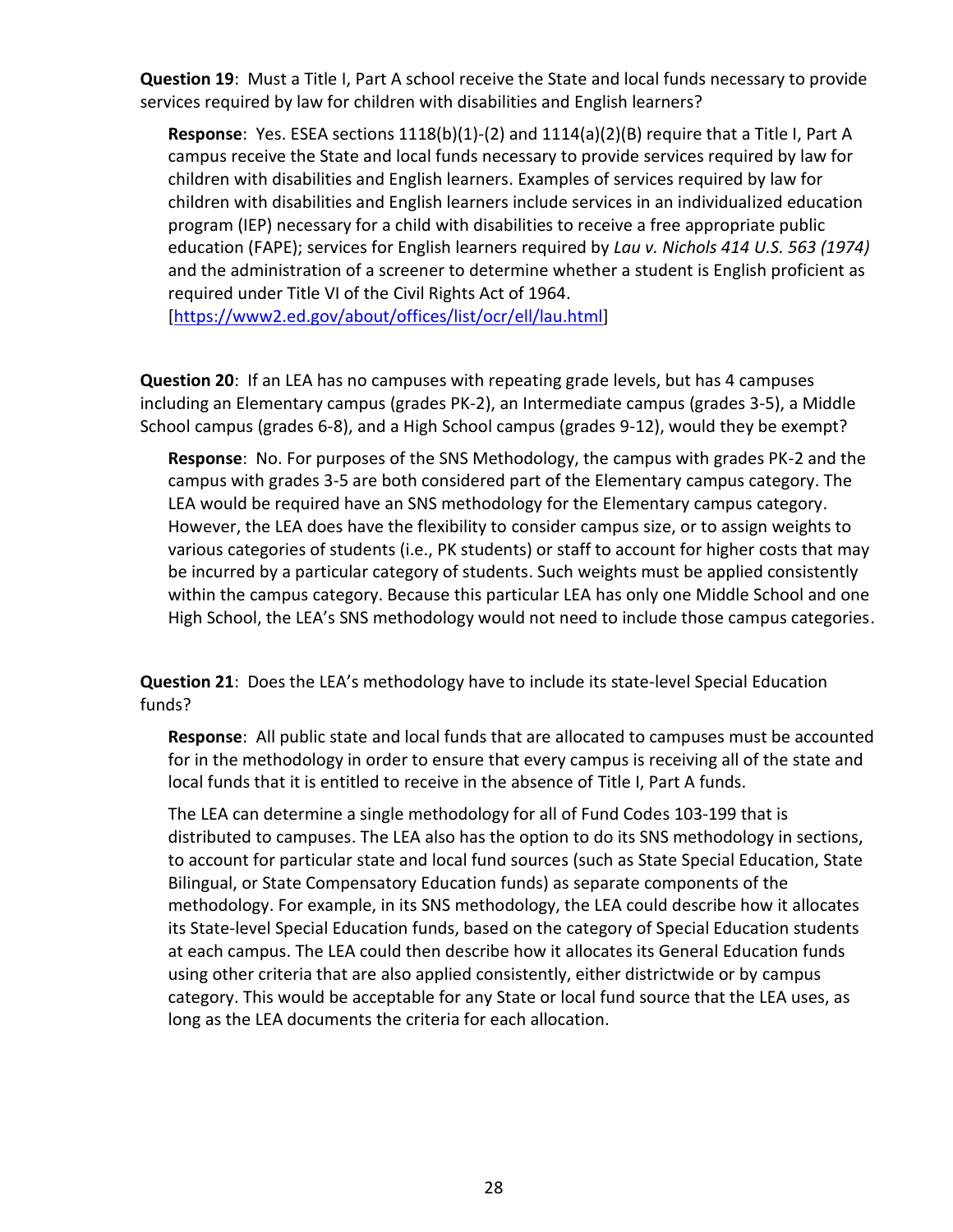**Question 22**: If the LEA has an SNS methodology that allocates its State and local funds so that all its campuses receive the State and local funds they would receive in the absence of Title I, Part A funding, are the campuses then allowed to spend Title I funds on things that may violate the "traditional" presumptions of supplant?

**Response**: Yes. The Title I, Part A statutory SNS Methodology replaces the "traditional" presumptions of supplant as a way of demonstrating compliance with the SNS requirement. Therefore, if the LEA has an SNS methodology that has all the required components included and ensures all its campuses receive the State and local funds they would receive in the absence of Title I, Part A funding, then the campuses have met the SNS requirement. No further SNS demonstration is required for those campus-level funds.

#### **The LEA should keep in mind that all Title I expenditures must still be for activities that**—

- support a need that is identified in the Comprehensive Needs Assessment;
- are included in the Campus Improvement Plan;
- are reasonable in cost;
- are necessary to carry out the intent and purpose of the Title I, Part A program;
- are allocable under the grant; and
- are allowable under Title I, Part A.

#### **The LEA must ensure that the expenditures meet all EDGAR requirements and that all district policies and procedures are followed.**

**Question 23**: If an LEA is using its RLIS/SRSA funds from Title V in alignment with Title I, Part A, which Section (A or B) should the LEA refer to for information on compliance with the SNS requirement?

**Response**: Section A of this document applies to RLIS /SRSA. Aligning the RLIS/SRSA funds to Title I, Part A-type activities is one of the allowable activities under that statute. Those funds are not "transferred" to Title I.

However, if an LEA implements Funding Transferability or REAP-Flex and transfers the uses of funds to Title I, Part A, then those transferred funds would follow Section B guidance for Title I, Part A.

**Question 24**: What about magnet schools? Can the LEA make an exception about how it allocates funds to its magnet schools?

**Response**: The LEA must apply its SNS methodology consistently within each campus category. It may be possible to weight a category of student or staff so that a magnet school would benefit, but any such weight must also be applied consistently to other campuses in the same campus category (or the district, if the LEA is using a districtwide methodology). The LEA may also consider size of enrollment and/or specialized programs as factors. The LEA may not simply exclude the magnet school(s) from the methodology.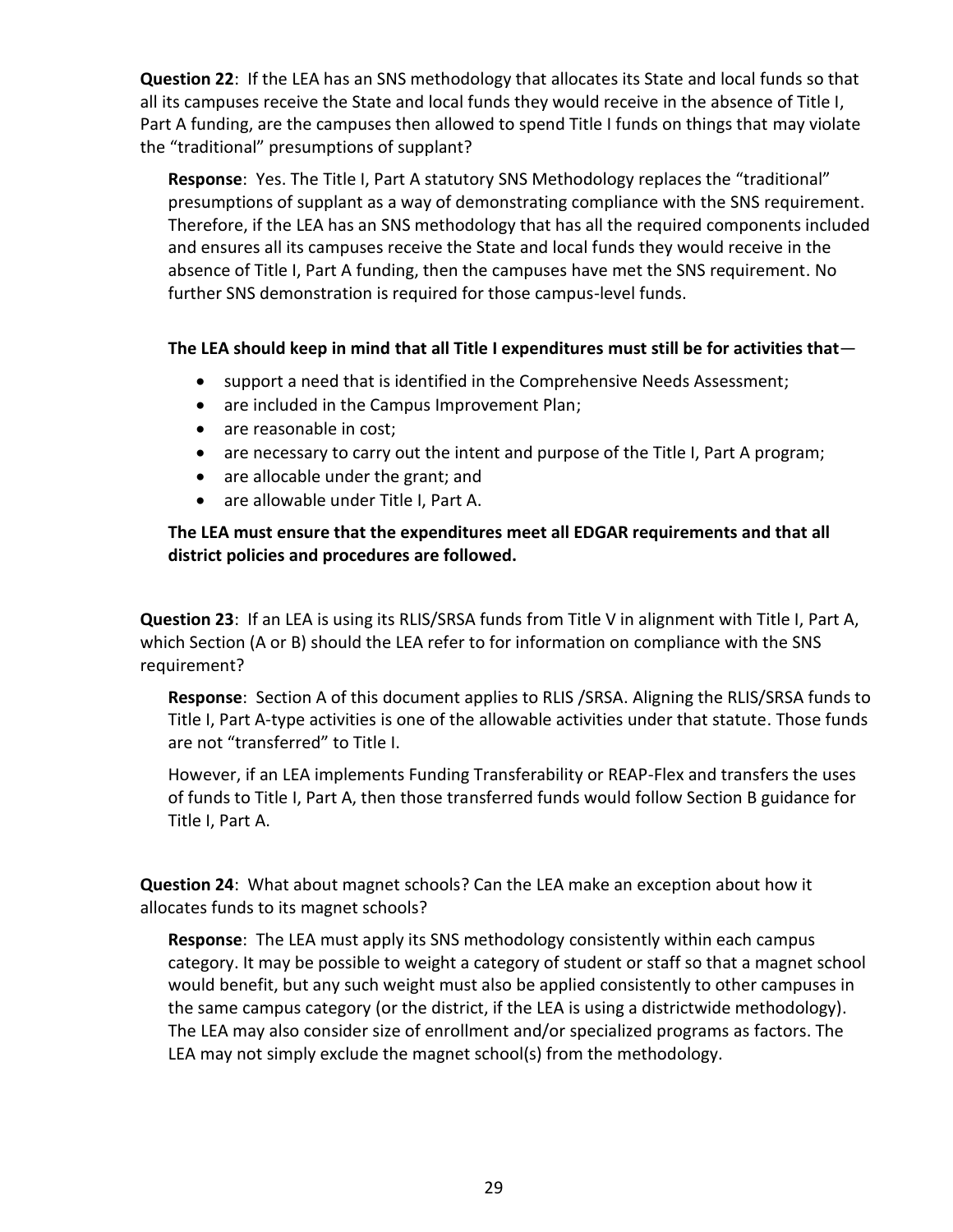**Question 25:** What is the difference between the different fiscal requirements (Maintenance of Effort; Supplement, Not Supplant; and Comparability of Services) under Title I, Part A?

| Maintenance of Effort            | The maintenance of effort provision focuses on spending at the<br>LEA level.<br>The LEA must maintain 90% of state and local funds for education<br>from one year to the next. |
|----------------------------------|--------------------------------------------------------------------------------------------------------------------------------------------------------------------------------|
|                                  |                                                                                                                                                                                |
| <b>Comparability of Services</b> | The Title I – Comparability of Services requirement focuses on<br>spending at the campus level.                                                                                |
|                                  | The LEA must compare Title I to Title I or Title I to non-Title I<br>campuses on specific tests.                                                                               |
| Supplement, Not Supplant         | The SNS requirement focuses on allocation of state and local funds<br>before campuses receive Title I funds.                                                                   |
|                                  | This test determines whether Title I campuses received their fair<br>and equitable share of state and local funds.                                                             |

**Response**: The three basic fiscal requirements for Title I, Part A are as follows:

The Comparability of Services requirement and the Supplement, Not Supplant requirement are both intended to ensure that Title I, Part A schools are getting their fair share of state and local resources, but they are each approaching it differently.

To demonstrate compliance with the Comparability of Services requirement, the LEA must pass one of three specific tests:

- Test 1: Comparison of State and Local Expenditures per Pupil
- Test 2: Comparison of Per Pupil Expenditures for State and Local Base Salaries
- Test 3: Ratio of Pupils to Non-Federally Funded Instructional Staff FTEs

The SNS methodology requirement for Title I assesses how the LEA allocates State and local funds to campuses. The LEA demonstrates compliance with the requirement by having a methodology that describes how it allocates State and local funds to all of its campuses on an equitable basis, either districtwide or by campus category.

The exemption rules for each requirement are different as well. Each requirement has been specifically addressed in non-regulatory guidance, and each describes different circumstances under which an LEA may be exempt or under which a campus or grade span can be excluded.

**Question 26**:For the purposes of determining compliance with the SNS requirement in section 1118(b) and the Comparability of Services requirement in section 1118(c) of ESSA, an LEA may exclude supplemental state or local funds expended in any school attendance area or school for programs that meet the intent and purpose of Title I, Part A. What is considered to meet "the intent and purpose of Title I, Part A"?

**Response**: A supplemental state or local program will be considered to meet the requirements of a **schoolwide program** if the program—

• is implemented in a school that meets the schoolwide poverty threshold (40%) for eligibility;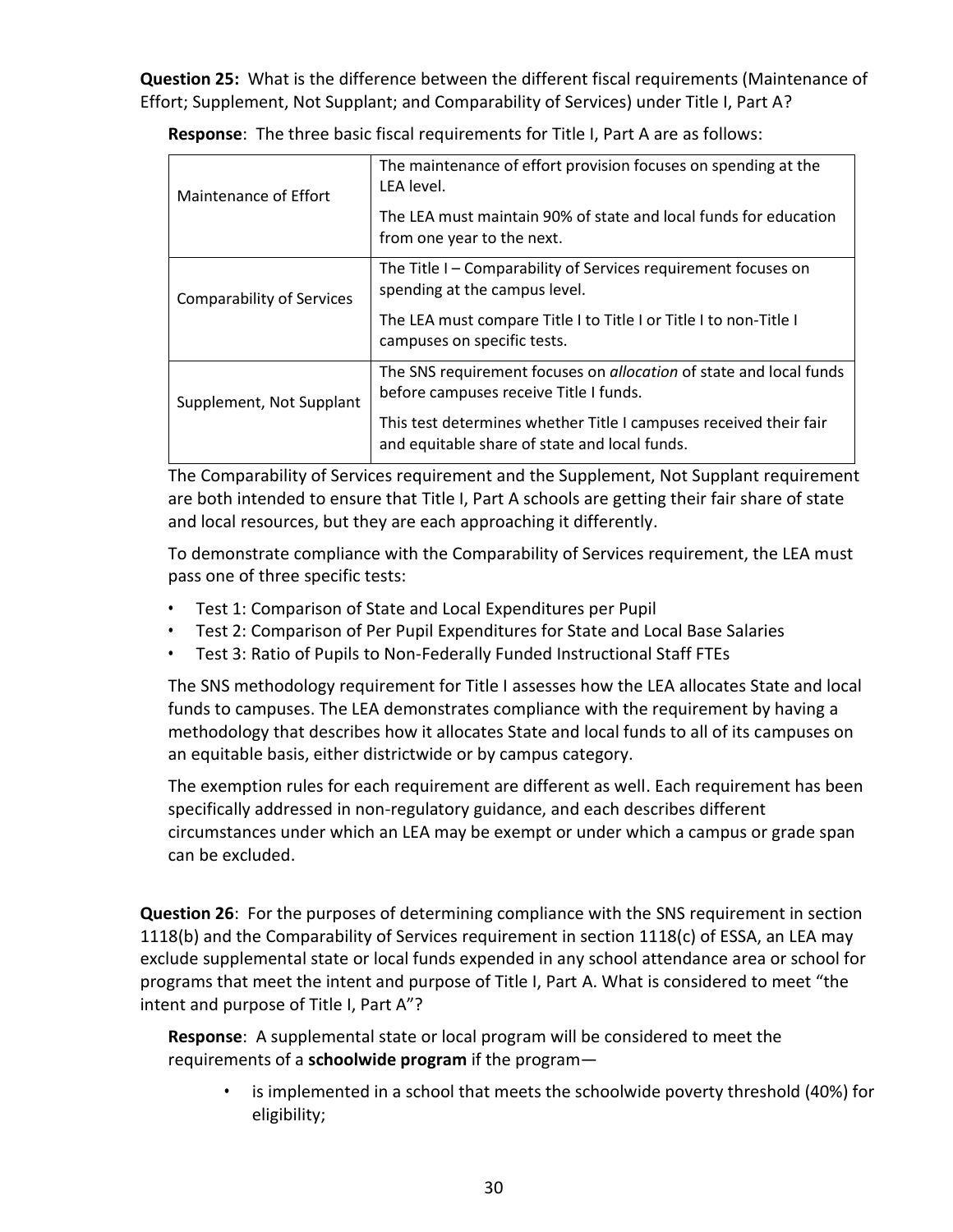- is designed to promote schoolwide reform and upgrade the entire educational operation of the school to support students in their achievement toward meeting the state's challenging student academic performance standards;
- is designed to meet the educational needs of all children in the school, particularly the needs of children who are failing, or most at risk of failing, to meet the State's challenging student academic performance standards; and
- uses the State's system of assessment to review the effectiveness of the program.

A supplemental state or local program will be considered to meet the requirements of a **targeted assistance** program if the program—

- serves only children who are failing, or most at risk of failing, to meet the State's challenging student academic performance standards;
- provides supplementary services designed to meet the special educational needs of the children who are participating to support their achievement toward meeting the State's student academic performance standards that all children are expected to meet; and
- uses the State's system of assessment to review the effectiveness of the program.

**Question 27**: Must all State Compensatory Education funds can be excluded from the SNS methodology requirement?

**Response**: In order for supplemental state/local funds, such as SCE, to be excluded from the Title I, Part A SNS Methodology, the funds must be used for activities that meet the intent and purposes of Title I, Part A by statute. Because of the changes included in HB3, TEA staff advise including the allocation of SCE funds to campuses as a separate component of the SNS Methodology. Contact the Federal Program Compliance Division at [ESSAsupport@tea.texas.gov](mailto:ESSAsupport@tea.texas.gov) for further assistance.

**Question 28**: What if the LEA receives additional State and local funds at a later date? Does the LEA have to apply its methodology again?

**Response**: The LEA has several options in dealing with additional State and local funds that are received after the initial allocations are made:

- Depending on what specific allocation requirements there may be attached to the additional funding, the LEA may have the option to retain some or all of the additional funds at the LEA level.
- If the LEA choose to make additional allocations at the campus level, the LEA must document that the method used to determine those is Title I neutral. It may be the same methodology as used before, or the LEA may document another Title I neutral methodology for the additional funds.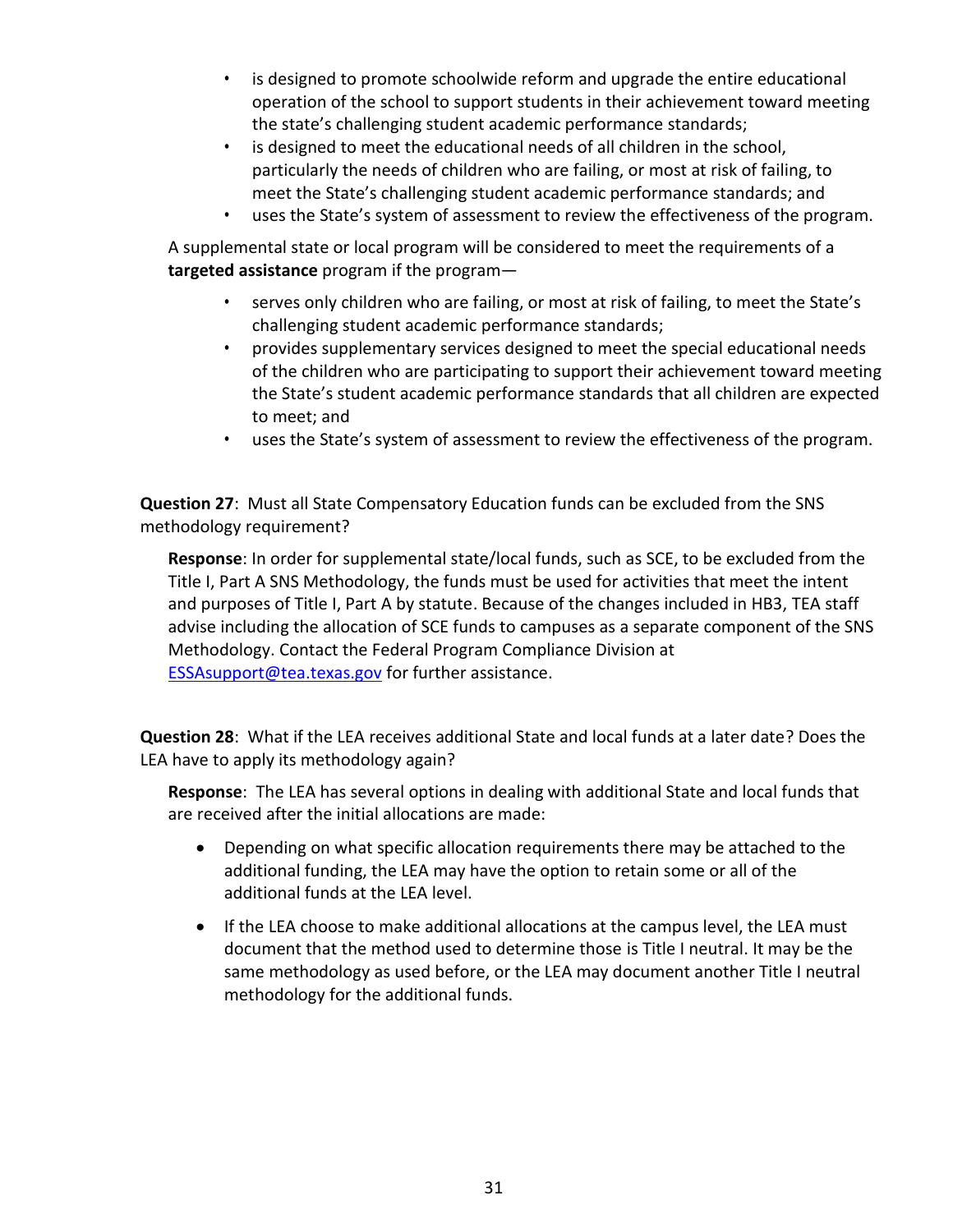**Question 29**: May a school's Title I status ever be taken into account in the methodology to allocate State and local funds to schools?

**Response**: Yes, there are two instances in which a school's Title I status may be considered in the methodology to allocate State and local funds to schools.

- An LEA could, at its choosing, allocate *more* State and local funds to a campus because it is a Title I school. An LEA's methodology for allocating State and local funds must ensure a Title I school is allocated "all of the State and local funds it would otherwise receive were it not receiving [Title I, Part A funds.]" This scenario presumes the LEA allocates to a Title I school all the State and local funds it would otherwise receive were it not a Title I school (based on its Title I neutral allocation methodology) and then allocates *more* State and local funds based on the school's Title I status. Because there is no reduction in State and local funding based on its Title I status, this is consistent with the SNS requirement. [**Caution**: It is important that the LEA remain aware of the potential impact of giving additional State and local funds on the Comparability of Services tests. The LEA must still be able to demonstrate Comparability of Services.]
- An LEA may exclude the supplemental State and local funds for programs that meet the intent and purposes of Title I, Part A, as described in Question 26, above.

**Question 30**: Can Title I, Part A or other ESSA funds continue to be expended for PK classes on Title I campuses with the new requirement for full-day PK in House Bill 3?

**Response**: If Title I, Part A has previously supported PK classes, it may continue to do so as long as the LEA is implementing a compliant SNS methodology. Title I, Part A has a more flexible definition of SNS. As long as the LEA has an appropriate SNS Methodology implemented, then it would not be a supplant for Title I, Part A funds to assist with full-day PK classes.

Other federal funds, however, have a traditional definition of supplant. Using those federal grant funds to meet state statute is an automatic presumption of supplanting.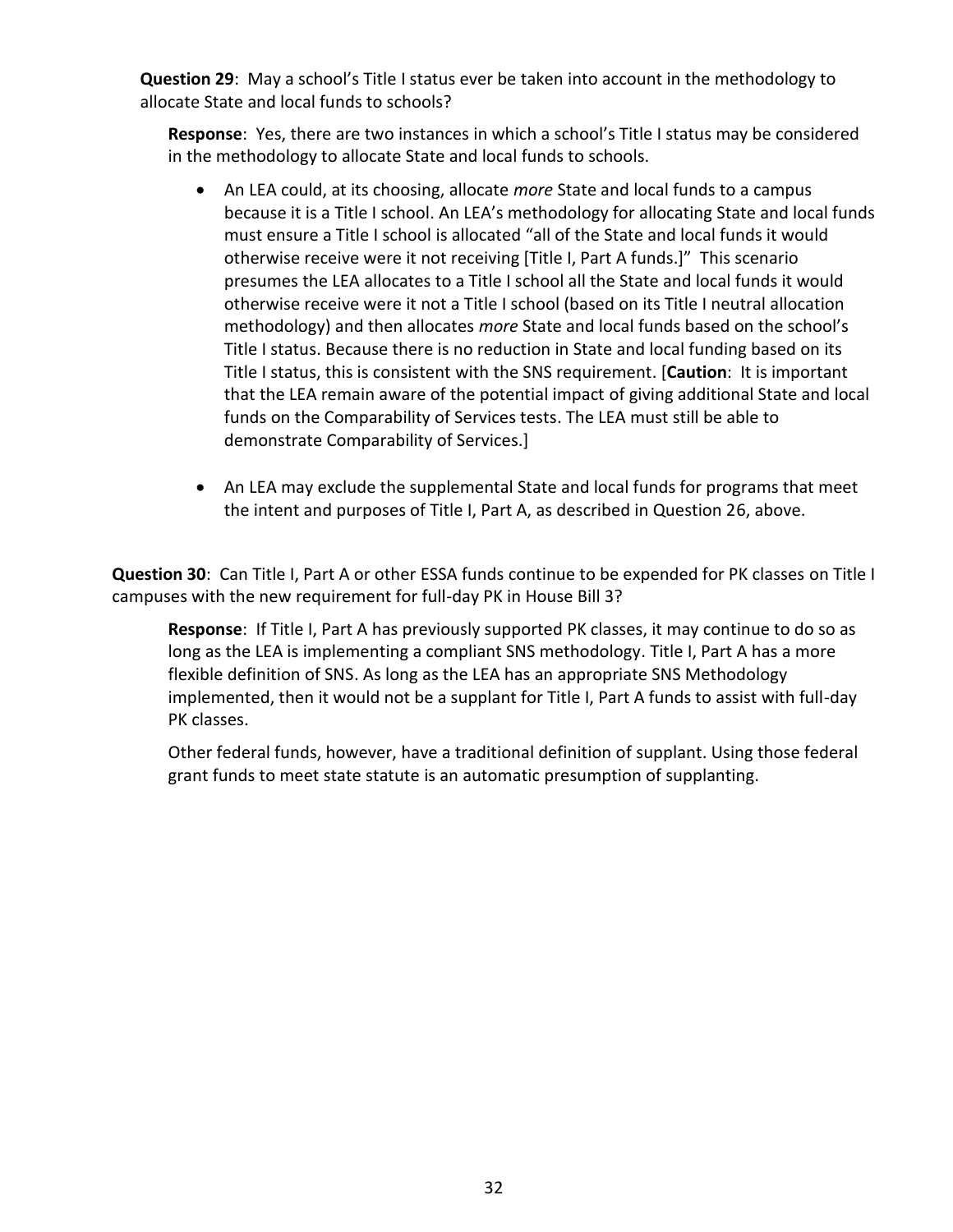# <span id="page-35-0"></span>**Section F**—**Templates**

This section contains templates for the Statement of Exemption and an SNS Methodology.

An LEA is not required to use these templates, but the information and elements contained in the template must be present in the LEA's documentation.

The LEA must maintain a completed Statement of Exemption or a valid SNS Methodology on file, subject to request by an auditor or by TEA staff.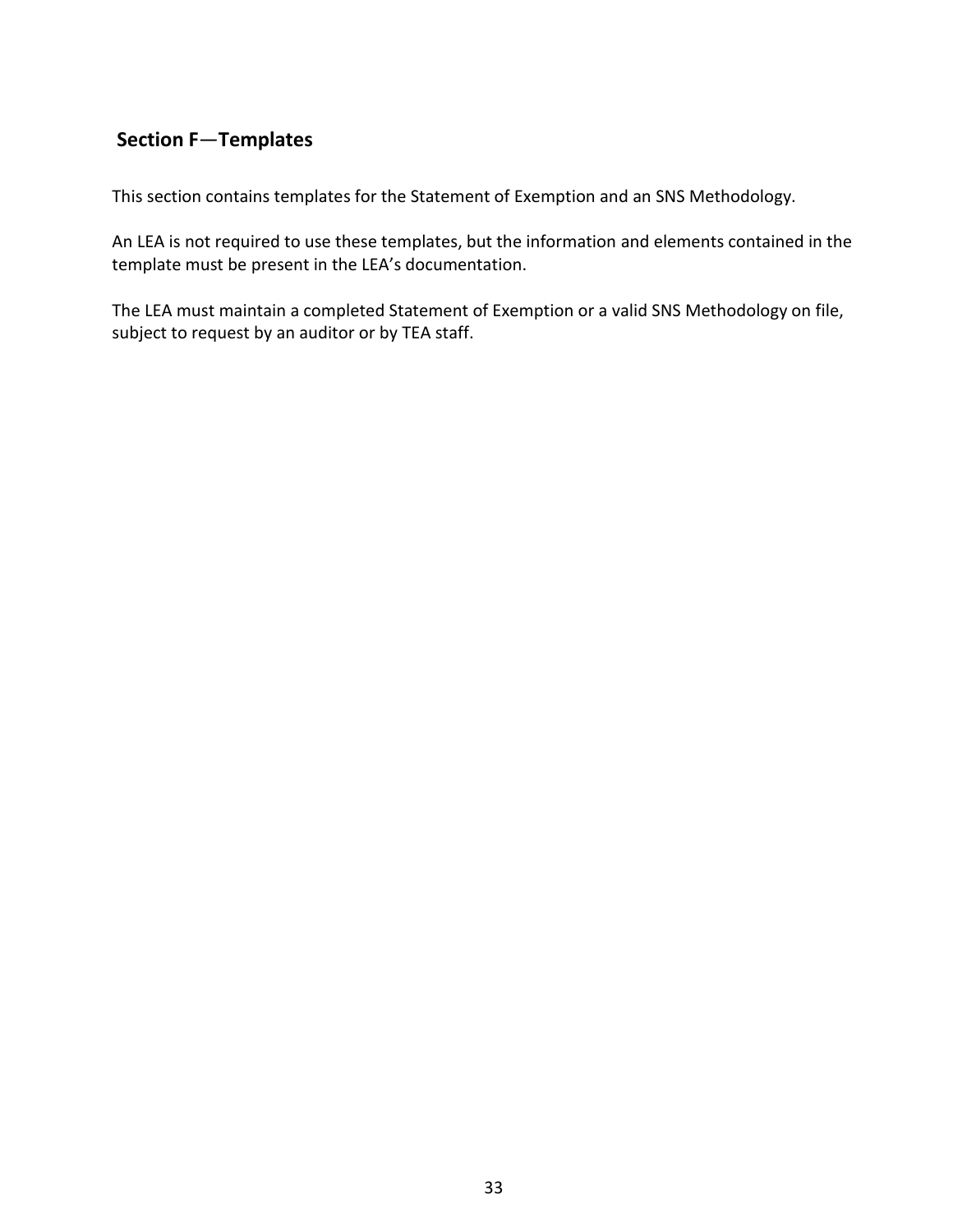#### **Statement of Exemption**

**School Year:** 

**LEA Name:** 

#### **Every Student Succeeds Act (ESSA)**

#### **Title I, Part A Supplement, Not Supplant (SNS) Compliance Requirement**

<span id="page-36-0"></span>Under ESSA Title I, Part A, the LEA must either demonstrate a valid SNS Methodology that is used to allocate State and Local funds to campuses, or have a Statement of Exemption.

#### **Title I Part Statute:**

#### **Section 1118(b)(1)**

*All LEA shall use Federal funds received under this part only to supplement the funds that would, in the absence of such Federal funds, be made available from State and local sources for the education of students participating in programs assisted under this part, and not to supplant such funds.*

#### **Guidance on Exemptions**

Based on guidance from the US Department of Education, LEAs that meet one of the situations described in the Statement of Exemption section, below, will not be required to demonstrate a methodology for allocating its State and local funds to its campuses in order to comply with the SNS Methodology requirement for Title I, Part A. The situations described, below, result in Title I neutral situations with regard to campus allocations. Therefore, the SNS requirement at the campus level is met for Title I, Part A purposes, as long as the LEA provides enough State and local resources to its campus(es) to provide a free, public education in the absence of Title I, Part A funds. Title I, Part A funds that are reserved at the LEA level must be used only for Title I, Part A purposes, as indicated in the LEA's approved ESSA Consolidated Federal Grant Application.

#### **Statement of Exemption**

The LEA, named above, will not be required to demonstrate a methodology for allocating its State and local funds for the reason indicated, below:

The LEA has only one campus.

All campuses in the LEA are Title I campuses.

The LEA has only one campus in each campus category [Elementary, Middle, High School]

All campus categories are exempt, either because all campuses in the category are

Title I campuses; all are non-Title I; or the category has only one campus.

| Campus Name | Campus # | Grades | Title I      |
|-------------|----------|--------|--------------|
|             |          |        | Served [Y/N] |
|             |          |        |              |
|             |          |        |              |
|             |          |        |              |

\_\_\_\_\_\_\_\_\_\_\_\_\_\_\_\_\_\_\_\_\_\_\_\_\_\_\_\_\_\_\_\_\_\_\_\_\_\_\_\_\_\_\_\_\_\_\_\_\_\_\_\_\_\_\_\_ \_\_\_\_\_\_\_\_\_\_\_\_\_\_\_\_\_\_

\_\_\_\_\_\_\_\_\_\_\_\_\_\_\_\_\_\_\_\_\_\_\_\_\_\_\_\_\_\_\_\_\_\_\_\_\_\_\_\_\_\_\_\_\_\_\_\_\_\_\_\_\_\_\_\_ \_\_\_\_\_\_\_\_\_\_\_\_\_\_\_\_\_\_

[Attach list of campuses if more space is required.]

Printed Name of Authorized Official Title

Signature of Authorized Official Date **Date Contains a Struck Container and Contains Containing Containing Contains** 

The LEA must maintain this completed Statement of Exemption on file, subject to request by an auditor or by TEA staff.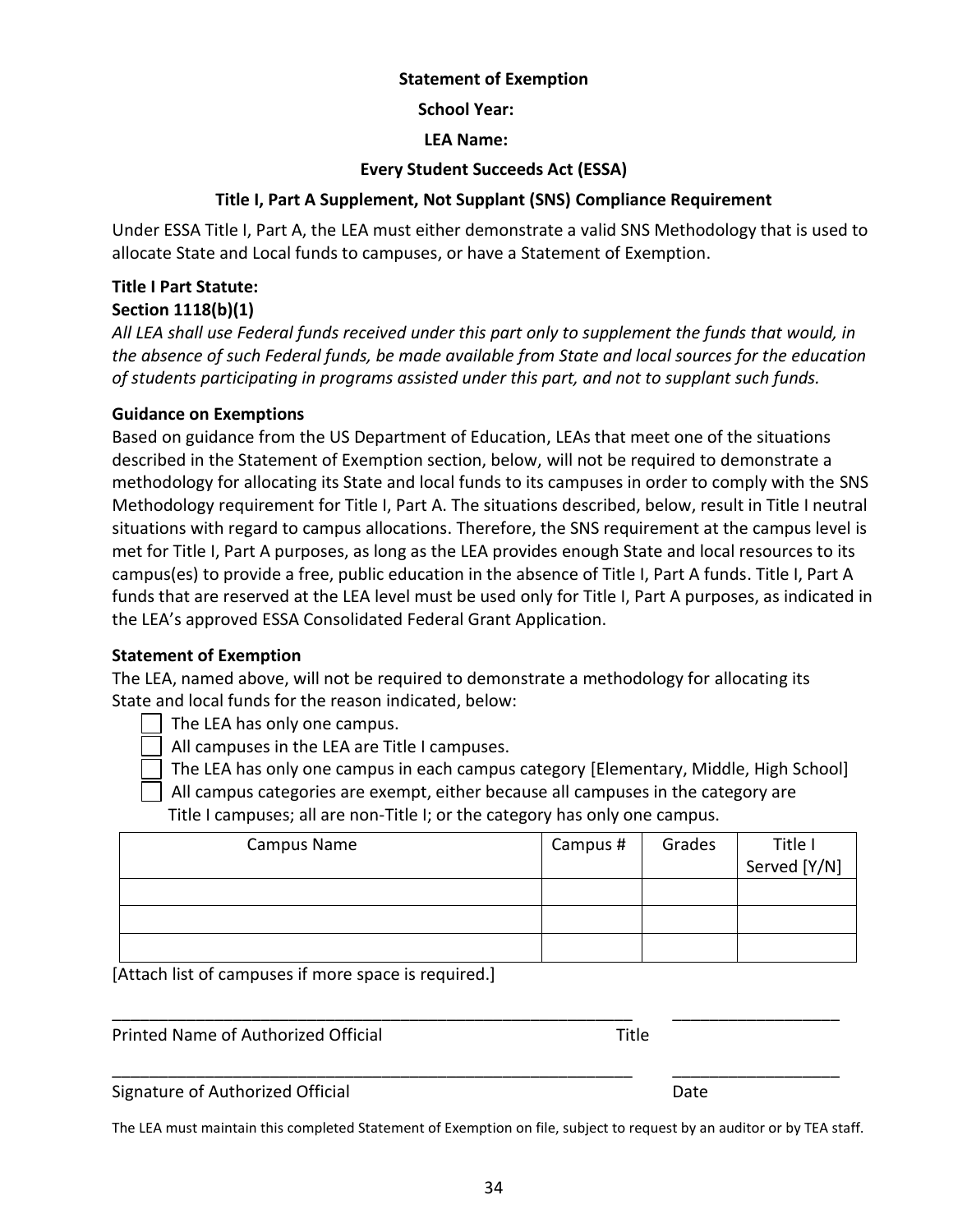# **Supplement, Not Supplant (SNS) Methodology**

#### <span id="page-37-0"></span>**Purpose**:

The Supplement, Not Supplant (SNS) Methodology described in this document is used to ensure that State and local funds are distributed in such a way that each Title I campus receives all of the State and local funds that it would receive in the absence of Title I funds.

#### **Assurance**:

 $\vert$  The LEA assures that  $-$ 

- any State and local funds that are retained at the LEA level will be used in a Title I neutral manner; and
- any Title I, Part A funds that are reserved at the LEA level will be used only for Title I, Part A purposes, as indicated in the LEA's approved ESSA Consolidated Federal Grant Application. It is understood that the LEA must provide sufficient State and local funds to campuses in order to provide a free, public education, in the absence of Title I, Part A funds.

#### **Description of methodology**:

The basis on which State and local funds are allocated: [Check one.]

| DISTRICTWIDE or | CAMPUS CATEGORY |
|-----------------|-----------------|
|-----------------|-----------------|

The type of methodology used: [Check one or more, as applicable.]

PER-PUPIL WEIGHTED PER-PUPIL PERSONNEL-NONPERSONNEL COSTS

 $\Box$  OTHER (Specify):

**Description of criteria used**: (See sample descriptions on the following page for examples used earlier in Handbook.)

#### **Attachments**:

- Spreadsheet showing calculations for the allocations to each campus
- Staffing pattern, if applicable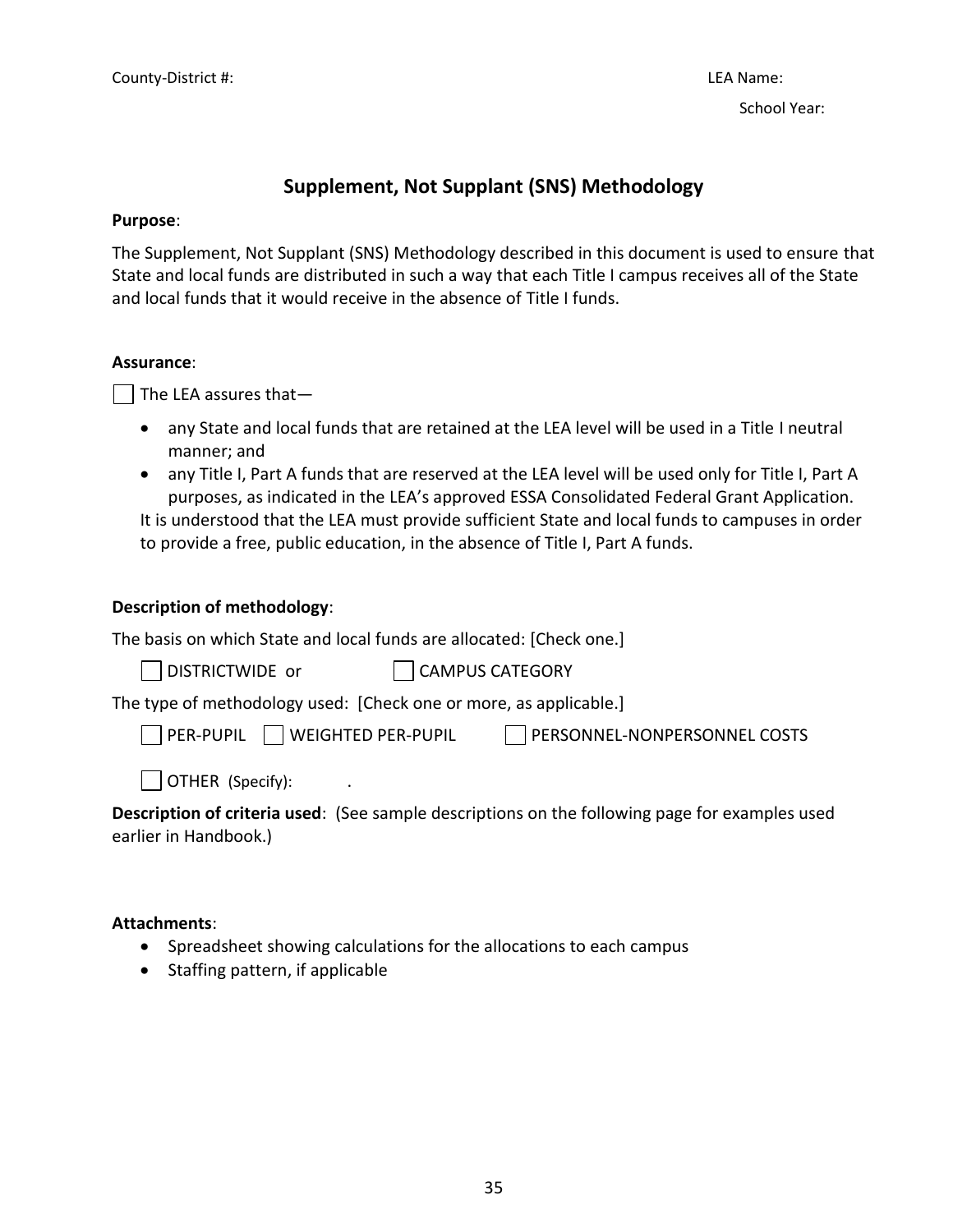#### **Instructions for SNS Methodology Template**

**County-District Number**: Enter the LEA's 6-digit county-district number.

**LEA Name**: Enter the name of the LEA.

**School Year**: Enter the school year. This is to help ensure that the SNS Methodology is reviewed annually.

**Assurance**: Check the box to indicate the LEA's acceptance of the assurance related to funds reserved at the LEA level.

#### **Description of Methodology**:

- Check the appropriate box to indicate whether the LEA is allocating its State and local funds on a districtwide basis or by campus category (grade span).
- Check the appropriate box(es) to indicate what type of methodology the LEA is using. If "Other" is checked, please use the space provided to specify.
- Insert description of LEA's criteria. Examples from this document follow:

From Example 1: The LEA used a simple per-pupil amount of \$4000 for all campuses in the LEA.

From Example 2: The LEA allocated State/local funds for Special Education based on an amount of \$2763 per Special Education student. The LEA then used a simple per-pupil amount for each campus category to allocate the remaining funds: \$4500 per-pupil for elementary campuses; \$4000 per-pupil for middle school campuses; and \$3000 per-pupil for the high school.

From Example 3: The LEA used a weighted per-pupil amount for each campus category to allocate funds. The weights assigned were as follows:

- Base weight: 1.0
- Economically disadvantaged: 0.2
- ELL: 0.4
- Students with disabilities: 0.6
- Students one or more grade levels behind: 0.2

Each weight was multiplied by each campus's enrollment. The total weighted enrollment for each campus was then multiplied by the per-pupil amount designated for the appropriate campus category (\$4000 for elementary schools, \$3000 for middle schools, \$2500 for high school).

From Example 4: The LEA allocated State and local resources for payroll (6100) to each campus based on the LEA's staffing pattern. [An explanation of the staffing pattern would be attached to support this component of the methodology.] Non-payroll resources were allocated on a perpupil basis (campus enrollment multiplied by the LEA's per-pupil expenditure for non-personnel resources). In this example, the LEA used \$300 (for elementary) or \$500 (for secondary) per student for technology costs, and \$500 (for elementary) or \$300 (for secondary) per student for instructional supplies. The LEA applied this formula consistently to allocate State and local funds to all its campuses.